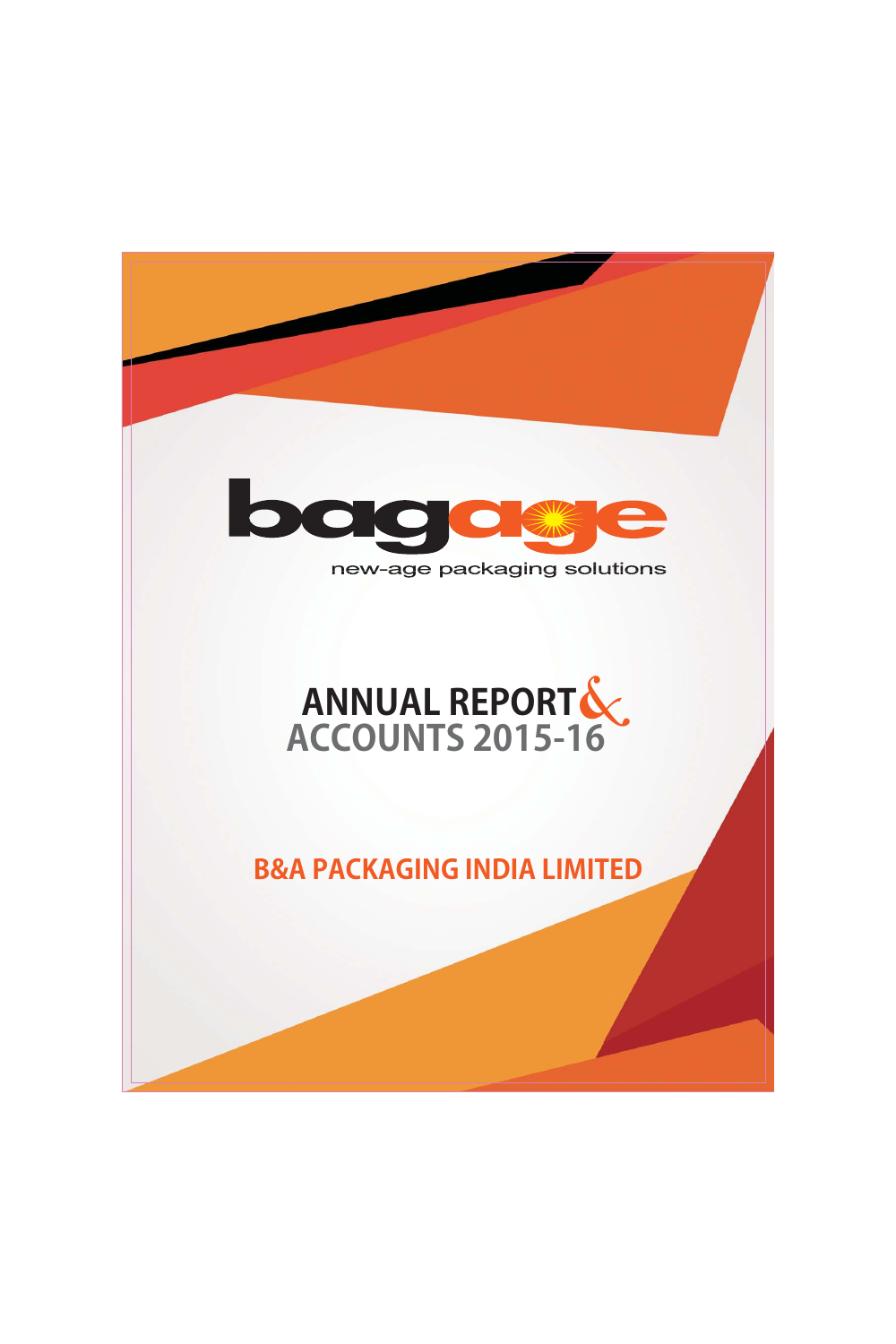

Dr. Hemendra Prasad Barooah 1926 - 2013

...We continue to follow your work ethics and strive towards fulfillment of your vision...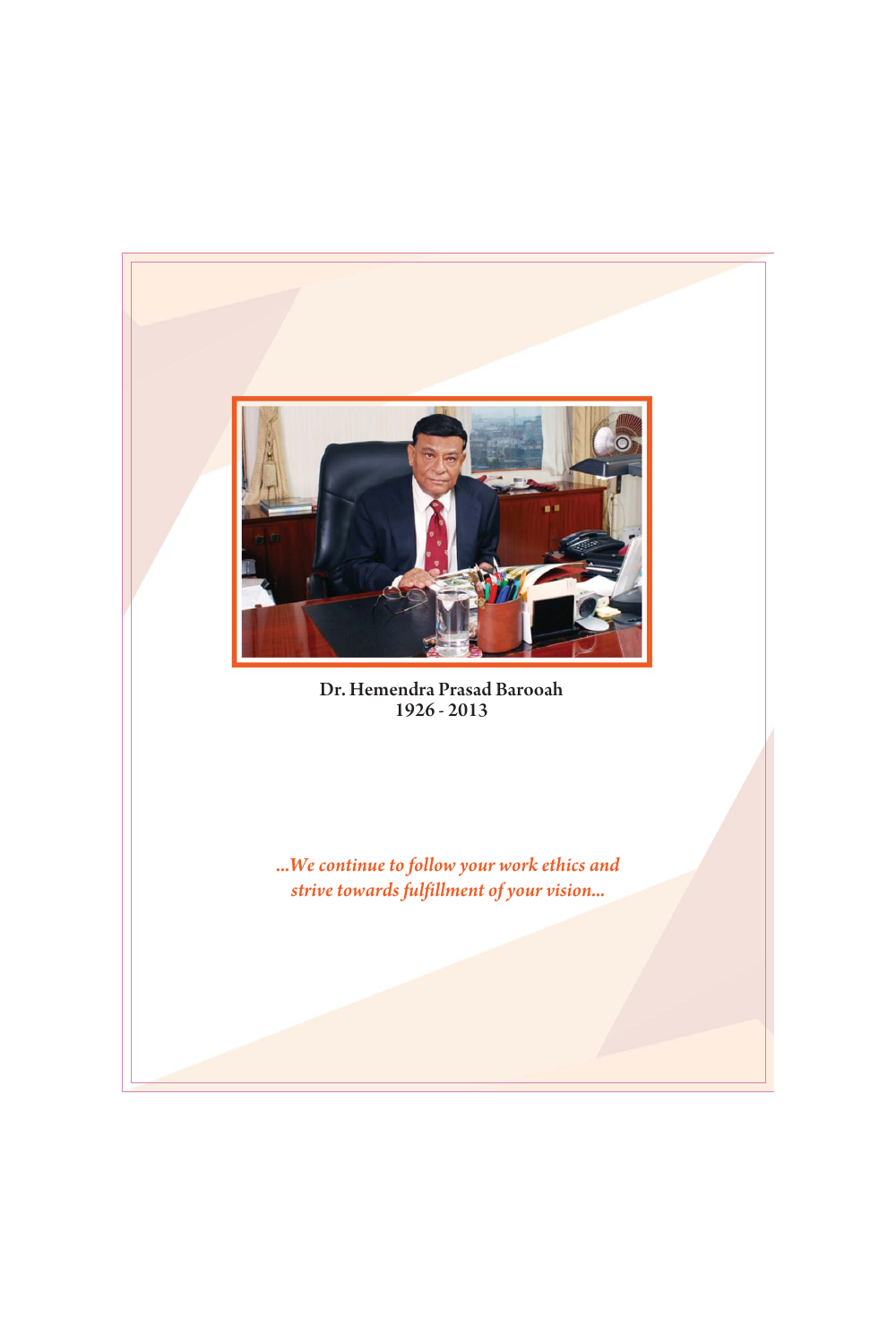

# **B&A PACKAGING INDIA LIMITED**

# **BOARD OF DIRECTORS**

Mrs. Anuradha Farley, Chairman Mr. Anjan Ghosh Mr. Amit Chowdhuri Mrs. Gargi Barooah Mr. Somnath Chatterjee, Whole Time Director

Mr. Chhandak Nandy, Chief Operating Officer & Manager Mr. Siddhartha Gupta, Chief Financial Officer

## **AUDITORS**

**APS Associates Chartered Accountants** 

# **SOLICITORS**

Khaitan & Co. **Emerald House** 1B, Old Post Office Street, Kolkata - 700 001

**BANKERS** State Bank of India United Bank of India

## **REGISTRAR & SHARE TRANSFER AGENT**

MCS Share Transfer Agent Ltd. 12/1/5, Monohar Pukur Road, Ground Floor, Kolkata - 700 026 e-mail: mcssta@rediffmail.com

## **REGISTERED OFFICE**

22, Balgopalpur Industrial Area Balasore - 756020, Odisha CIN: L21021OR1986PLC001624 e-mail: contact@bampl.com Website: www.bampl.com

## **CORPORATE OFFICE**

113, Park Street, 9th Floor, Kolkata - 700 016, India

# **Inside the Report**

Pq. 01 Corporate Information

Pq. 28 Balance Sheet

Directors' Report and Pg. 02 Management **Discussion & Analysis** 

Pa. 22 Auditors' Report

- Pq. 29 Statement of Profit & Loss
- Pa. 30 Cash Flow Statement

# Pa. 31 Notes on Accounts

Annual Report 2015-16  $\overline{1}$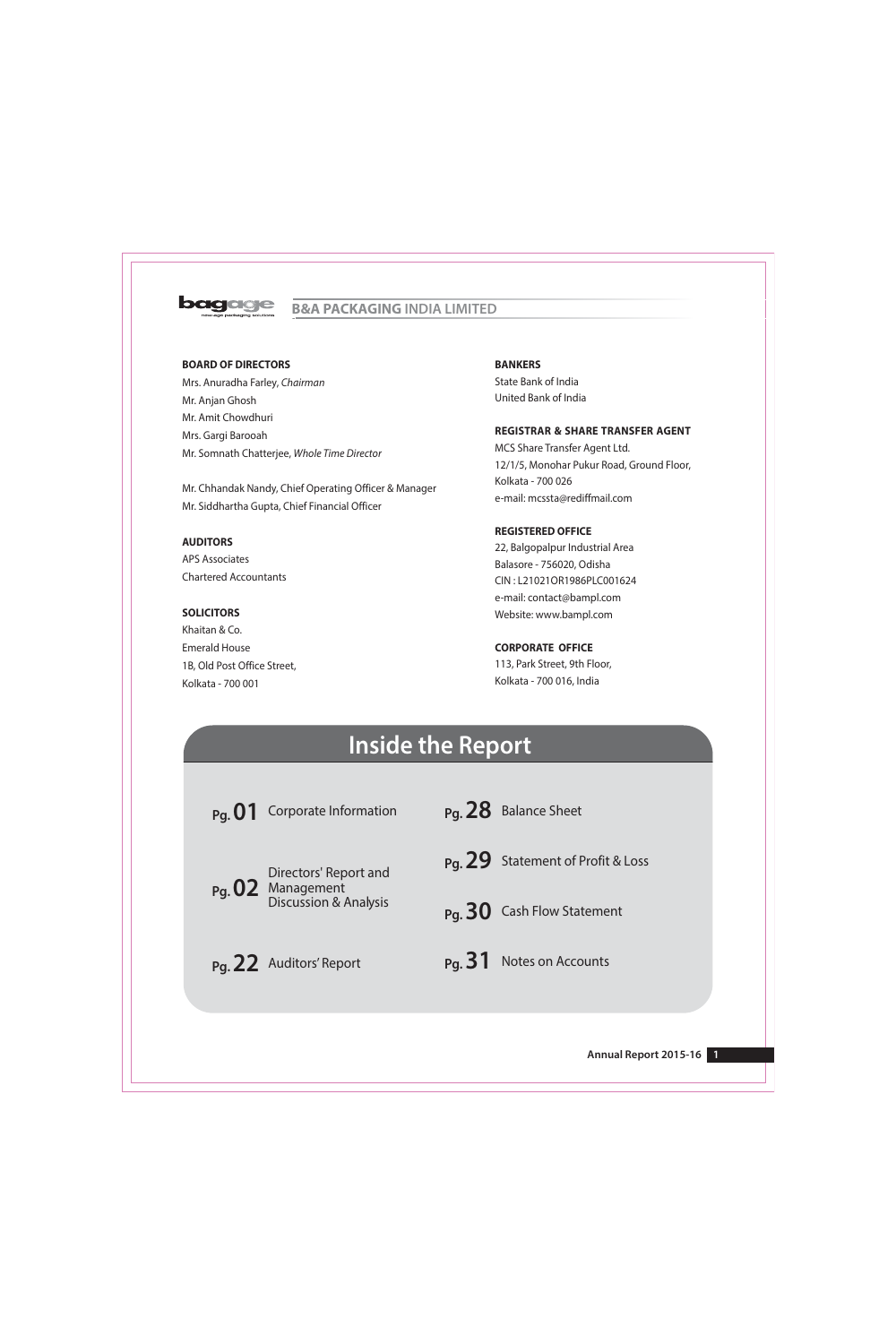

# DIRECTORS' REPORT AND MANAGEMENT DISCUSSION & ANALYSIS

Your Directors have pleasure in presenting the Thirtieth Annual Report together with the audited financial statements of the company for the year ended 31st March, 2016.

# **FINANCIAL RESULTS**

The financial results of the company are summarized below:

| <b>Financial Results</b>                |                                             | <b>Rs. In lacs</b>                   |
|-----------------------------------------|---------------------------------------------|--------------------------------------|
| <b>Particulars</b>                      | <b>Year ended</b><br><b>31st March 2016</b> | <b>Year ended</b><br>31st March 2015 |
| <b>Net Sales</b>                        | 4855.68                                     | 4628.55                              |
| Other Income                            | 63.80                                       | 81.03                                |
| <b>Total Revenue</b>                    | 4919.48                                     | 4709.58                              |
| Increase/ (Decrease) in Stock           | (108.34)                                    | 117.09                               |
| <b>Total Expenditure</b>                | 4015.80                                     | 4156.78                              |
| Profit before Depreciation & Interest   | 795.34                                      | 669.89                               |
| <b>Finance Charges</b>                  | 220.10                                      | 234.82                               |
| Profit after Finance Charges            | 575.24                                      | 435.07                               |
| Depreciation                            | 90.18                                       | 68.98                                |
| Profit before Tax                       | 485.06                                      | 366.09                               |
| Provision for Tax                       |                                             |                                      |
| <b>Current Tax</b>                      | 145.00                                      | 94.00                                |
| Deferred Tax                            | 18.77                                       | 27.47                                |
| Tax adjustments for earlier year        | 9.09                                        |                                      |
| Profit after Tax                        | 312.20                                      | 244.62                               |
| Appropriations                          |                                             |                                      |
| Proposed/Declared Dividend              | 24.80                                       | 24.80                                |
| <b>Corporate Dividend Tax</b>           | 5.04                                        | 5.04                                 |
| Amount carried to General Reserve       |                                             |                                      |
| <b>Balance carried to Balance Sheet</b> | 282.36                                      | 214.78                               |

Net sales for the year were higher by 5% over previous year. Profit before Depreciation, Interest and Taxation (PBDIT) was higher by 19% at Rs. 795.34 lacs compared to Rs. 669.89 lacs in the previous year. The Earnings per Share (EPS) for the year stood at Rs. 6.29 which is higher by 27.58% over previous year.

# **PERFORMANCE AND OPERATIONS**

Your company is engaged in the production of high quality paper sacks and flexible laminates in its manufacturing facility at Balasore, Orissa. During the year under review the company recorded a production of 195.46 lacs pieces of paper sacks (previous year 134.50 lacs) and 5.52 lacs kgs of flexible laminates (previous year 4.62 lacs kgs). Sales during the year were 193.96 lacs pieces of paper sacks (previous year 134.60 lacs) and 4.88 lacs kgs of flexible laminates (previous year 4.60 lacs kgs). While the paper sacks division registered a net turnover of Rs.3611.55 lacs (previous year Rs. 3667.78 lacs) the flexible division recorded a net turnover of Rs. 1236.13 lacs (previous year Rs. 938.36 lacs).

During the year under review your company has performed commendably and even surpassed its previous year's results as demand for its product remained strong across the industry. However ,accelerating cost of the key input raw materials , labour , fuel, appreciation of foreign exchange rates of US Dollar and Euro from the mid of the year had some negative effect on the performance of the company and still remain the reasons of turbulence on the growth dynamics of the industry in general.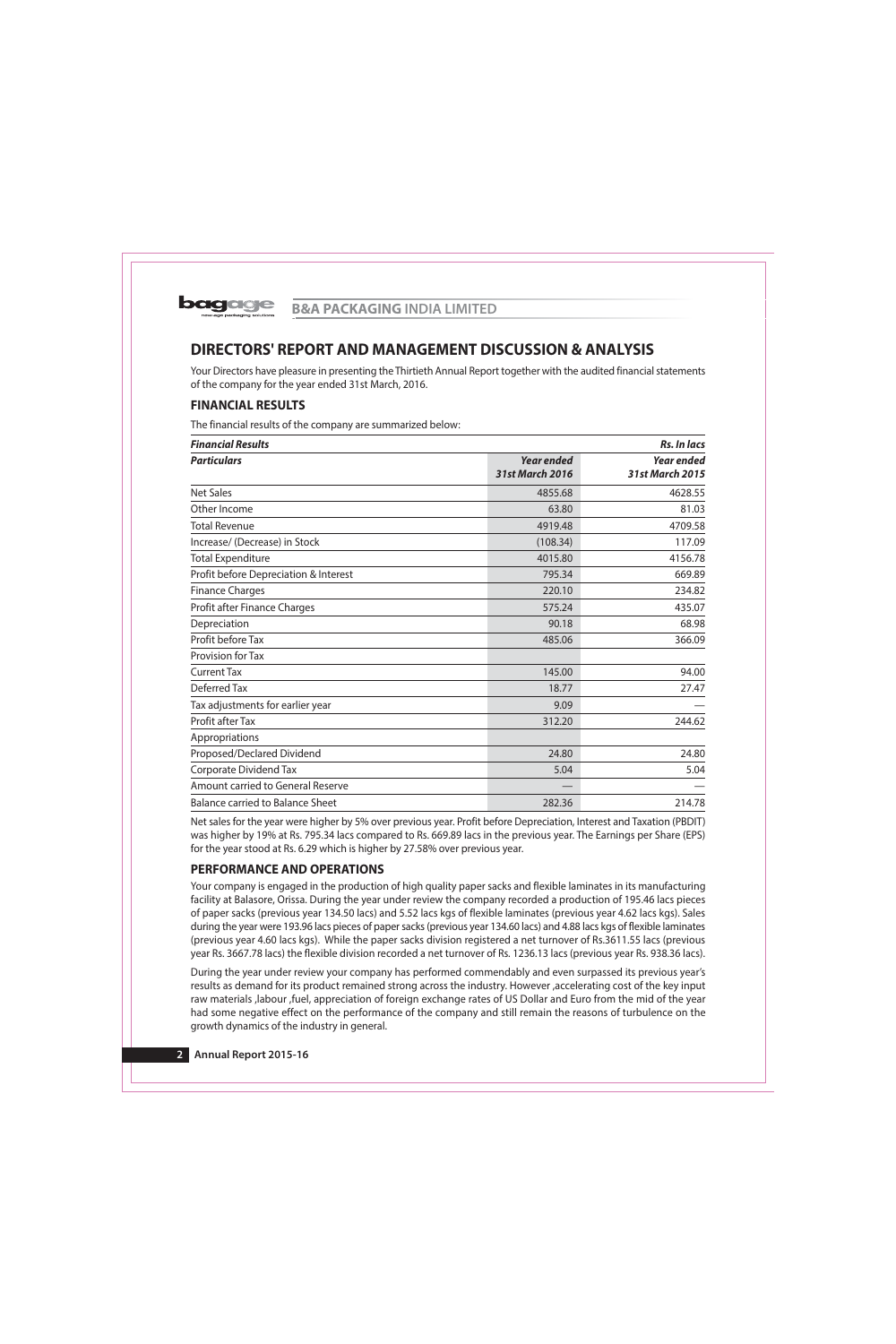

The company is currently carrying out several modernization programs on infrastructure in its plant to make it as one of the top factory of its kind in the Eastern India. You will be happy to note that the company has received British Retail Consortium (BRC: IoP) Global Standards certification for its facilities at Balasore and that too in category "A". BRC certification is treated as global benchmark for food safety and health for food, packaging for food and products that fall in high risk, high hygiene group. Along with this the company is also successfully maintaining ISO 9001: 2008; ISO 22000: 2005 ; ISO 14001 and ISO 18000. To make a note, the paper sack unit of your company is the only BRC accredited unit in India. The company also bagged two India Star awards for excellence on bulk packaging for the category of tea and industrial products.

# **FUTURE PROSPECTS**

The overall growth of Indian Packaging Industry is estimated at 14-15% annually and the current market size is 25 billion US Dollar. Out of this 30 % is paper and paper based packaging, 60 % plastic (rigid and flexible) and balance 10% includes glass, jute, wood etc. The growth is being mainly driven by the retail boom and pharma sector. It is being predicted that 50 % of the Indian population will live in the cities and towns by the year 2020 and that will propel the growth in packaging industry to a new height. The growing consciousness level on food and hygiene, aesthetic values of the product, brand positioning are also propelling the growth thereby converting to more organized packaging. While the retail segment is experiencing the boom in plastic packaging, the bulk packaging segment is also witnessing transformation to value based packaging where paper based packaging will definitely play a role.

**Outlook:** Flexible Packaging: It is a fact that the retail revolution and the growth of flexible packaging are both contributory to each other. The change in the macroeconomic scenario being witnessed has happened because one of the reason being introduction of flexible packaging in the country in early 90's. Flexible packaging can offer designs with all presentable qualities at cheapest price. Moreover product can be catered to any conceivable client matrix which was not possible earlier. We can recall those days when shampoos and oils were sold in big bottles, biscuits in tins, and most of the regular commodities in loose form. Products were there in the market but could not reach to the consumer because of the absence of affordable packaged form.

Paper based packaging: Although plastics have many advantages but plastic is non bio degradable. Moreover the massive growth of flexible packaging and its mass usage and absence of proper collection and disposability poses a great challenge to the environmentalist, urban administration, and agriculturalist and so on. Whereas paper based packaging has a distinct advantage on this matter. In 2011 the Supreme Court of India banned gutkha in plastic packet and forced the industry to convert it into paper based packet. The only reason was to decrease the plastic load into the environment.

We are observing a very strong growth of paper based carry bags and its replacement of plastics in Western and Southern India. We are also strongly anticipating that plastic based pouch will be replaced by paper gradually and steadily in the near future. The same may happen in medium bulk category of packaging also because of different reasons other than pollution also.

Paper generally being manufactured mostly from the organized industry and therefore can be closely monitored and regulated for food and hygiene issues. This itself is a great potential for the paper industry to grow and meet new challenges on packaging.

Keeping an eye on the changing scenario your company is trying to restructure the infrastructural needs so that any challenges can be faced whether it is food and hygiene, customization and value addition. Your company is also trying to rope in established brand as its client and to explore new market. A couple of years back your company had adopted a change in strategy that is creating values on its product and targeting value based and customized product. Your company is steadfastly increasing its stronghold into this market and quite successfully following "Make in India" policy even before its inception.

# **OPPORTUNITIES AND THREATS**

The growth of the economy, growing consciousness level on hygiene issues, rapid urbanization and nuclear family, smart packaging needs will create big opportunities .The growth will be supported by engineering industry and large raw material producers, technical manpower.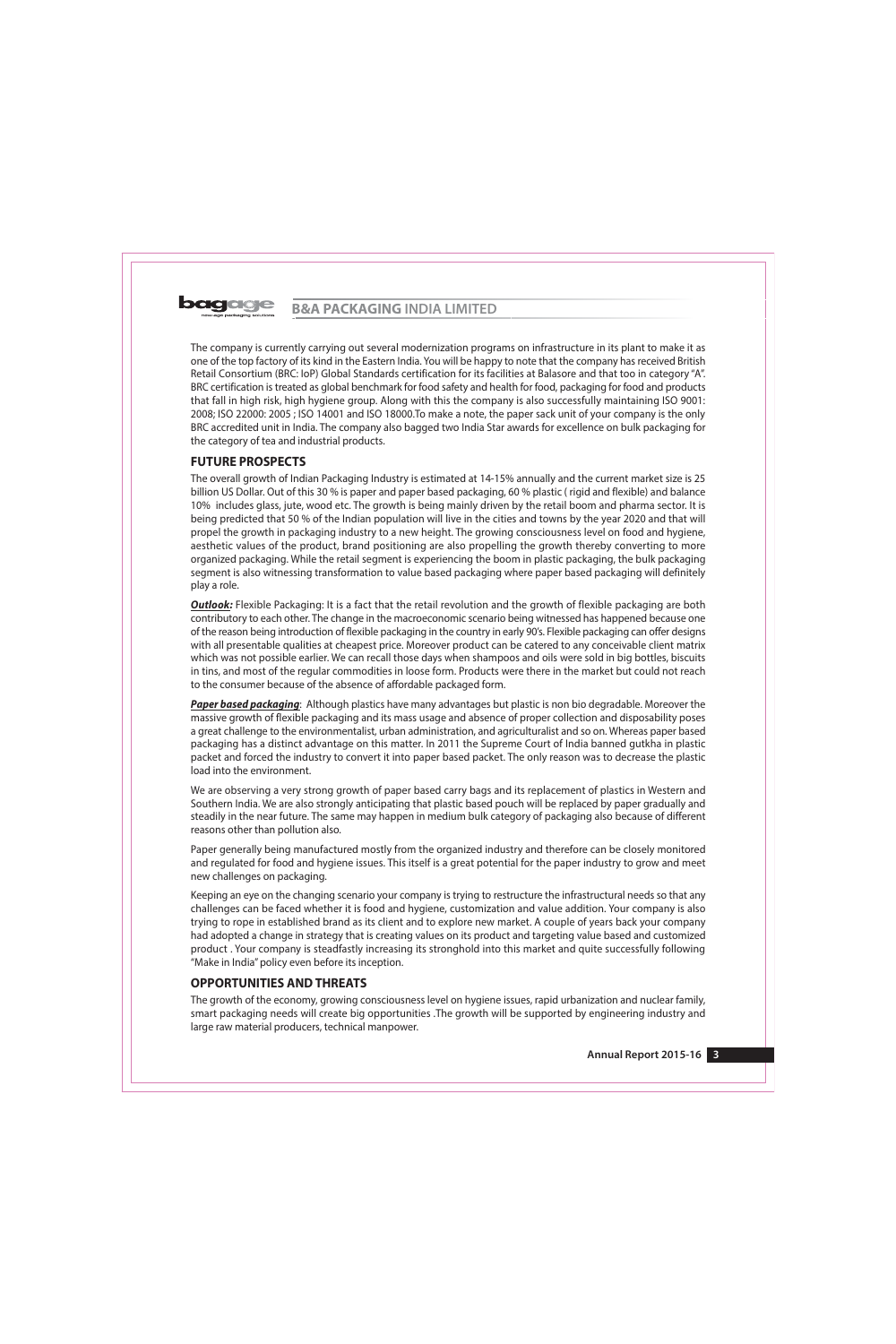Indian companies are rapidly being globalized either being taken over by large conglomerates or by rapidly expanding facilities to other countries.

Organized retail industry will see exponential growth because of the fast growing cities and the growth of the middle class income group. E- Commerce will further propel this growth to new height of consumerism.

Environmental issues will be a big threat in the coming years. Biodegradability, disposability and recyclability will be the tag line for the packaging material. Urban authorities, hill stations and population, railway network, rural bodies will face tremendous problem with garbage handling and that too non-biodegradable waste and nonrecyclable waste. As the habit of the population of throwing garbage's here and there will not change as well massive garbage collection centers across the country will not happen overnight therefore use of plastic in packaging may face serious challenge.

Paper itself as the replacement material of plastic will not be a complete viable solution in the country as like Europe and North America. India does not produce good quality of paper as the country does not have matching forestry as well as land. An industry cannot meet its entire demand from the import.

Therefore with the fast changing social and economic pattern, growing demands as well as threat due to environmental and other issues, sluggish global growth and volatility of raw material the whole industry may pass through turbulence and may have its high and low in the coming months. While accepting these, continuous endeavor will always remain, to face these challenges by creating values, innovating ideas and products, adopting national and international food and hygiene standards, updating and training human resource for implementation.

# **RISK MANAGEMENT POLICY**

In terms of section 134 (3) of the Companies Act 2013 (hereinafter the Act') the Board of Directors of the company framed a risk management policy of the company to identify the key risk areas/elements with regards to its packaging business. This policy facilitates management of risks associated with the activities of the company and minimizes the impact of undesired and unexpected events. A risk cell constituting the senior management staff has been constituted to assess risk prone areas and operations, plans to mitigate the perils and implementation of the plans. Review report highlighting factory operations, production, industry and market developments and compliance calendar are regularly placed before the Audit Committee and Board of Directors who after necessary evaluation advises the risk cell to synchronize its effort to alleviate potential risks. The Risk Management Policy and the constitution of risk cell are available in the company's website at https://www.bampl.com.

# **DIVIDEND**

The Board of Directors has recommended a final dividend of 5% i.e. Re. 0.50 per share on the equity shares of Rs. 10 each of the company for the financial year 2015-16 if approved by the Shareholders in the ensuing Annual General Meeting. The distribution of dividend will result in payout of Rs. 24.80 lacs excluding tax on dividend if approved by the Shareholders in the ensuing Annual General Meeting.

# **RESERVES**

The Board of Directors has not proposed any amount to be transferred to any reserve.

# **FIXED DEPOSITS**

The Company has no outstanding deposit as on 31st March 2016.

# **DIRECTORS**

The Directorate of the company consists of five directors, two of them are independent. Mrs. A Farley has been appointed Chairman of the Board. No new directors have been introduced in the directorate and none of the existing directors has resigned during the year.

By virtue of section 152 of the Act' Mrs. Gargi Barooah, Director, retire by rotation at the forthcoming Annual General Meeting and being eligible offer herself for re-appointment.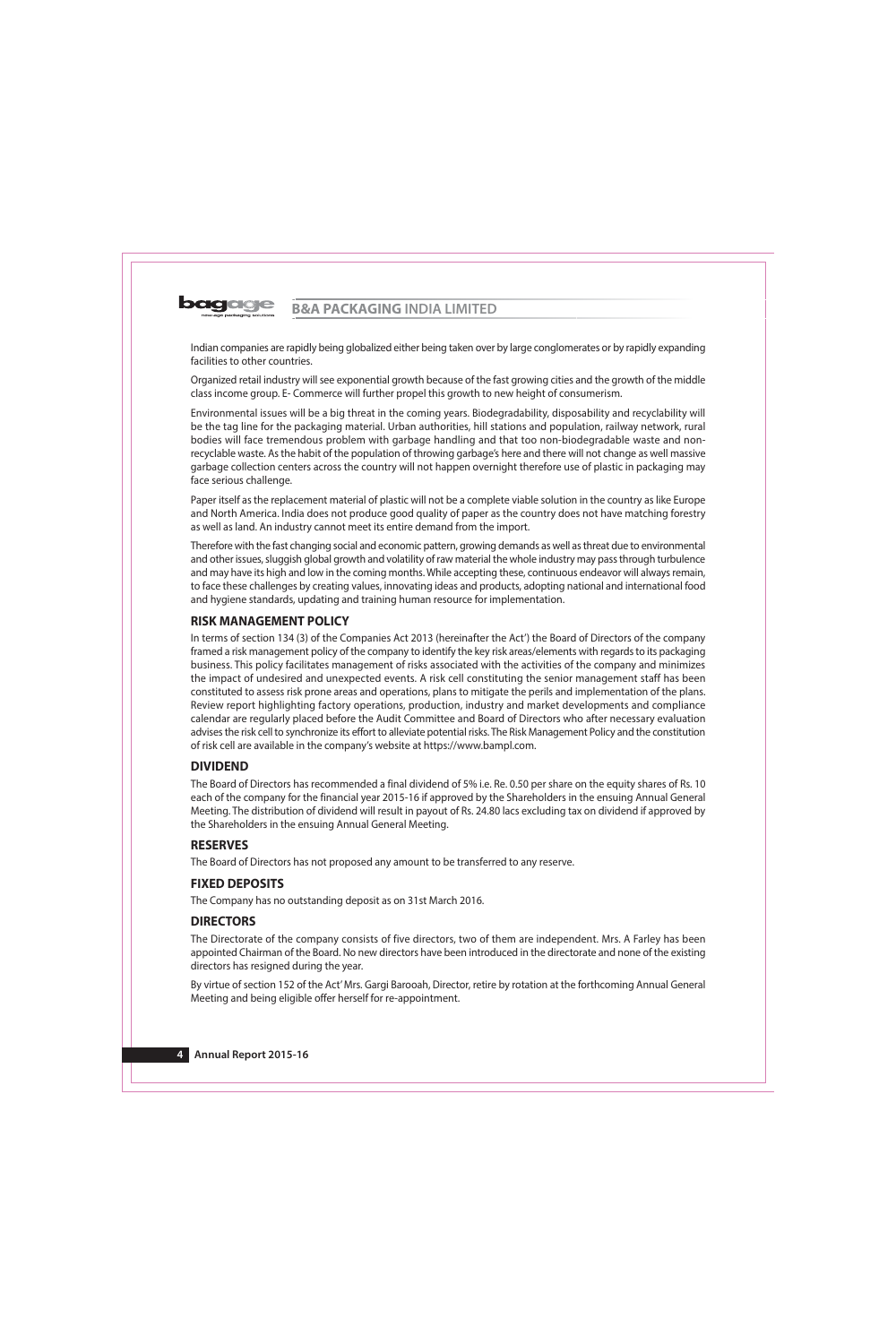

# **KEY MANAGERIAL PERSONNEL**

Mr. Somnath Chatterjee, Whole time Director, Mr. D. Chowdhury, Company Secretary, Mr. Siddhartha Gupta, Chief Financial officer and Mr. Chhandak Nandy, COO and Manager hold the position of key managerial personnel in terms of section 203 of the Companies Act' 2013.

# **DECLARATION OF INDEPENDENT DIRECTORS**

All Independent Directors have given declaration to the company certifying their independency in terms of section 149(6) of the Companies Act, 2013 and the same have been placed and noted by the Directors present in the meeting of the Board of Directors held on 27th May 2016.

# **BOARD EVALAUATION**

In terms of section 134(3) of the Act, the company has laid down the criteria for reviewing the performance evaluation of the Board, its committees and individual directors. These criteria are available at the website of the company at www.bampl.com .The formal evaluation of its own performance for the financial year 2015-16 was made by the Board in its meeting held on 27th May 2016.

# **FAMILIARISATION PROGRAMMES FOR BOARD MEMBERS**

The Independent directors have been familiarized through various presentations of their roles, rights and responsibilities in the Company, nature of the industry in which the company operate etc. The details of the presentations are available at the website of the Company under the web link http://www.bampl.com.

# **BOARD MEETINGS**

During the year under review six Board Meetings were convened and held on 25.05.2015,30.07.2015, 04.11.2015, 19.11.2015, 28.12.2015 and 05.02.2016. Attendance of Directors in Board Meetings during the financial year 2015-16 is summarized below:

| <b>Name of the Directors</b> | Category                           | <b>No. of Meetings attended</b> |
|------------------------------|------------------------------------|---------------------------------|
| Mrs. Anuradha Farley         | Non-Executive promoter Chairperson |                                 |
| Mr. Anjan Ghosh              | Non-Executive & Independent        |                                 |
| Mr. Amit Chowdhuri           | Non-Executive & Independent        |                                 |
| Mr. Somnath Chatterjee       | Executive - Whole time Director    |                                 |
| Mrs. Gargi Barooah           | Non-Executive Promoter             |                                 |

# **COMMITTEES OF BOARD**

The Company has the following Committees of the Board:

- **Audit Committee**  $1.$
- $\overline{2}$ . Nomination and Remuneration Committee
- $3.$ Stakeholder's Relationship Committee
- 4. **Share Transfer Committee**

# **Audit Committee**

The composition and terms of reference of Audit Committee is in compliance with the requirement of section 177 of the Companies Act' 2013. The Audit Committee consists of Mr. Anjan Ghosh as Chairman and Mr. Amit Chowdhuri and Mr. Somnath Chatterjee as members. The majority of members including Chairman are Independent Directors of the Company. During the year under review four meetings were held on 25.05.2015, 30.07.2015, 04.11.2015 and 05.02.2016. The Chairman of the Audit Committee was present at the last Annual General Meeting. There were no instances where the Board had not accepted the recommendations of the Audit Committee. Attendance of members in Audit Committee meetings held during the Financial Year 2015-16 are summarized below: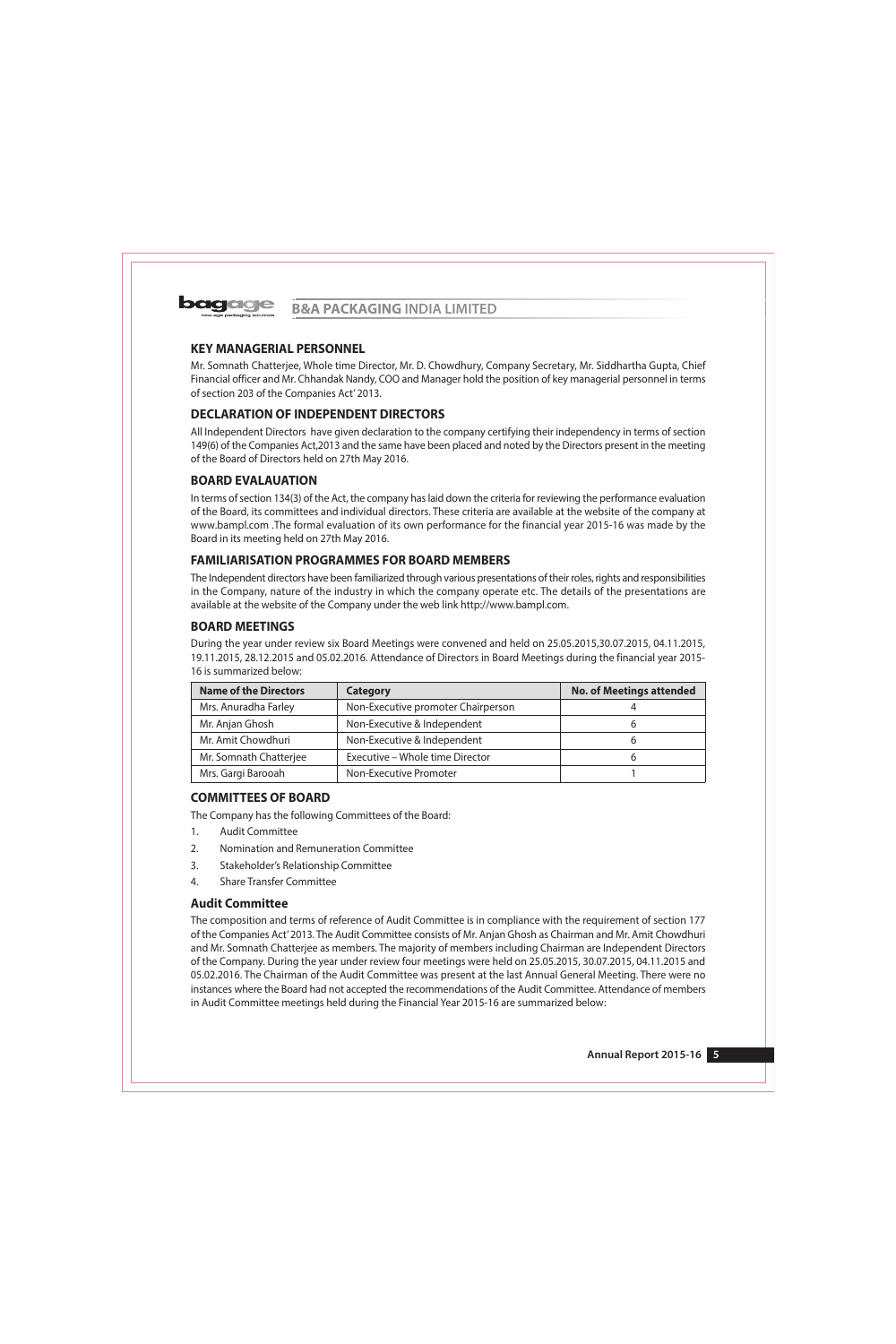

| <b>Name of the Members</b> | <b>Position</b> | <b>No. of Meetings attended</b> |  |  |
|----------------------------|-----------------|---------------------------------|--|--|
| Mr. Anjan Ghosh            | Chairman        |                                 |  |  |
| Mr. Somnath Chatterjee     | Member          |                                 |  |  |
| Mr. Amit Chowdhuri         | Member          |                                 |  |  |

# **Nomination and Remuneration Committee**

The Committee comprises of three Non-Executive Directors out of which two are Independent Directors. During the year under review, two meetings of the Committee were held on 25.05.2015 and 30.07.2015. Composition and attendance of members in Nomination and Remuneration Committee meetings held during the Financial Year 2015-16 are summarized below:

| <b>Name of the Members</b> | <b>Position</b> | <b>No. of Meetings attended</b> |  |  |
|----------------------------|-----------------|---------------------------------|--|--|
| Mr. Anjan Ghosh            | Chairman        |                                 |  |  |
| Mrs. Anuradha Farley       | Member          |                                 |  |  |
| Mr. Amit Chowdhuri         | Member          |                                 |  |  |

# **Stakeholders Relationship Committee**

The Committee comprises of Mr. Amit Chowdhuri as Chairman and Mr. Anjan Ghosh and Mr. Somnath Chatterjee as members. The majority of members including Chairman are Independent Directors of the company. During the year under review, two meetings of the Committees were held on 25.05.2015 and 05.02.2016. The composition and attendance of members in Stakeholders Relationship Committee meetings held during the Financial Year 2015-16 are summarized below:

| <b>Name of the Members</b> | <b>Position</b> | <b>No. of Meetings attended</b> |
|----------------------------|-----------------|---------------------------------|
| Mr. Amit Chowdhuri         | Chairman        |                                 |
| Mr. Anjan Ghosh            | Member          |                                 |
| Mr. Somnath Chatterjee     | Member          |                                 |

# **Share Transfer Committee**

The Committee met 9(nine) times during the year under review on 11.05.2015, 30.07.2015, 21.08.2015, 10.09.2015, 15.10.2015, 05.12.2015, 18.01.2016, 05.02.2016 and 10.03.2016. The composition and attendance of members in Share Transfer Committee meetings held during the Financial Year 2015-16 are summarized below:

| <b>Name of the Members</b> | <b>Status</b> | <b>No. of Meeting attended</b> |  |  |
|----------------------------|---------------|--------------------------------|--|--|
| Mr. Somnath Chatterjee     | Chairman      |                                |  |  |
| Mr. Anjan Ghosh            | Member        |                                |  |  |
| Mr. Amit Chowdhuri         | Member        |                                |  |  |

# **Meeting of the Independent Directors**

In terms of section 149 of the Companies Act' 2013 read with schedule IV of the Act', a separate meeting of the Independent Directors of the company was held on 5th February, 2016.

# **Nomination and Remuneration Policy**

A Nomination and Remuneration Policy as recommended by Nomination & Remuneration Committee of Directors was formulated pursuant to the provisions of section 178 (3) of the Act and approved by the Board of Directors of the company is available at the website of the company at https://www.bampl.com.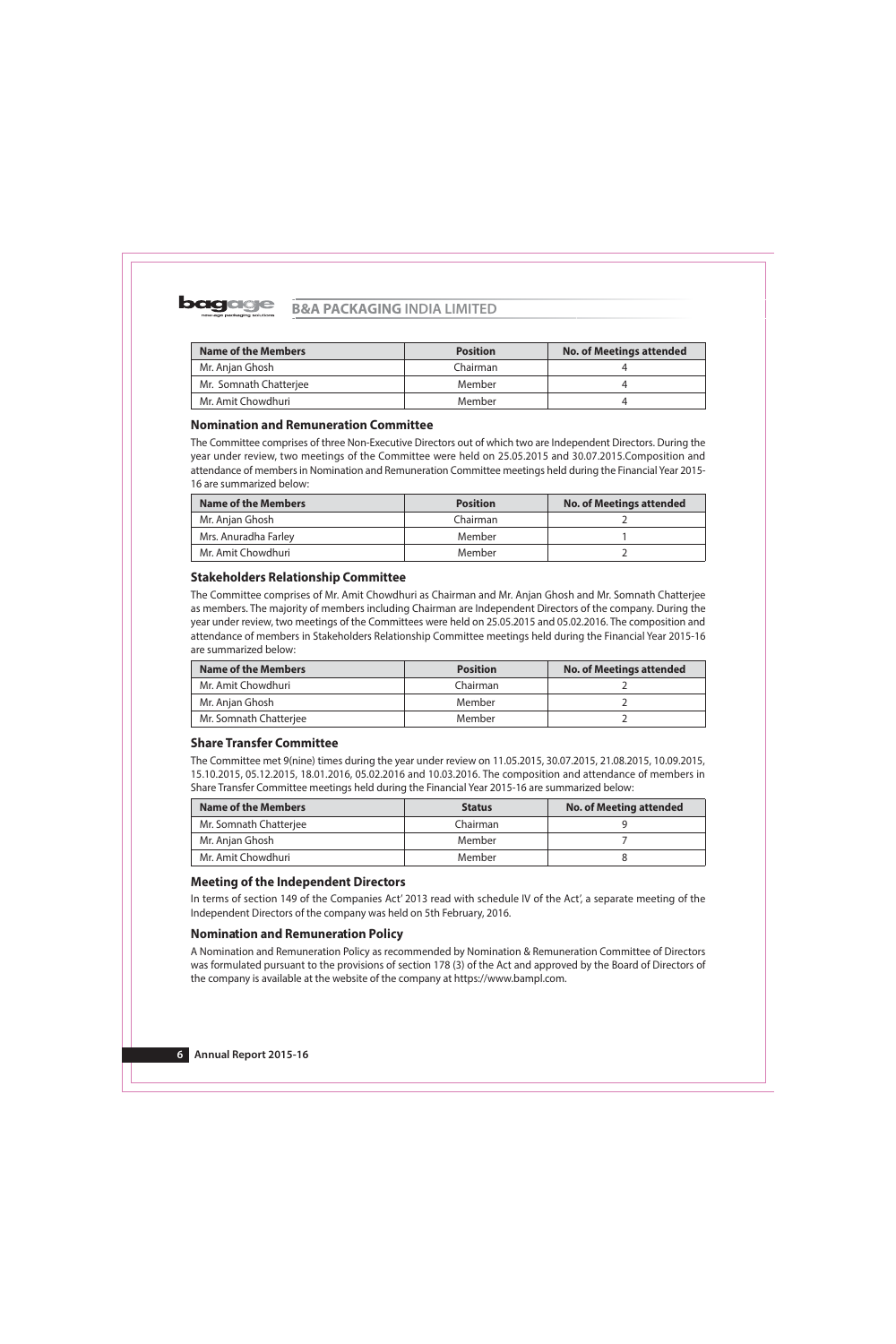

# **Directors' Responsibility Statement**

As required by Section 134(5) of the Companies Act, 2013, your Directors state that:

- a. In the preparation of the annual accounts, the applicable accounting standards had been followed along with proper explanation relating to material departures;
- They have selected such accounting policies and applied them consistently and made judgments and estimates b. that are reasonable and prudent so as to give a true and fair view of the state of affairs of the company at the financial year ended 31st March, 2016 and of the profit and loss of the company for the year ended on that date;
- They have taken proper and sufficient care for the maintenance of adequate accounting records in accordance C. with the provisions of this Act for safeguarding the assets of the company and for preventing and detecting fraud and other irregularities;
- d. They have prepared the annual accounts on a going concern basis;
- e. They have laid down internal financial controls to be followed by the company and that such internal financial controls are adequate and were operating effectively.
- They have devised proper systems to ensure compliance with the provisions of all applicable laws and that  $f_{\cdot}$ such systems were adequate and operating effectively.

# **Adequacy of Internal Financial Controls**

In terms of section 134 (3) (q) of the Act' read with rule 8 of the Companies (Accounts) Rules 2014 the Directors state that the Company has adequate internal financial control system commensurate with its size and nature of business. The objective of establishing such control measures is to ensure efficient usage and protection of the company's resources, accuracy in recording and reporting of financial data, operations and timely compliance of statues. The ERP system which provides for stringent procedure check ensures structured work instructions and clearly laid down principles for authorization and approval of sales, purchases, payments and receipts. Further computerized system provides for custodial control with identified persons at all levels. The pre-audit and post-audit checks and reviews carried out by independent firm of Chartered Accountants ensure follow up on the observations made by them. The Audit Committee of Directors in its periodic meetings reviews the internal audit reports to ensure adequacy of internal control systems. CFO is responsible for the authenticity of the quarterly and annual financial statements.

These financial statements are closely monitored by the Audit Committee of Directors to evaluate the adequacy of internal financial controls with respect to these statements. The Audit Committee also periodically monitors adherence to the company's various policies.

# **Corporate Social Responsibility**

The Company was not required to develop and implement any policy on Corporate Social Responsibility initiative during the year under review.

# **Loans, Guarantees and Investments**

During the year under review, the company has not given any loan or provided any quarantee or made any investments exceeding the limits prescribed under section 186 of the Companies Act, 2013.

# **Related Party Transactions**

The Company has not entered into any contract or arrangement with related party during the year under review which requires disclosures in the Board Report in terms of section 188(1) of the Act' read with rule 8(2) of the Companies (Accounts) Rules, 2014.

# **Statutory Auditors**

M/s. APS Associates, Chartered Accountants, the Statutory Auditors of the company will retire at the ensuing Annual General Meeting and are eligible for re-appointment. Your Directors, on the recommendations of the Audit Committee have proposed to the members for the re-appointment of M/s. APS Associates, Chartered Accountants (Firm Registration no. 306015E) as the Statutory Auditors of the company to hold office from the conclusion of the forthcoming Annual General Meeting till the conclusion of the next Annual General Meeting.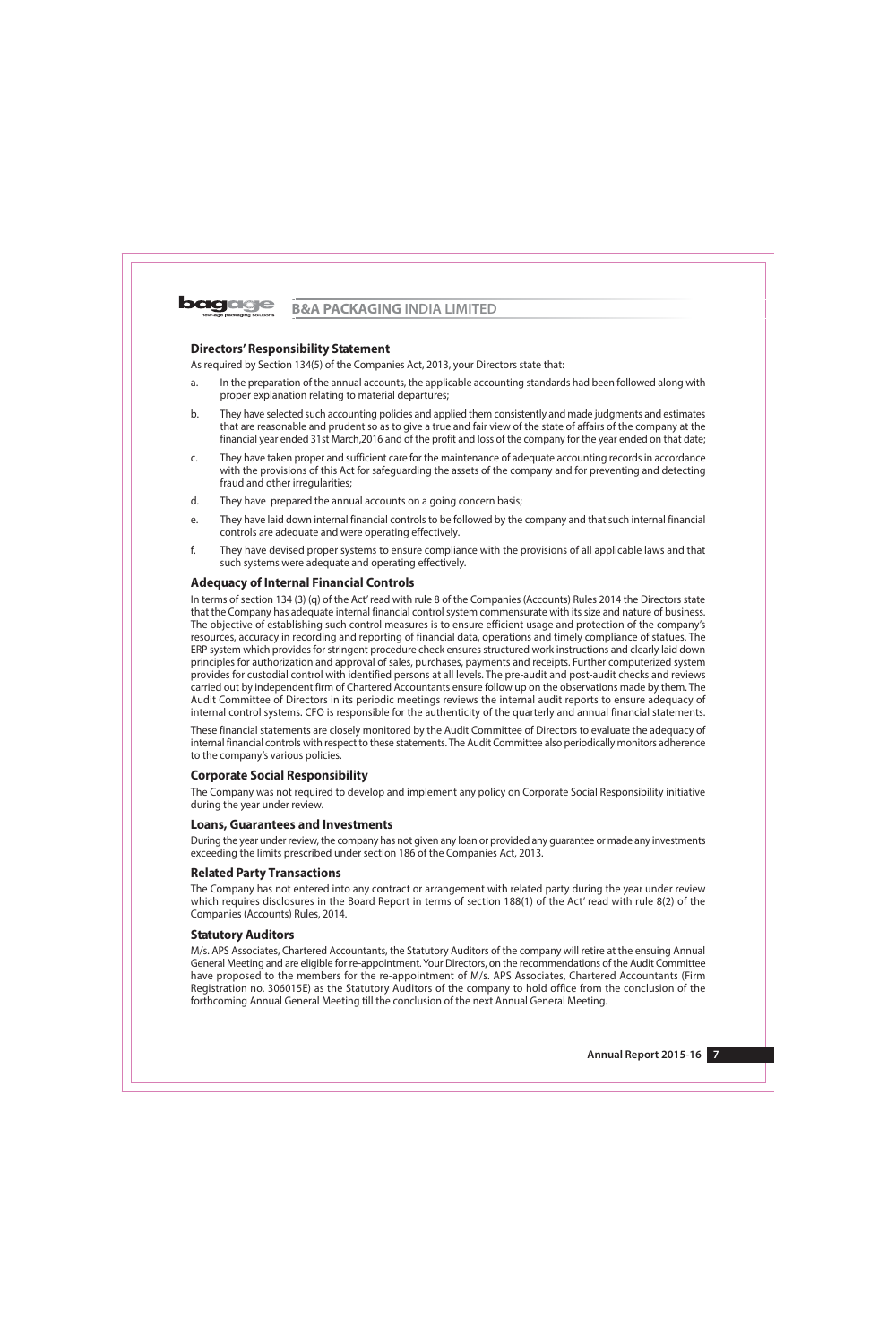

The reports given by the Auditors on the financial statements and internal financial control of the company are part of the Annual Report. There is no qualification, reservation, adverse remark or disclaimer given by the Auditors in their report.

# **Secretarial Auditors**

Mr. Tarun Chatterjee, Practising Company Secretary, carried out the secretarial audit and compliance of secretarial standards for the financial year 2015-16. The detailed report on the secretarial audit is annexed to the Board's Report and marked as **Annexure-A**. There is no qualification, reservation or adverse remark given by the Secretarial Auditors in their report.

# **Adhererence to SEBI (LODR) Regulations, 2015**

The Company has complied with the applicable provisions of SEBI (Listing Obligations and Disclosure Requirements) Regulations 2015. In terms of regulation 15(2) of the said Regulations the company is not required to attach 'Management Discussion & Analysis' and 'Corporate Governance Report' along with the Board's Report for the year under review.

# **Conservation of Energy, Technology Absorption and Foreign Exchange Earnings and Outgo**

Pursuant to section 134 (3) of the Act' read with Companies (Accounts) Rules, 2014 the information relating to conservation of energy, technology absorption and foreign exchange earnings and outgo forming part of this Director's Report is enclosed as **Annexure-B.** 

# **Extract of Annual Return**

Pursuant to section 92(3) of the Act' read with rule 12 (1) of the Companies (Management & Administration) Rules 2014 extract of annual return of the company for the financial year ended 31st March 2016 is attached with Board's Report and marked as **Annexure-C.** 

# Significant and Material Orders Passed by the Courts/Regulators/Tribunals

There has been no material order against the company by any regulator, court or tribunal impacting the going concern status of the company.

# **Vigil Mechanism/Whistle Blower Policy**

In terms of section 177 (10) of the Act' the company adopted a vigil mechanism to report and to deal with genuine concern by whistle blowers. The said policy is available at the website of the company at https://www.bampl.com

# **Particulars of Employees**

None of the employees employed throughout the financial year or part of the financial year was in receipt of remuneration the aggregate of which exceeded the limits prescribed under Rule 5(2) of the Companies (Appointment and Remuneration of Managerial Personnel) Rules, 2014.

The remuneration details as required pursuant to Rule 5 (1) of the Companies (Appointment and Remuneration of Managerial Personnel) Rules, 2014 are as under:

The Whole time Director being nominated by the holding company does not receive any remuneration from the company. However the other Key Managerial Personnel i.e. Chief Financial officer, Company Secretary and Manager are paid monthly remuneration as approved by the Board as per the recommendation made by the Nomination and Remuneration Committee.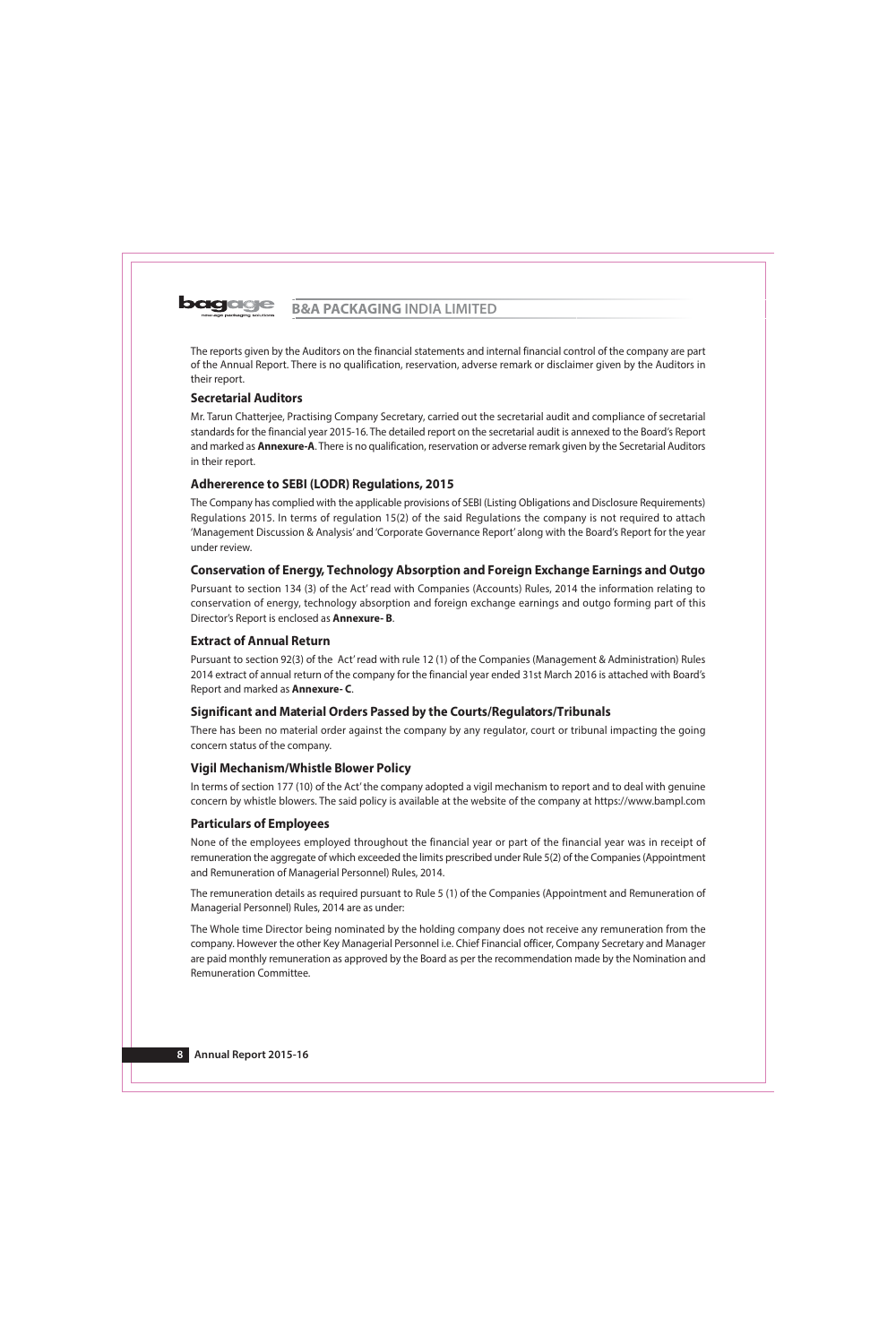

The ratio of the remuneration of Whole time Director and Key Managerial Personnel to the median remuneration a) of the employees of the company for the financial year 2015-16:

| SI.No. | Name of WTD/KMP        | Designation              | Ratio of remuneration<br>to median remuneration<br>employees | Percentage increase<br>in remuneration |  |
|--------|------------------------|--------------------------|--------------------------------------------------------------|----------------------------------------|--|
| Ι.     | Mr. Somnath Chatterjee | Whole Time Director      | Not applicable                                               | Not applicable                         |  |
|        | Mr. Chhandak Nandy*    | Manager                  | 4:1                                                          | 23%                                    |  |
| 3.     | Mr. D. Chowdhury*      | <b>Company Secretary</b> | 1:1                                                          | Not applicable                         |  |
| 4.     | Mr. Siddhartha Gupta   | Chief Financial Officer  | 3:1                                                          | 4%                                     |  |

Note: i) Non-executive directors of the Company are entitled for sitting fees and ratio of remuneration and percentage increase for non-executive directors are not applicable for the above mentioned purpose.

- $\mathsf{ii}$ Employees for the above purpose include employees and executives of the company excluding employees covered under wages agreement.
- iii) \* Employed part of the year.
- The percentage increase in the median remuneration of employees during the financial year was 8% compared  $b)$ to previous year.
- The Company has 118 permanent employees on its rolls as at 31st March 2016 excluding permanent employees  $\mathsf{C}$ who are under the wages agreement.
- On an average an employee received annual increase of 25% over previous year's pay. The individual increments  $d)$ varied based on individual performance assessed by the management.
- Increase in remuneration of the Key Management Persons were in line with the company's performance and  $e)$ its market competitiveness and in conformity with the remuneration policy of the company.
- $f$ ) The following table depicts the key financial indicators of the company for the financial year ended 31st March, 2016:

| <b>Particulars</b>      | Unit <sup>-</sup> | As at 31st March, 2016 | As at 31st March, 2015 | Variation |
|-------------------------|-------------------|------------------------|------------------------|-----------|
| Value per share         | Rs.               | 32.55                  | 26.55                  | 22.59%    |
| Market Capitalization * | Rs in lacs        | 1645.89                | 1317.25                | 24.94%    |
| <b>FPS</b>              | Rs.               | 6.53                   | 4.93                   | 32%       |
| Price Earnings ratio    | ratio             | N.A.                   | N.A.                   | N.A       |

\* The Shares of the company has been thinly traded in the Bombay Stock Exchange from the financial year 2002 onward till date and therefore valuation as certified by the Company's Statutory Auditors has been taken as Market Value of Share. The market capitalization has been calculated on the basis of above valuation and PE ratio is not available due to absence of market price data.

- $h)$ The Whole Time Director was not paid any remuneration. Consequently, comparison with regards to the remuneration of the highest paid director with employees who were not director is not applicable.
- Your Directors affirm that remuneration paid to all employees were as per the remuneration policy of the  $i)$ company.

# Disclosure Under Sexual Harassment of Women at Workplace (Prevention, Prohibition and Redressal) Act, 2013

The Company adopted an Anti-Sexual Harassment Policy in line with the requirements of the Sexual Harassment of Women at the Workplace (Prevention, Prohibition & Redressal) Act' 2013. The said policy may be viewed at the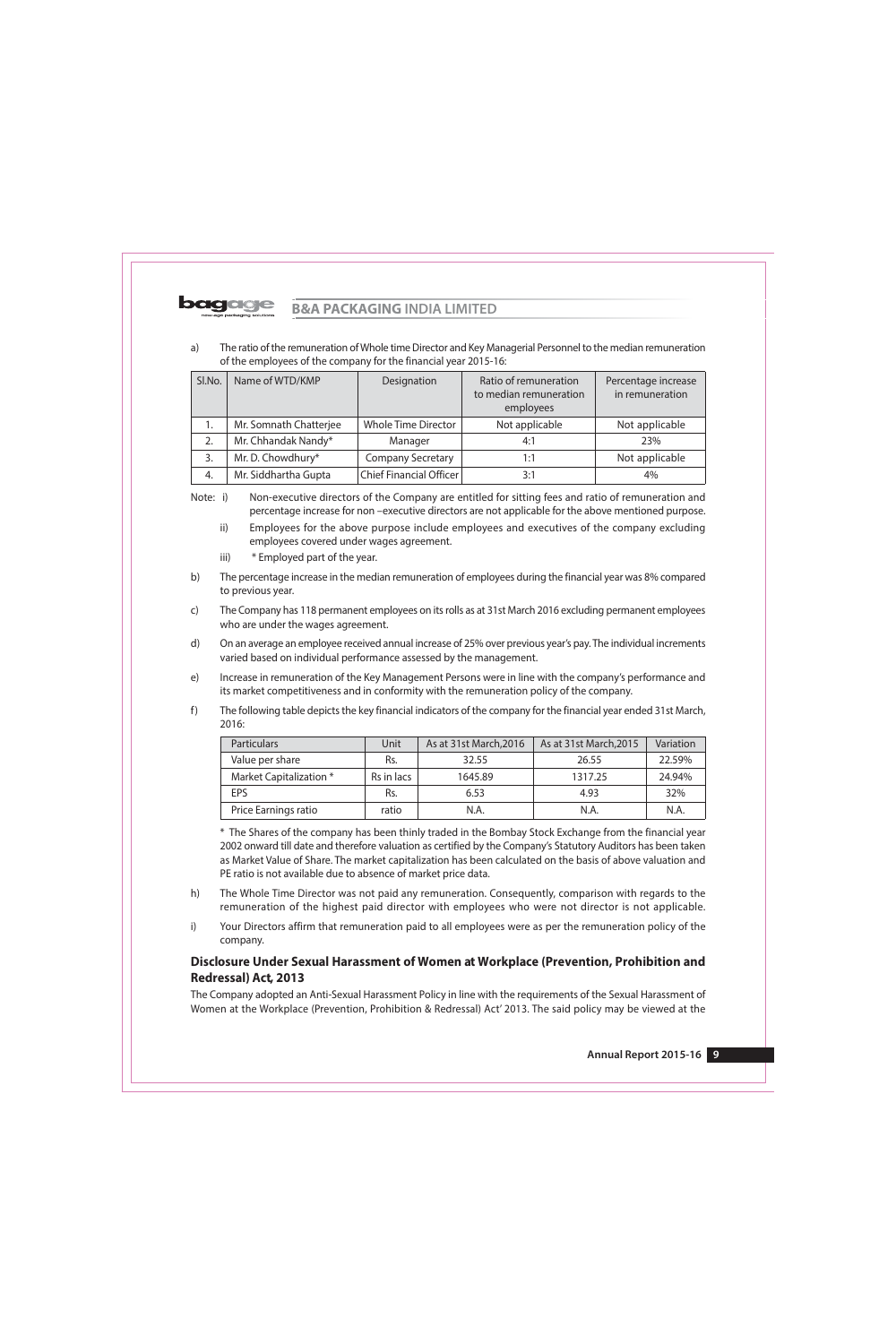

website of the company at https://www.bampl.com. Internal Complaints Committee (ICC) has been set up to redress complaints received regarding sexual harassment cases. All employees (permanent, contractual, temporary, trainees) are covered under this policy. The following is the summary of sexual harassment complaints received and disposed of during the year:

No. of complaints received: Nil.

No. of complaints disposed of: Not applicable

# **Acknowledgement**

Your Directors would like to express their sincere appreciation for the continued assistance and co-operation received from Customers, Vendors, Bankers and other business associates of the company and the Statutory Authorities throughout the year under review and also wish to thank the Shareholders for the confidence they have reposed on the company and its management.

Your Directors wish to place on record their deep appreciation for the dedicated service and valuable contribution of the employees at all levels during the year under review and look forward to their continued support in the future as well.

## For and on behalf of the Board of Directors

Place: Kolkata Date: May 27, 2016 (Somnath Chatterjee) (Anjan Ghosh) **Whole Time Director Director**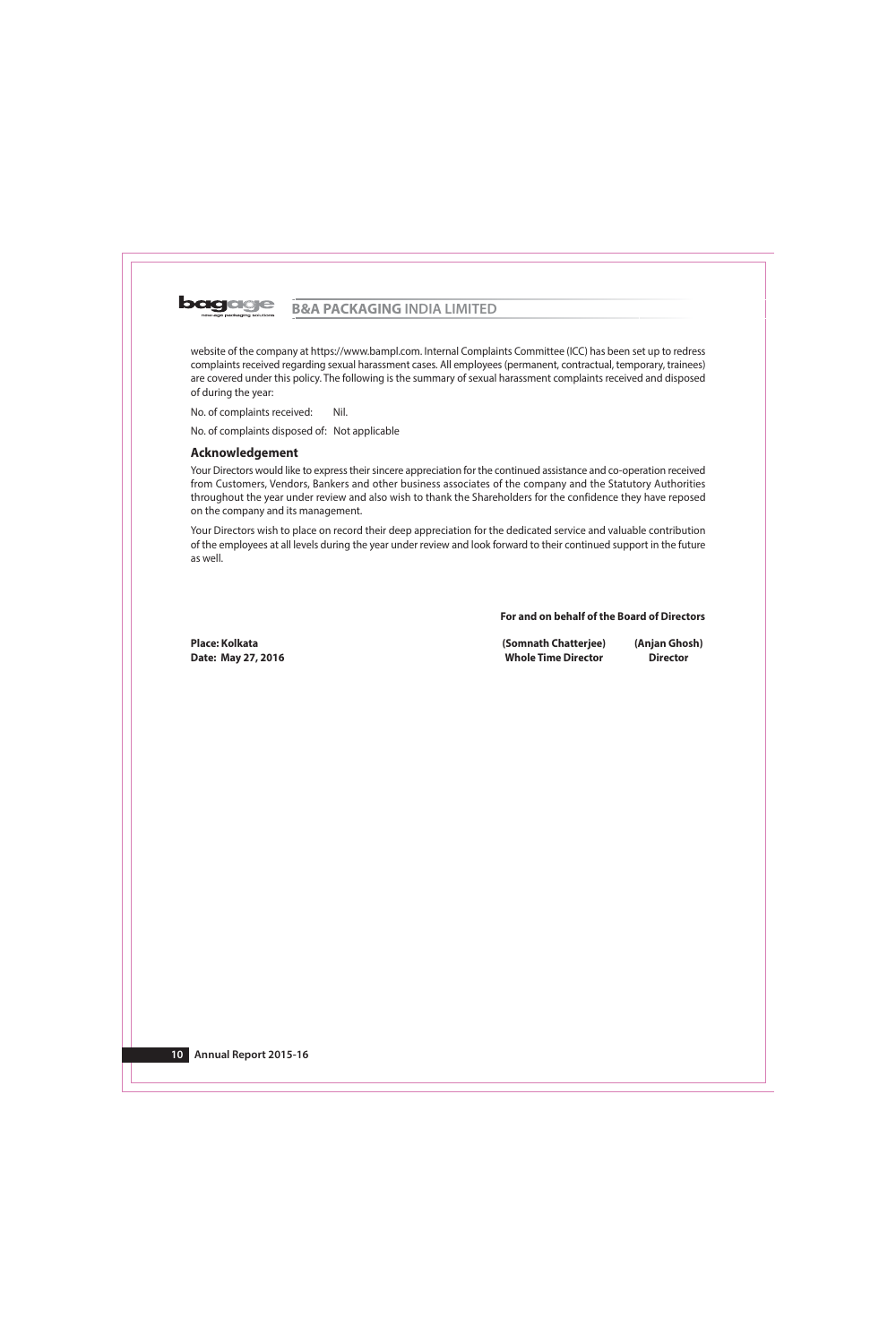

# **ANNEXURE TO DIRECTORS REPORT**

# **SECRETARIAL AUDIT REPORT**

Annexure 'A'

# **FORM MR-3**

## (For the period 01-04-2015 to 31-03-2016)

## [Pursuant to section 204(1) of the Companies Act, 2013 and Rule No.9 of the Companies (Appointment and Remuneration of Managerial Personnel) Rules, 2014]

 $To.$ The Members of B&A Packaging India Limited

We have conducted the secretarial audit of the compliance of applicable statutory provisions and the adherence to good corporate practices by B&A Packaging India Ltd (hereinafter called the company). Secretarial Audit was conducted in a manner that provided us a reasonable basis for evaluating the corporate conducts/statutory compliances and expressing our opinion thereon.

Based on our verification of the books, papers, minute books, forms and returns filed and other records maintained by the company and also the information provided by the company, its officers, agents and authorized representatives during the conduct of secretarial audit, we hereby report that in our opinion, the company has, during the audit period ended on 31st March 2016, complied with the statutory provisions listed hereunder and also that the company has proper Board-processes and compliance-mechanism in place to the extent, in the manner and subject to the reporting made hereinafter:

- $1.$ We have examined the books, papers, minute books, forms and returns filed and other records maintained by the company for the audit period ended on 31st March 2016 according to the provisions of :
	- $\mathsf{L}$ The Companies Act, 2013 (the Act) and the rules made thereunder;
	- $\parallel$ . The Securities Contracts (Regulation) Act, 1956 ('SCRA') and the rules made thereunder;
	- $III.$ The Depositories Act, 1996 and the Regulations and Bye-laws framed thereunder;
	- IV. Foreign Exchange Management Act, 1999 and the rules and regulations made thereunder to the extent of Foreign Direct Investment, Overseas Direct Investment and External Commercial Borrowings;
	- V. Secretarial Standards as prescribed by the Institute of Company Secretaries of India.
	- $VI.$ The following Regulations and Guidelines prescribed under the Securities and Exchange Board of India Act, 1992 ('SEBI Act') to the extent applicable to the company :
		- $a.$ The Securities and Exchange Board of India (Substantial Acquisition of Shares and Takeovers) Regulations, 2011;
		- The Securities and Exchange Board of India (Prohibition of Insider Trading) Regulations, 1992;  $b.$
		- The Securities and Exchange Board of India (Issue of Capital and Disclosure Requirements) C. Regulations, 2009;
		- $d.$ The Securities and Exchange Board of India (Registrars to an Issue and Share Transfer Agents) Regulations, 1993 regarding the Companies Act and dealing with client;
		- The Securities and Exchange Board of India (Delisting of Equity Shares) Regulations, 2009; e.
		- f. The Securities and Exchange Board of India (Buyback of Securities) Regulations, 1998;
		- The Securities and Exchange Board of India (Employee Stock Option Scheme and Employee Stock q. Purchase scheme) Guidelines, 1999;
		- The Securities and Exchange Board of India (Issue and Listing of Debt Securities) Regulations, h. 2008; and
		- The Securities and Exchange Board of India (Listing Obligation & Disclosure Requirements)  $i$ . Regulations, 2015;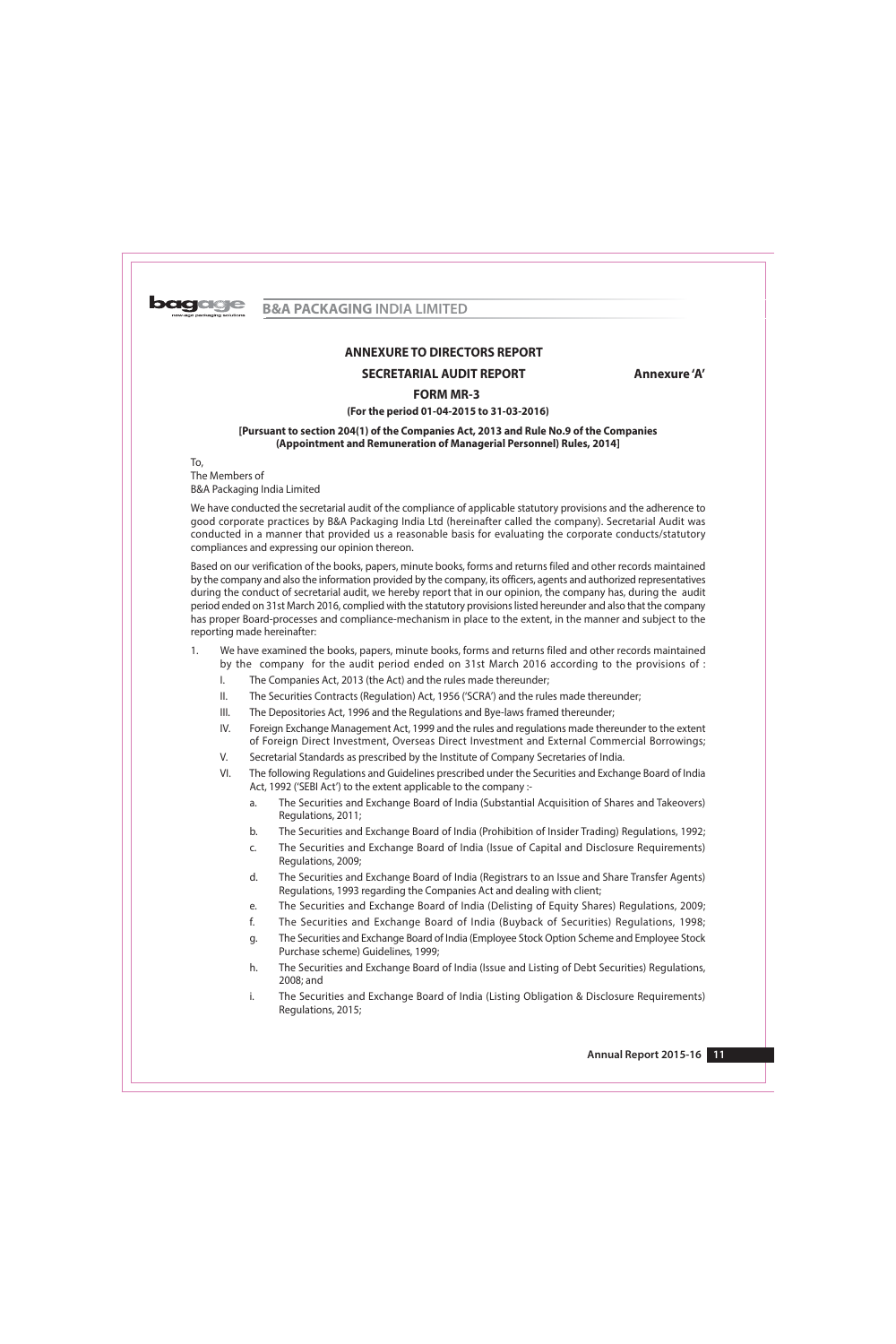The laws which are specifically applicable to the industry to which the company belongs, as identified by the

- management is verified, that is to say:
	- a. Food Safety and Standards (Packaging & Labeling) Regulation, 2011.
	- $h_{\cdot}$ Factories Act. 1948

We have also examined compliance with the applicable clauses of the Listing Agreements entered into by the Company with BSE Limited.

During the period under review the company has complied with the provisions of the Act, Rules, Regulations, Guidelines, Listing Agreements etc. mentioned above.

#### $2.$ We further report that:

- The Board of Directors of the company is duly constituted with proper balance of Executive Directors, a. Non-Executive Directors and Independent Directors. The changes in the composition of the Board of Directors that took place during the period under review were carried out in compliance with the provisions of the Act.
- $b.$ Adequate notice is given to all directors to schedule the Board Meetings, agenda and detailed notes on agenda were sent at least seven days in advance, and a system exists for seeking and obtaining further information and clarifications on the agenda items before the meeting and for meaningful participation at the meeting.
- $\mathsf{C}$ . Majority decision is carried through while the dissenting members' views are captured and recorded as part of the minutes.
- d. The Company has obtained all necessary approvals under the various provisions of the Act; and
- There was no prosecution initiated and no fines or penalties were imposed during the year under review e. under the Act, SEBI Act, SCRA, Depositories Act, Listing Agreement, Rules, Regulations and Guidelines framed under these Acts against/ on the Company, its Directors and Officers.
- $f_{1}$ The Directors have complied with the disclosure requirements in respect of their eligibility of appointment, their being independent and compliance with the Code of Business Conduct & Ethics for Directors and Management Personnel;
- We further report that based on the information received and records maintained there are adequate systems  $\overline{3}$ . and processes in the company commensurate with the size and operations of the company to monitor and ensure compliance with applicable laws, rules, regulations and guidelines.

Place: Kolkata Date: 18th May, 2016

for T. Chatterjee & Associates **CS Tarun Chatteriee Membership No.: 17195 Certificate of Practice No: 6935**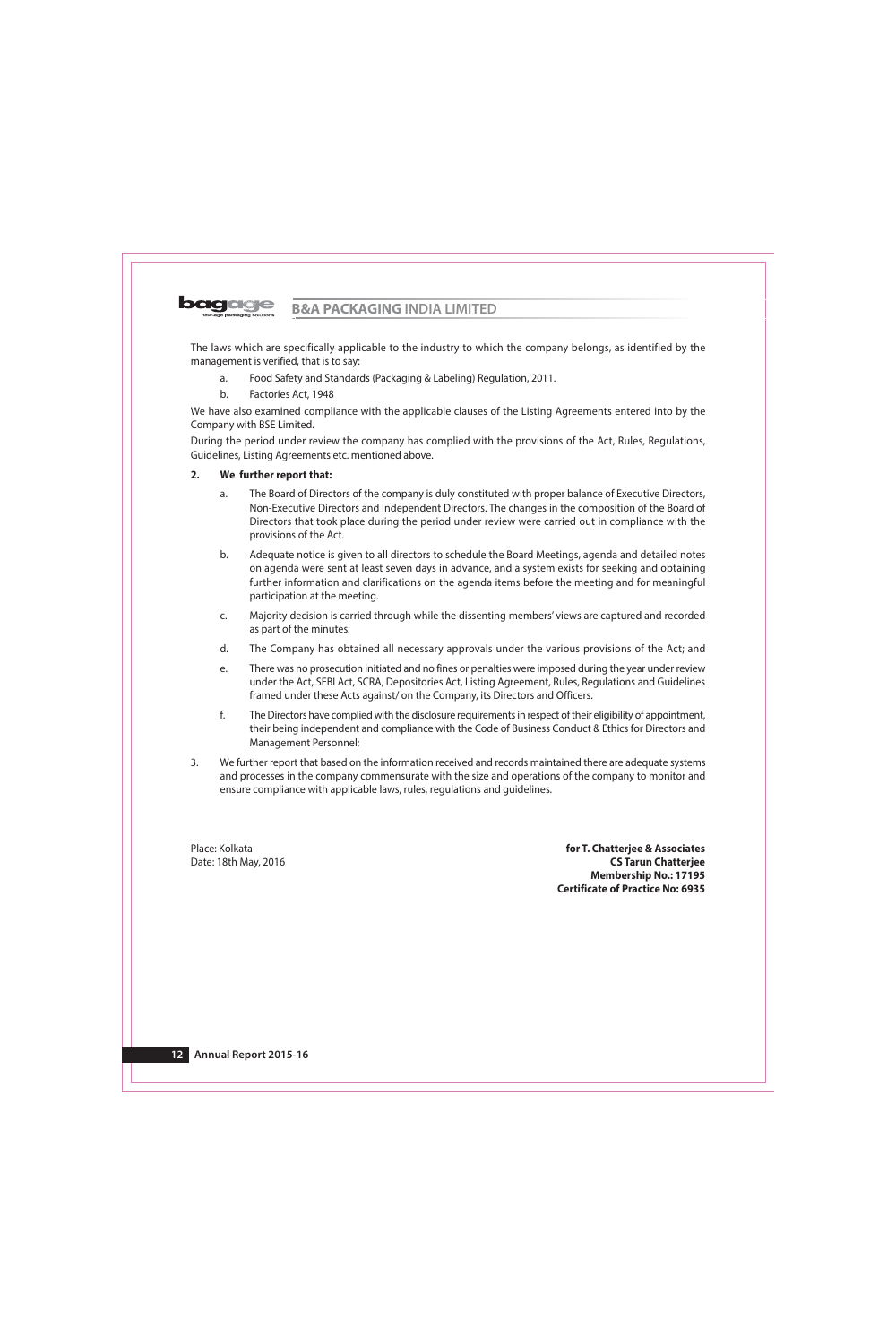

To. The Members of B&A Packaging India Limited

Our report of even date is to be read along with this letter.

- $1.$ Maintenance of secretarial record is the responsibility of the management of the company. Our responsibility is to express an opinion on these secretarial records based on our audit.
- $2.$ We have followed the audit practices and processes as were appropriate to obtain reasonable assurance about the correctness of the contents of the Secretarial records. The verification was done on test basis to ensure that correct facts are reflected in secretarial records. We believe that the processes and practices, we followed provide a reasonable basis for our opinion.
- $3.$ Where ever required, we have obtained the Management representation about the compliance of laws, rules and regulations and happening of events etc.
- $4.$ The compliance of the provisions of Corporate and other applicable laws, rules, regulations, standards is the responsibility of management. Our examination was limited to the verification of procedures on test basis.
- 5. The Secretarial Audit is neither an assurance as to the future viability of the company nor of the efficacy or effectiveness with which the management has conducted the affairs of the company.

Place: Kolkata Date: 18th May, 2016

for T. Chatterjee & Associates **CS Tarun Chatteriee Membership No.: 17195 Certificate of Practice No: 6935**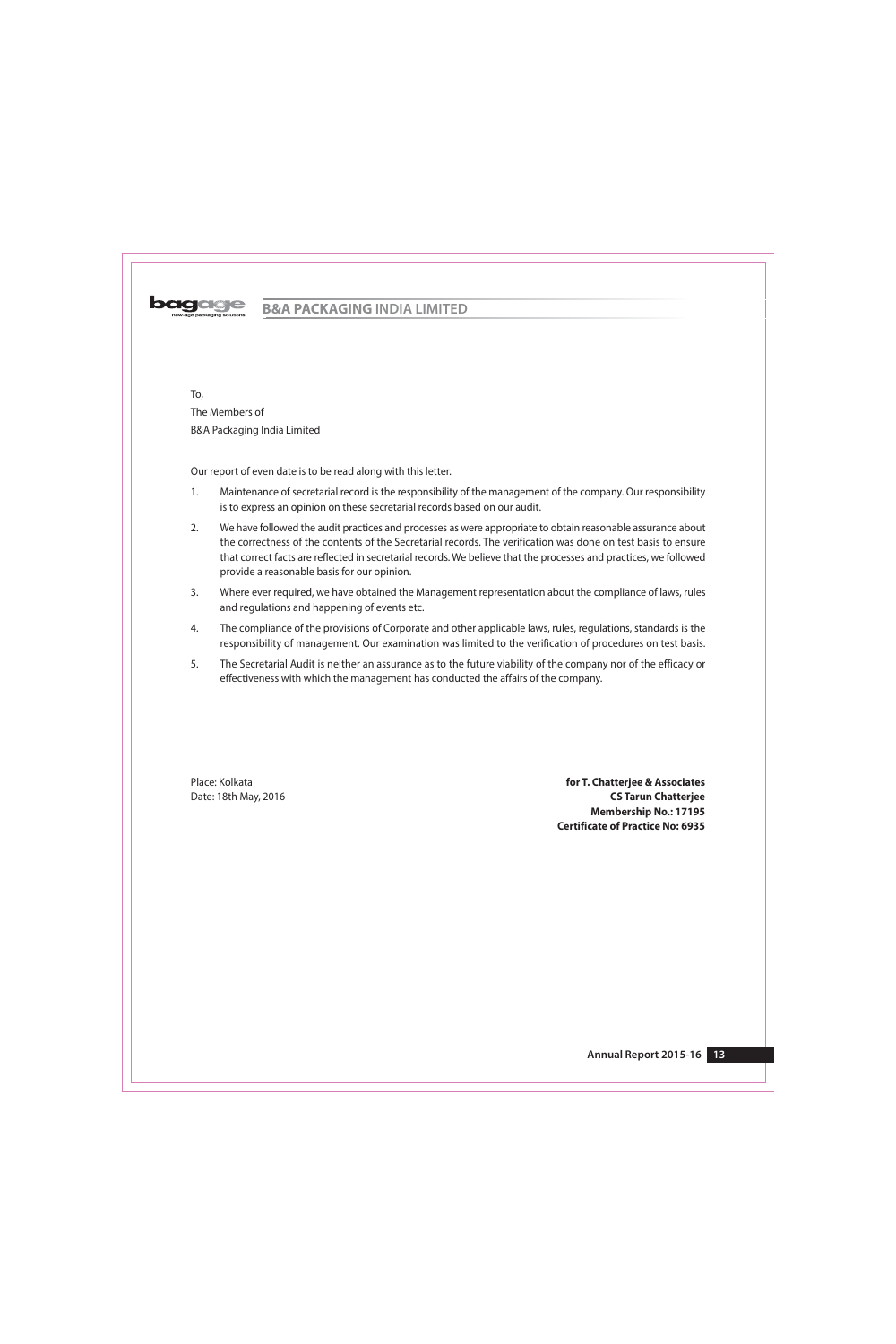

# **ANNEXURE TO DIRECTORS REPORT**

# Annexure 'B'

Conservation of Energy, Technology Absorption and Foreign Exchange Earnings and Outgo

The particulars as prescribed under Rule 8(3) of the Companies (Accounts) Rules, 2014, are as follows:

#### $(A)$ **Conservation of Energy:**

#### Steps Taken on conservation of energy:  $a)$

The manufacturing operations of the company are not power intensive. However, continuous efforts are being made to conserve energy at its maximum possible level. The following initiatives are taken to conserve energy:

- $(i)$ Optimizing factory running hours and machinery usage to achieve high load factor and avail minimum tariff rates.
- $(ii)$ Adoption of policy of having heating and cooling equipment services regularly.
- Phased replacement of old gensets.  $(iii)$
- Replacement of incandescent lamps with CFL and LEDs.  $(iv)$
- $(v)$ Replacement of old air conditioners with new ones.
- $(vi)$ Replacement of old electrical equipments, computers and printers etc.

#### $b)$ Step taken for utilizing alternate sources of energy

The Company is finding ways and means to generate and utilize alternate source of energy.

#### $\mathsf{C}$ Capital investment on energy conservation equipment

During the year under review, the company did not make any capital investment on energy conservation equipment.

#### $(B)$ **Technology Absorption:**

- Efforts made towards technology absorption: Seminar and training programmes were held for the  $(i)$ managerial staff in addition to periodic discussions with advisors.
- Benefits derived as a result of the above efforts: Increase in productivity and cost reduction by optimization  $(ii)$ of input.
- $(iii)$ No import of technology was carried out during the last 3 years from the beginning of the financial year.
- $(iv)$ The company has incurred Rs. 29,31,197 (previous year Rs. 17,20,548) for the financial year ended 31st March 2016 on account of Research and Development.

#### $(C)$ **Foreign Exchange Earnings and Outgo:**

The Company has earned Nil (INR 91.20 lacs previous year) in foreign currency. Expenditure during the period in foreign currency was INR 1004.91 lacs (INR 1321.67 lacs previous year).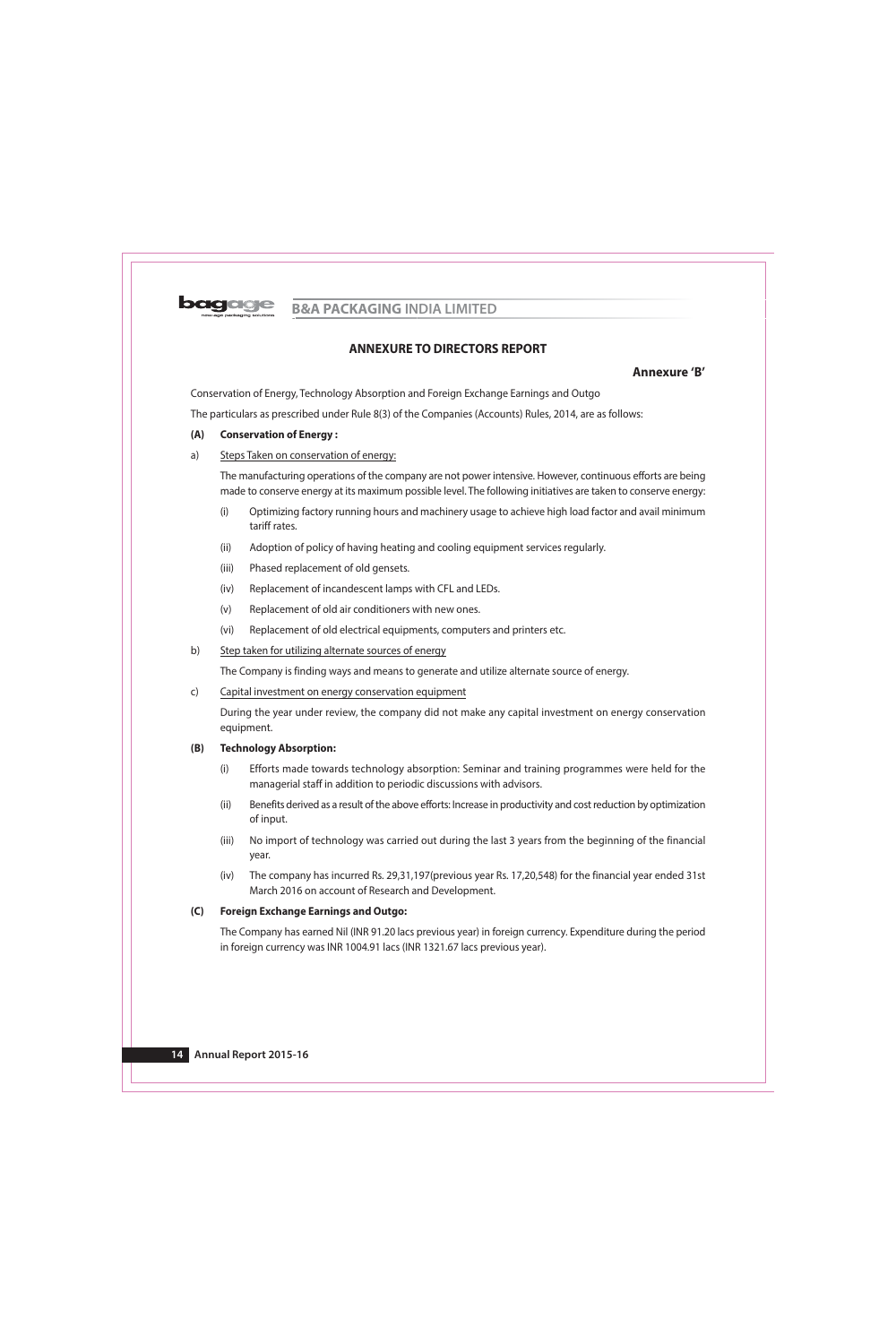

# **ANNEXURE TO DIRECTORS REPORT**

# Annexure 'C'

Form No. MGT-9

# **EXTRACT OF ANNUAL RETURN**

## As on the financial year ended on 31st March, 2016

# [Pursuant to section 92(3) of the Companies Act' 2013 and Rule 12(1) of the Companies (Management and Administration) Rules, 2014

#### **REGISTRATION AND OTHER DETAILS:**  $\mathbf{I}$ .

| 1. | <b>CIN</b>                                                                   | L21021OR1986PLC001624                                                                   |
|----|------------------------------------------------------------------------------|-----------------------------------------------------------------------------------------|
| 2. | <b>Registration Date</b>                                                     | 16.01.1986                                                                              |
| 3. | Name of the Company                                                          | B & A Packaging India Limited                                                           |
| 4. | Category / Sub-Category of the Company                                       | Printing/Packaging                                                                      |
| 5. | Address of the Registered office and contact details                         | 22, Balgopalpur Industrial Area,<br>Balasore-756020, Odisha<br>Phone - (06782) 22269582 |
| 6. | Whether listed company                                                       | Yes                                                                                     |
| 7. | Name, Address and Contact details of<br>Registrar and Transfer Agent, if any | <b>MCS Share transfer Agent Limited</b><br>12/1/5/ Manoharpukur Road,<br>Kolkata-700026 |
|    |                                                                              |                                                                                         |

033-40724051/52/53

#### $II.$ PRINCIPAL BUSINESS ACTIVITIES OF THE COMPANY

All the business activities contributing 10% or more of the total turnover of the company shall be stated:-

| SI. | Name and Description of   | NIC Code of the  | % total turnover |  |  |
|-----|---------------------------|------------------|------------------|--|--|
| No. | mainproducts/ services    | Product/ service | of the company   |  |  |
|     | Paper Sacks               | 21029            | 74.37            |  |  |
|     | <b>Flexible Laminates</b> | 25209            | 25.48            |  |  |

#### $III.$ PARTICULARS OF HOLDING, SUBSIDIARY AND ASSOCIATE COMPANIES -

| SI.<br>No. | Name and address<br>of the company                                                        | CIN/GLN                   | HOLDING/<br>SUBSIDIARY/<br><b>ASSOCIATE</b> | $%$ of<br>shares held | Applicable<br>Section |
|------------|-------------------------------------------------------------------------------------------|---------------------------|---------------------------------------------|-----------------------|-----------------------|
|            | <b>B &amp; A Limited</b><br>Indu Bhawan,<br>Mahatma Gandhi Road,<br>Jorhat, Assam-785 001 | L01132AS1915<br>PLC000200 | Holding                                     | 71.66                 | 2(46)                 |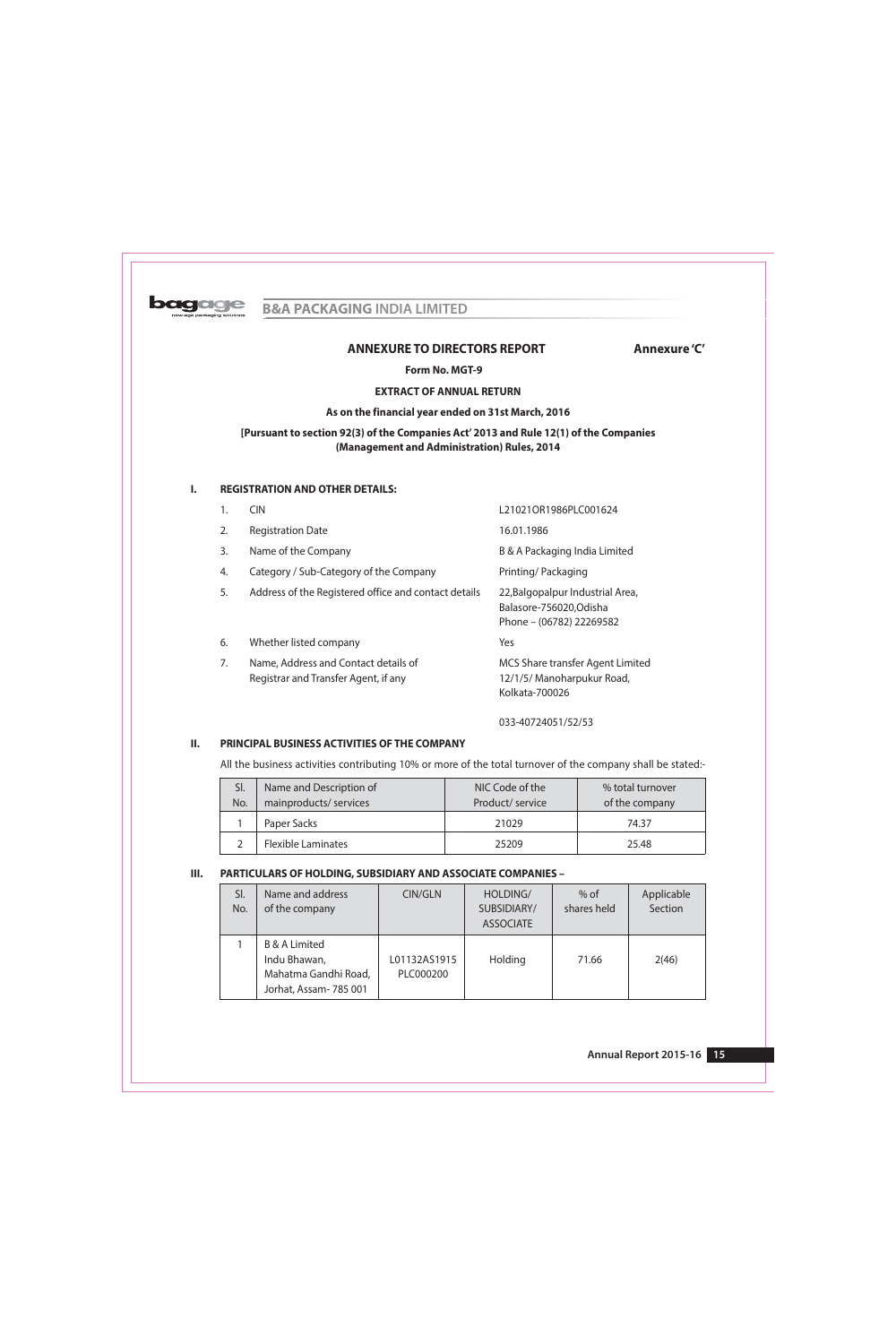

## SHAREHOLDING PATTERN (Equity Share Capital Breakup as percentage of Total Equity) IV.

## **Category-wise Shareholding**  $i)$

| Category of<br>Shareholders      |                          |          | No. of Shares held at the<br>beginning of the year(01.04.2015) |               | No. of Shares held at the<br>end of the year(31.03.2016) |                             |                 |                  | $\frac{0}{0}$    |
|----------------------------------|--------------------------|----------|----------------------------------------------------------------|---------------|----------------------------------------------------------|-----------------------------|-----------------|------------------|------------------|
|                                  | Demat                    | Physical | Total                                                          | % of          | Demat                                                    | $%$ of<br>Physical<br>Total |                 | Change<br>during |                  |
|                                  |                          |          |                                                                | Total         |                                                          |                             |                 | Total            | the year         |
|                                  |                          |          |                                                                | <b>Shares</b> |                                                          |                             |                 | <b>Shares</b>    |                  |
| <b>A. Promoters</b>              |                          |          |                                                                |               |                                                          |                             |                 |                  |                  |
| $(1)$ Indian                     |                          |          |                                                                |               |                                                          |                             |                 |                  |                  |
| a) Individual/HUF                |                          | 25785    | 25785                                                          | 0.52          |                                                          | 25785                       | 25785           | 0.52             | $\mathbf{0}$     |
| b) Central Govt.                 |                          |          |                                                                |               |                                                          |                             |                 |                  |                  |
| c) State Govt(s)                 |                          |          |                                                                |               |                                                          |                             |                 |                  |                  |
| d) Bodies Corp.                  |                          | 3554829  | 3554829                                                        | 71.66         |                                                          | 3554829                     | 3554829         | 71.66            | $\boldsymbol{0}$ |
| e) Banks/FI                      |                          |          |                                                                |               |                                                          |                             |                 |                  |                  |
| f) Any Other(Trust)              |                          | 9500     | 9500                                                           | 0.19          |                                                          | 9500                        | 9500            | 0.19             | 0                |
| Sub-total (A)(1):-               |                          |          | 3590114 3590114                                                | 72.37         |                                                          |                             | 3590114 3590114 | 72.37            | $\mathbf 0$      |
| (2) Foreign                      |                          |          |                                                                |               |                                                          |                             |                 |                  |                  |
| a) NRIs-Individuals              |                          |          |                                                                |               |                                                          |                             |                 |                  |                  |
| b) Other-Individuals             |                          |          |                                                                |               |                                                          |                             |                 |                  |                  |
| c) Bodies Corp.                  |                          | 100000   | 100000                                                         | 2.02          |                                                          | 100000                      | 100000          | 2.02             | 0                |
| d) Banks/FI                      |                          |          |                                                                |               |                                                          |                             |                 |                  |                  |
| e) Any Other                     |                          |          |                                                                |               |                                                          |                             |                 |                  |                  |
| Sub-total (A)(2):-               | $\overline{\phantom{0}}$ | 100000   | 100000                                                         | 2.02          |                                                          | 100000                      | 100000          | 2.02             | $\mathbf 0$      |
| <b>Total shareholding of</b>     |                          |          |                                                                |               |                                                          |                             |                 |                  |                  |
| Promoter (A)=                    |                          |          | 3690114 3690114                                                | 74.39         |                                                          |                             | 3690114 3690114 | 74.39            | $\mathbf 0$      |
| $(A)(1)+(A)(2)2)$                |                          |          |                                                                |               |                                                          |                             |                 |                  |                  |
| <b>B. Public Shareholding</b>    |                          |          |                                                                |               |                                                          |                             |                 |                  |                  |
| 1. Institutions                  |                          |          |                                                                |               |                                                          |                             |                 |                  |                  |
| a) Mutual Funds                  |                          |          |                                                                |               |                                                          |                             |                 |                  |                  |
| b) Banks/FI                      |                          | 300000   | 300000                                                         | 6.05          |                                                          | 300000                      | 300000          | 6.05             | $\pmb{0}$        |
| c) Central Govt.                 |                          |          |                                                                |               |                                                          |                             |                 |                  |                  |
| d) State Govt(s)                 |                          |          |                                                                |               |                                                          |                             |                 |                  |                  |
| e) Venture Capital Funds         |                          |          |                                                                |               |                                                          |                             |                 |                  |                  |
| f) Insurance Companies           |                          |          |                                                                |               |                                                          |                             |                 |                  |                  |
| g) Flls                          |                          |          |                                                                |               |                                                          |                             |                 |                  |                  |
| h) Foreign Venture Capital Funds |                          |          |                                                                |               |                                                          |                             |                 |                  |                  |
| i) Others(specify)               |                          |          |                                                                |               |                                                          |                             |                 |                  |                  |
| Sub-total (B)(1):-               |                          | 300000   | 300000                                                         | 6.05          |                                                          | 300000                      | 300000          | 6.05             | $\pmb{0}$        |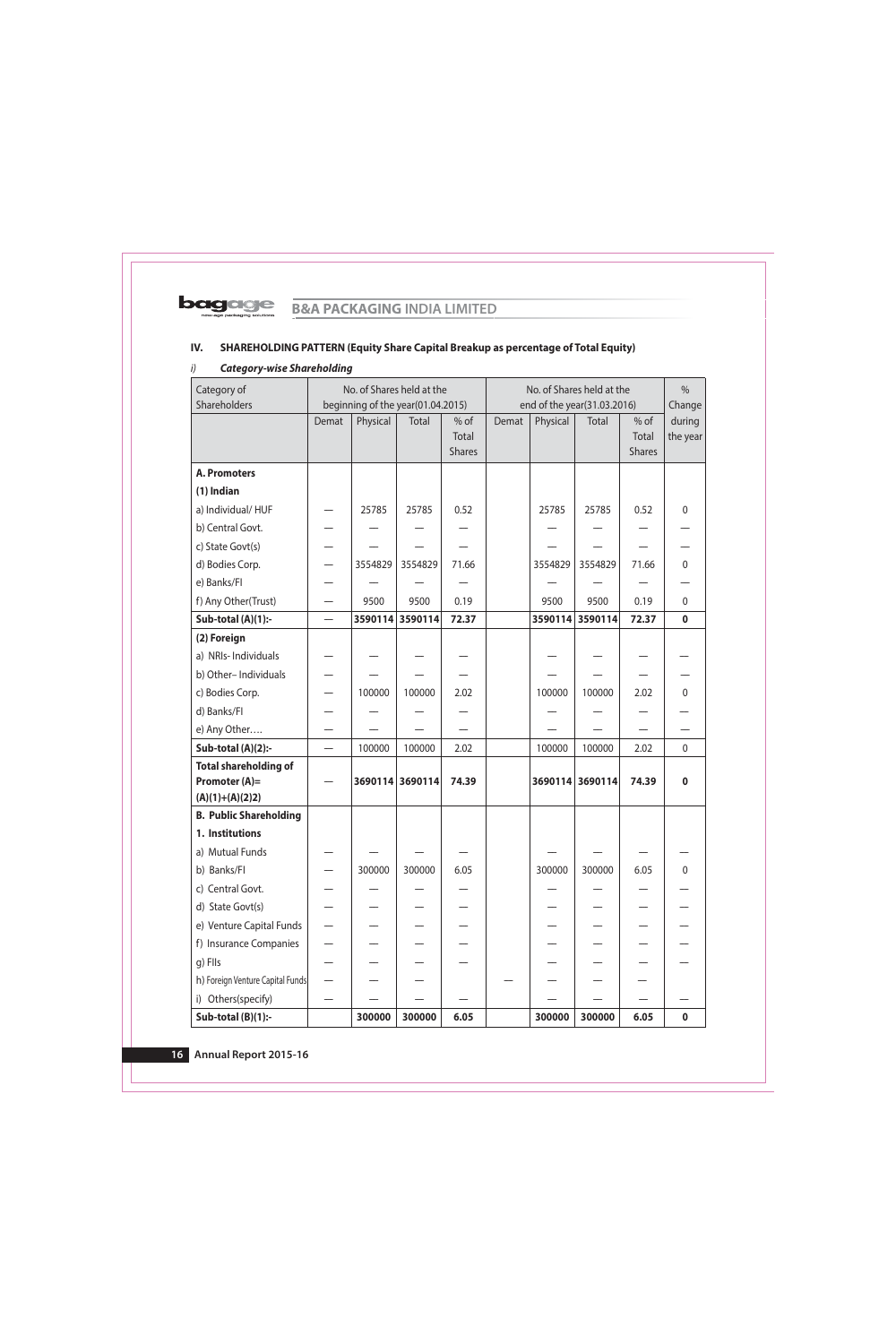

| Category of<br>Shareholders                                                          |       | No. of Shares held at the<br>beginning of the year(01.04.2015) |         |                                  | No. of Shares held at the<br>end of the year(31.03.2016) |                 |                 | $\frac{0}{0}$<br>Change          |                    |
|--------------------------------------------------------------------------------------|-------|----------------------------------------------------------------|---------|----------------------------------|----------------------------------------------------------|-----------------|-----------------|----------------------------------|--------------------|
|                                                                                      | Demat | Physical                                                       | Total   | $%$ of<br>Total<br><b>Shares</b> | Demat                                                    | Physical        | Total           | $%$ of<br>Total<br><b>Shares</b> | during<br>the year |
| 2. Non Institutions                                                                  |       |                                                                |         |                                  |                                                          |                 |                 |                                  |                    |
| a) BodiesCorp.                                                                       |       |                                                                |         |                                  |                                                          |                 |                 |                                  |                    |
| Indian<br>i)                                                                         |       | 372200                                                         | 372200  | 7.50                             |                                                          | 372200          | 372200          | 7.50                             | 0.00               |
| Overseas<br>ii)                                                                      |       |                                                                |         |                                  |                                                          |                 |                 |                                  |                    |
| b) Individuals                                                                       |       |                                                                |         |                                  |                                                          |                 |                 |                                  |                    |
| Individual shareholders<br>i)<br>holding nominal share<br>capital upto Rs.1lakh      |       | 585186                                                         | 585186  | 11.80                            |                                                          | 585186          | 585186          | 11.80                            | 0.00               |
| ii) Individual shareholders<br>holding nominal share<br>capital in excessof Rs1 lakh |       | 13000                                                          | 13000   | 0.26                             |                                                          | 13000           | 13000           | 0.26                             | 0.00               |
| c) Others (specify)                                                                  |       |                                                                |         |                                  |                                                          |                 |                 |                                  |                    |
| Sub-total $(B)(2)$ :-                                                                |       | 970386                                                         | 970386  | 19.56                            | $\overline{\phantom{a}}$                                 | 970386          | 970386          | 19.56                            | 0.00               |
| <b>Total Public</b>                                                                  |       |                                                                |         |                                  |                                                          |                 |                 |                                  |                    |
| Share holding (B)=                                                                   |       | 1270386                                                        | 1270386 | 25.61                            |                                                          |                 | 1270386 1270386 | 25.61                            | 0.00               |
| $(B)(1)+(B)(2)$                                                                      |       |                                                                |         |                                  |                                                          |                 |                 |                                  |                    |
| C. Shares held by                                                                    |       |                                                                |         |                                  |                                                          |                 |                 |                                  |                    |
| <b>Custodian for</b><br><b>GDRs &amp; ADRs</b>                                       |       |                                                                |         |                                  |                                                          |                 |                 |                                  | 0.00               |
| Grand Total (A+B+C)                                                                  |       | 4960500                                                        | 4960500 | 100                              |                                                          | 4960500 4960500 |                 | 100                              | 0.00               |

## **Shareholding of Promoters:**  $(ii)$

| $\vert$ SI<br>No | Shareholder's Name                         |               | Shareholding at the beginning<br>of the year(01.04.2015) |             |               | Shareholding at the end<br>of the year(31.03.2016) |                       |          |
|------------------|--------------------------------------------|---------------|----------------------------------------------------------|-------------|---------------|----------------------------------------------------|-----------------------|----------|
|                  |                                            | No. of        | % of total                                               | % of Shares | No. of        | %of total                                          | % of Shares  % change |          |
|                  |                                            | <b>Shares</b> | <b>Shares</b>                                            | Pledged/    | <b>Shares</b> | <b>Shares</b>                                      | Pledged/              | in share |
|                  |                                            |               | of the                                                   | encumbered  |               | of the                                             | encumbered            | holding  |
|                  |                                            |               | company                                                  | to total    |               | company                                            | to total              | during   |
|                  |                                            |               |                                                          | shares      |               |                                                    | shares                | the year |
| 1                | <b>B &amp; A Limited</b>                   | 3554829       | 71.66                                                    |             | 3554829       | 71.66                                              |                       |          |
| $\overline{2}$   | DRG (U.K.) Limited                         | 100000        | 2.02                                                     |             | 100000        | 2.02                                               |                       |          |
| 3                | Somnath Chatterjee                         | 19385         | 0.39                                                     |             | 19385         | 0.39                                               |                       |          |
| $\overline{4}$   | Hemen Barooah Benevolent<br>& Family Trust | 9500          | 0.19                                                     |             | 9500          | 0.19                                               |                       |          |
| 5                | Gargi Barooah                              | 2400          | 0.05                                                     |             | 2400          | 0.05                                               |                       |          |
| 6                | Shey Naima Barooah                         | 1800          | 0.04                                                     |             | 1800          | 0.04                                               |                       |          |
| 7                | Usha Barooah                               | 1900          | 0.04                                                     |             | 1900          | 0.04                                               |                       |          |
| 8                | Tripura Nath Barooah                       | 300           | 0.00                                                     |             | 300           | 0.00                                               |                       |          |
|                  | <b>Total</b>                               | 3690114       | 74.39                                                    |             | 3690114       | 74.39                                              |                       |          |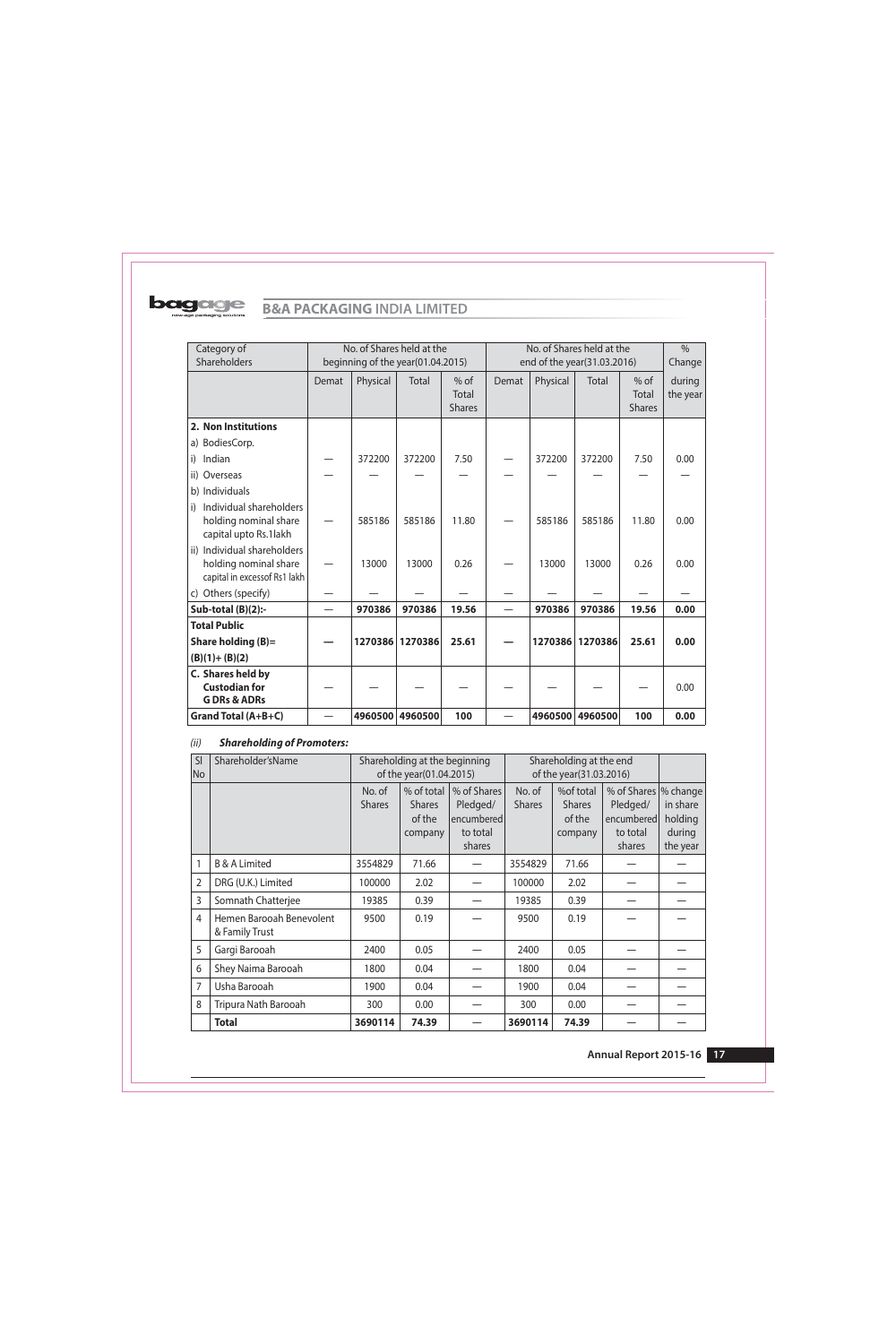Change in the Promoter's Shareholding (Please specify if there is no change): There has been no change in  $(iii)$ the shareholding pattern in the promoters' shareholding during the financial year 2015-16.

#### $(iv)$ Shareholding Pattern of top ten Shareholders (other thanDirectors, Promoters and Holders of GDRs and ADRs):

| SI No.         | Name of the shareholder                                |                | Shareholding<br>Cumulative shareholdin<br>during the year |                  |                |
|----------------|--------------------------------------------------------|----------------|-----------------------------------------------------------|------------------|----------------|
|                |                                                        |                |                                                           |                  |                |
|                |                                                        | No of shares   | $(\%)$ of total<br>share capital                          | No of shares     | $(%)$ of total |
|                |                                                        |                |                                                           |                  | share capital  |
| 1              | <b>Bhubnesh Commercial Pvt Ltd</b>                     |                |                                                           |                  |                |
|                | At the beginning of the year                           | 241000         | 4.86                                                      | 241000           | 4.86           |
|                | Bought during the year                                 |                |                                                           | 241000           | 4.86           |
|                | Sold During the year<br>At the end of the year         | 241000         | 4.86                                                      | 241000<br>241000 | 4.86<br>4.86   |
|                |                                                        |                |                                                           |                  |                |
| $\overline{2}$ | Amrex Marketing Pvt. Ltd                               |                |                                                           |                  |                |
|                | At the beginning of the year                           | 129000         | 2.60                                                      | 129000           | 2.60           |
|                | Bought during the year                                 |                | $\overline{\phantom{a}}$                                  | 129000           | 2.60           |
|                | Sold During the year<br>At the end of the year         | 129000         | 2.60                                                      | 129000<br>129000 | 2.60<br>2.60   |
|                |                                                        |                |                                                           |                  |                |
| 3              | Sharmila Shetty                                        |                |                                                           |                  |                |
|                | At the beginning of the year<br>Bought during the year | 13000          | 0.26                                                      | 13000<br>13000   | 0.26<br>0.26   |
|                | Sold During the year                                   |                | $\overline{a}$                                            | 13000            | 0.26           |
|                | At the end of the year                                 | 13000          | 0.26                                                      | 13000            | 0.26           |
| $\overline{4}$ | Manisha R Lodha                                        |                |                                                           |                  |                |
|                | At the beginning of the year                           | 5900           | 0.12                                                      | 5900             | 0.12           |
|                | Bought during the year                                 |                |                                                           | 5900             | 0.12           |
|                | Sold During the year                                   |                |                                                           | 5900             | 0.12           |
|                | At the end of the year                                 | 5900           | 0.12                                                      | 5900             | 0.12           |
| 5              | Aruna R Lodha                                          |                |                                                           |                  |                |
|                | At the beginning of the year                           | 5100           | 0.10                                                      | 5100             | 0.10           |
|                | Bought during the year                                 |                |                                                           | 5100             | 0.10           |
|                | Sold During the year                                   |                |                                                           | 5100             | 0.10           |
|                | At the end of the year                                 | 5100           | 0.10                                                      | 5100             | 0.10           |
| 6              | Anil R Lodha                                           |                |                                                           |                  |                |
|                | At the beginning of the year                           | 4000           | 0.08                                                      | 4000             | 0.08           |
|                | Bought during the year                                 |                | $\overline{\phantom{a}}$                                  | 4000             | 0.08           |
|                | Sold During the year                                   |                |                                                           | 4000             | 0.08           |
|                | At the end of the year                                 | 4000           | 0.08                                                      | 4000             | 0.08           |
| $\overline{7}$ | K. G. Desai                                            |                |                                                           |                  |                |
|                | At the beginning of the year                           | 4000           | 0.08                                                      | 4000             | 0.08           |
|                | Bought during the year                                 |                |                                                           | 4000             | 0.08           |
|                | Sold During the year                                   |                |                                                           | 4000             | 0.08           |
|                | At the end of the year                                 | 4000           | 0.08                                                      | 4000             | 0.08           |
| 8              | <b>Sharad Dalal</b>                                    |                |                                                           |                  |                |
|                | At the beginning of the year                           | 3900           | 0.08                                                      | 3900             | 0.08           |
|                | Bought during the year                                 |                | $\qquad \qquad -$                                         | 3900             | 0.08           |
|                | Sold During the year                                   |                | $\overline{\phantom{a}}$                                  | 3900             | 0.08           |
|                | At the end of the year                                 | 3900           | 0.08                                                      | 3900             | 0.08           |
| 9              | Ranadurjoy RoyChoudhury                                |                |                                                           |                  |                |
|                | At the beginning of the year                           | 3200           | 0.06                                                      | 3200             | 0.06           |
|                | Bought during the year                                 |                |                                                           | 3200             | 0.06           |
|                | Sold During the year                                   | $\overline{a}$ | $\overline{\phantom{a}}$                                  | 3200             | 0.06           |
|                | At the end of the year                                 | 3200           | 0.06                                                      | 3200             | 0.06           |
| 10             | Arbind M Shah                                          |                |                                                           |                  |                |
|                | At the beginning of the year                           | 3000           | 0.06                                                      | 3000             | 0.06           |
|                | Bought during the year                                 |                | $\overline{\phantom{a}}$                                  | 3000             | 0.06           |
|                | Sold During the year                                   |                | $\overline{\phantom{a}}$                                  | 3000             | 0.06           |
|                | At the end of the year                                 | 3000           | 0.06                                                      | 3000             | 0.06           |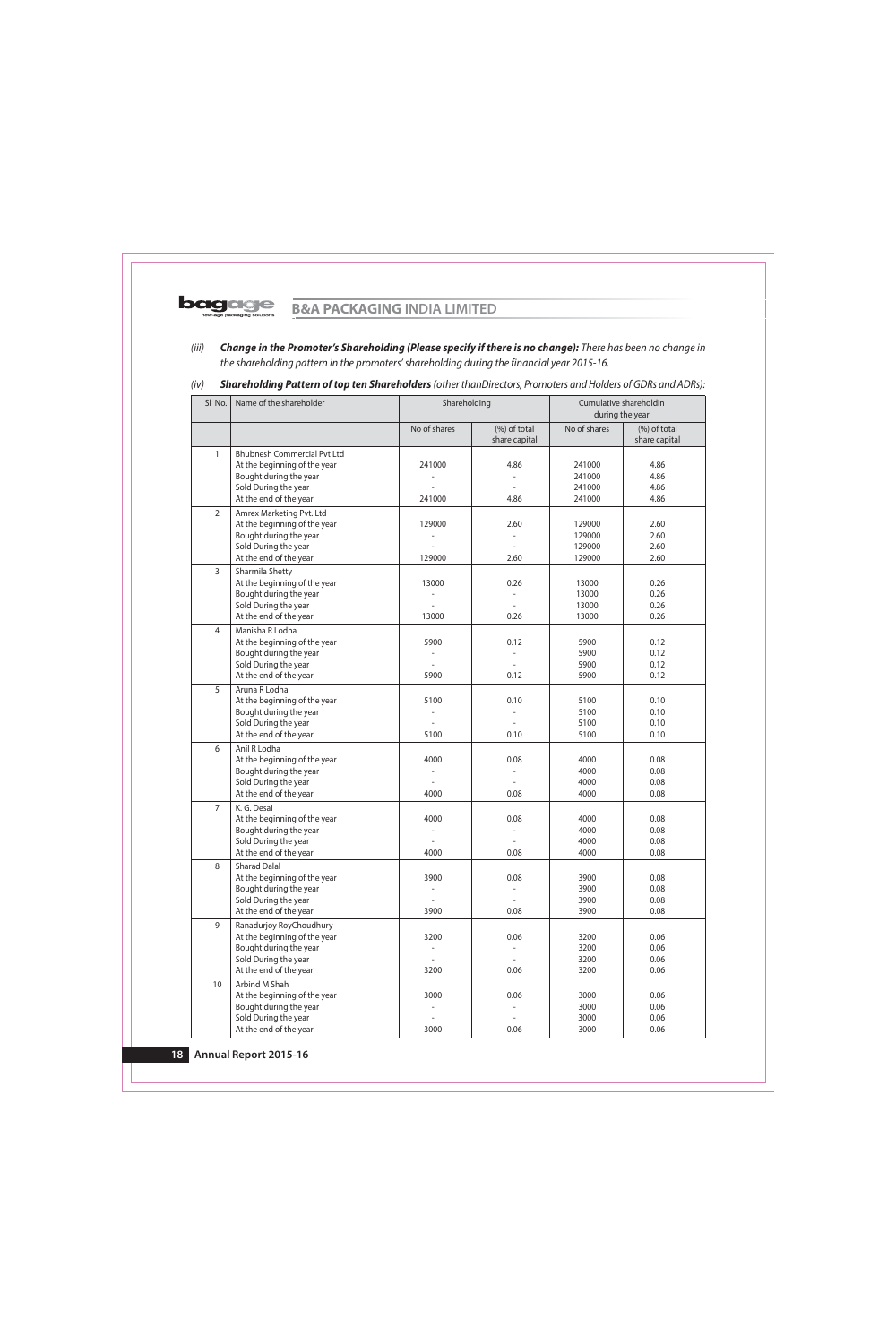| SI             | Name of the Director/<br><b>Key Managerial Personel</b> | Shareholding |                 |              | Cumulative shareholding<br>during the year |  |
|----------------|---------------------------------------------------------|--------------|-----------------|--------------|--------------------------------------------|--|
|                |                                                         | No of shares | $(\%)$ of total | No of shares | $(\%)$ of total                            |  |
|                |                                                         |              | share capital   |              | share capital                              |  |
| 1              | Mrs. Gargi Barooah                                      |              |                 |              |                                            |  |
|                | At the beginning of the year                            | 2400         | 0.05            | 2400         | 0.05                                       |  |
|                | Bought during the year                                  |              |                 | 2400         | 0.05                                       |  |
|                | Sold During the year                                    |              |                 | 2400         | 0.05                                       |  |
|                | At the end of the year                                  | 2400         | 0.05            | 2400         | 0.05                                       |  |
| $\overline{2}$ | Mr. Somnath Chatterjee                                  |              |                 |              |                                            |  |
|                | At the beginning of the year                            | 19385        | 0.39            | 19385        | 0.39                                       |  |
|                | Bought during the year                                  |              |                 | 19385        | 0.39                                       |  |
|                | Sold During the year                                    |              |                 | 19385        | 0.39                                       |  |
|                | At the end of the year                                  | 19385        | 0.39            | 19385        | 0.39                                       |  |
| 3              | Mr. Chhandak Nandy                                      |              |                 |              |                                            |  |
|                | At the beginning of the year                            |              | 0.00            |              | 0.00                                       |  |
|                | Bought during the year                                  |              | 0.00            |              | 0.00                                       |  |
|                | Sold During the year                                    |              | 0.00            |              | 0.00                                       |  |
|                | At the end of the year                                  |              | 0.00            |              | 0.00                                       |  |

### **Shareholding of Directors and Key Managerial Personnel:**  $(V)$

#### V. **INDEBTEDNESS**

Indebtedness of the Company including interest outstanding/accrued but not due for payment

|                                            | <b>Secured Loans</b> | Unsecured    | Deposits     | Total        |
|--------------------------------------------|----------------------|--------------|--------------|--------------|
|                                            | excluding deposits   | Loans        |              | Indebtedness |
|                                            | (Rs In lacs)         | (Rs In lacs) | (Rs In lacs) | (Rs In lacs) |
| Indebtedness at the beginning of the       |                      |              |              |              |
| financial year i.e. 01.04.2015             |                      |              |              |              |
| i)<br><b>Principal Amount</b>              | 1232.20              | 258.00       |              | 1490.20      |
| Interest due but not paid<br>$\mathsf{ii}$ | 3.54                 | 5.22         |              | 8.76         |
| iii) Interest accrued but not due          |                      |              |              |              |
| Total(i +ii+iii)                           | 1235.74              | 263.22       |              | 1498.96      |
| <b>Change in Indebtedness during</b>       |                      |              |              |              |
| the financial year                         |                      |              |              |              |
| Addition                                   |                      |              |              |              |
| Reduction                                  | (187.83)             |              |              | (187.83)     |
| <b>Net Change</b>                          | (187.83)             |              |              | (187.83)     |
| Indebtedness at the                        |                      |              |              |              |
| end of the financial year i.e. 31.03.2016  |                      |              |              |              |
| <b>Principal Amount</b><br>i)              | 1046.24              | 258.00       |              | 1304.24      |
| Interest due but not paid<br>ii)           | 1.67                 | 5.22         |              | 6.89         |
| iii) Interest accrued but not due          |                      |              |              |              |
| Total(i+ ii+ iii)                          | 1047.91              | 263.22       |              | 1311.13      |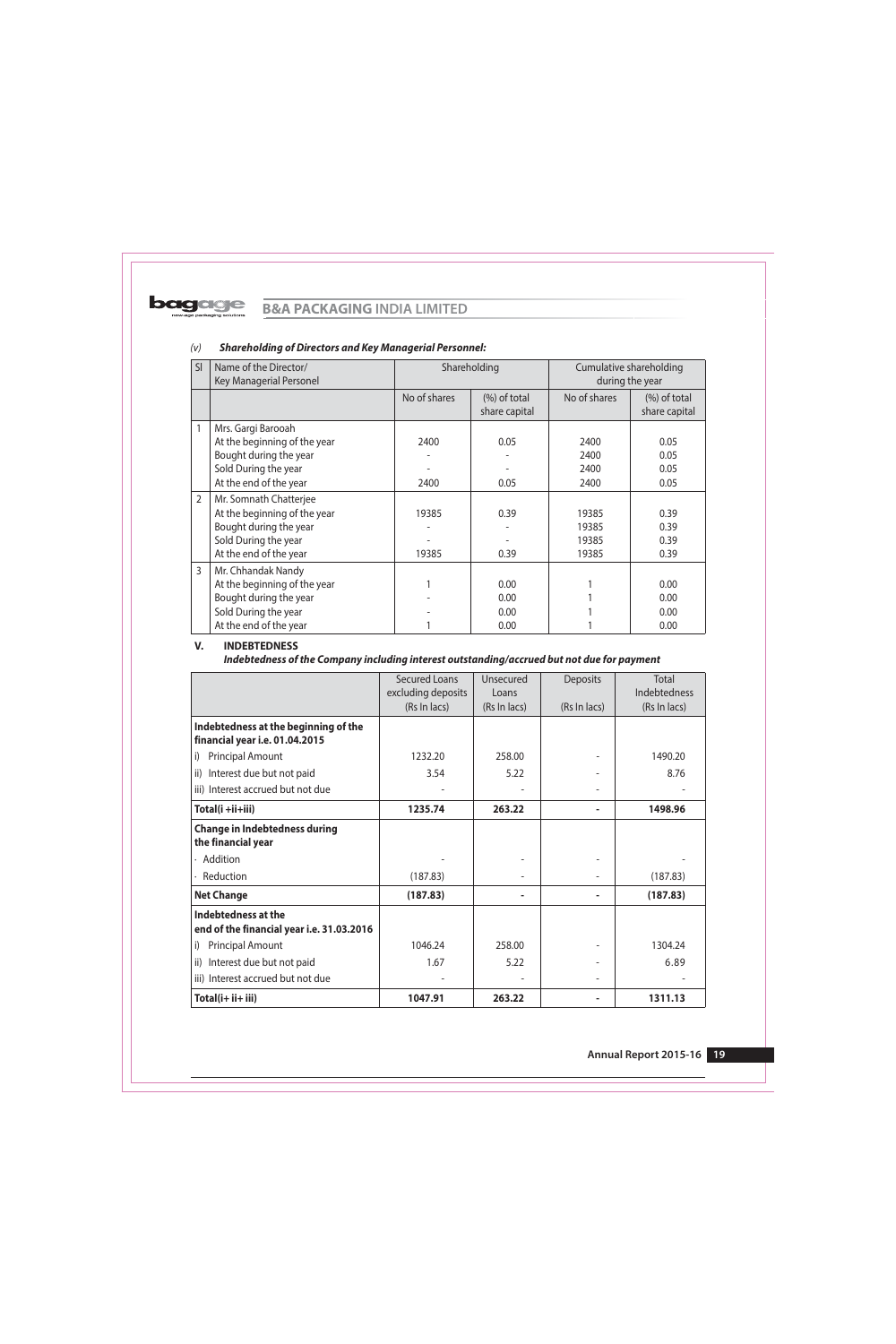#### VI. REMUNERATION OF DIRECTORS AND KEY MANAGERIAL PERSONNEL

А. Remuneration to Managing Director, Whole-time Directors and/or Manager:

| Sl. No. | <b>Particulars of Remuneration</b>                                                       | Name of MD/WTD/<br>Manager                  | Name of MD/WTD/<br>Manager   | <b>Total Amount</b><br>(Rs.) |
|---------|------------------------------------------------------------------------------------------|---------------------------------------------|------------------------------|------------------------------|
|         |                                                                                          | Somnath Chatterjee<br>(Whole time Director) | Chhandak Nandy<br>(Manager)* |                              |
| 1.      | Gross salary                                                                             |                                             |                              |                              |
|         | (a) Salary as per provisions<br>contained in section17(1) of the<br>Income-Tax Act, 1961 | <b>NIL</b>                                  | 5,68,600                     | 5,68,600                     |
|         | (b) Value of perquisites u/s<br>17(2) Income-tax Act, 1961                               | <b>NIL</b>                                  | 38,367                       | 38,367                       |
|         | (c) Profits in lieu of salary<br>undersection17(3)Income-tax<br>Act, 1961                | <b>NIL</b>                                  |                              |                              |
| 2.      | <b>Stock Option</b>                                                                      | NIL                                         | <b>NIL</b>                   | <b>NIL</b>                   |
| 3.      | <b>Sweat Equity</b>                                                                      | <b>NIL</b>                                  | NIL                          | <b>NIL</b>                   |
| 4.      | Commission<br>- as % of profit<br>- Others, specify                                      | <b>NIL</b>                                  | <b>NIL</b>                   | <b>NIL</b>                   |
| 5.      | Others, please specify                                                                   | <b>NIL</b>                                  | <b>NIL</b>                   | <b>NIL</b>                   |
|         | Total(A)                                                                                 | <b>NIL</b>                                  | 6,06,967                     | 6,06,967                     |
|         | Ceiling as per the Act                                                                   |                                             |                              | 48,47,847                    |

\*employed part of the year

### Remuneration to other directors: В.

| SI.<br>No. | <b>Particulars of Remuneration</b>              |          |           | Name of Directors |         | Total<br>Amount<br>(Rs.) |
|------------|-------------------------------------------------|----------|-----------|-------------------|---------|--------------------------|
|            |                                                 | Anjan    | Amit      | Anuradha          | Gargi   |                          |
|            |                                                 | Ghosh    | Chowdhuri | Farley            | Barooah |                          |
| 1.         | <b>Independent Directors</b>                    |          |           |                   |         |                          |
|            | • Fee for attending board<br>committee meetings | 1,60,000 | 1,66,000  |                   |         | 3,26,000                 |
|            | Commission<br>$\bullet$                         |          |           |                   |         |                          |
|            | Others, please specify                          |          |           |                   |         |                          |
|            | (Reimbursement of Conveyance)                   |          |           |                   |         |                          |
|            | Total(1)                                        |          |           |                   |         | 3,26,000                 |
| 2.         | <b>OtherNon-Executive Directors</b>             |          |           |                   |         |                          |
|            | • Fee for attending board<br>committee meetings |          |           | 46,000            | 10,000  | 56,000                   |
|            | Commission<br>$\bullet$                         |          |           |                   |         |                          |
|            | Others, please specify<br>$\bullet$             |          |           |                   |         |                          |
|            | (Reimbursement of Conveyance)                   |          |           |                   |         |                          |
|            | Total(2)                                        |          |           |                   |         | 56,000                   |
|            | $Total(B)=(1+2)$                                |          |           |                   |         | 3,82,000                 |
|            | <b>Total Managerial Remuneration</b>            |          |           |                   |         |                          |
|            | Overall Ceiling as per the Act                  |          |           |                   |         |                          |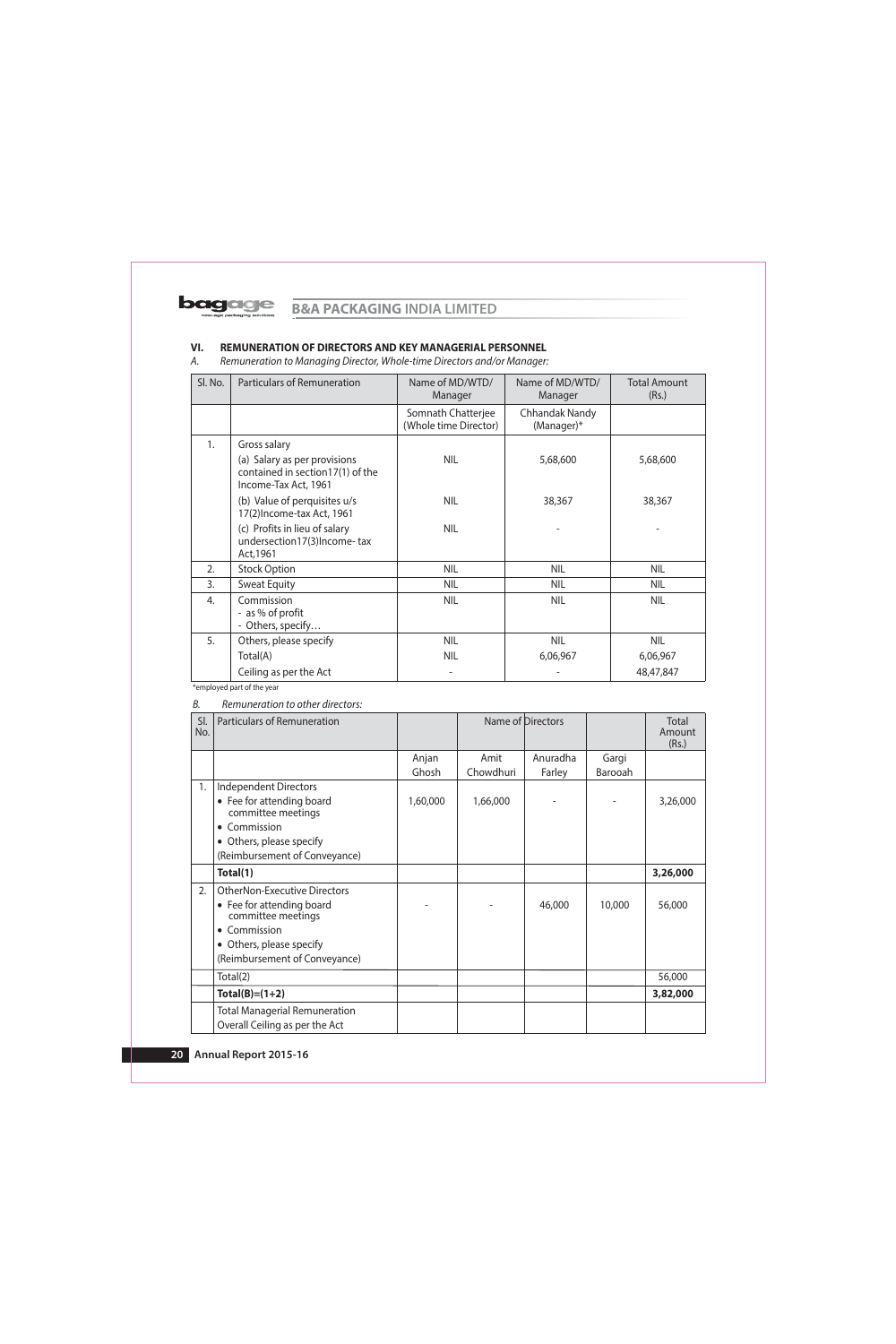

| SI. | <b>Particulars of Remuneration</b>                                                                                                                                 | Key Managerial Personnel |                    |                          |                    |                    |
|-----|--------------------------------------------------------------------------------------------------------------------------------------------------------------------|--------------------------|--------------------|--------------------------|--------------------|--------------------|
|     |                                                                                                                                                                    | <b>CEO</b>               |                    | <b>Company Secretary</b> | <b>CFO</b>         | Total (In Rs.)     |
|     |                                                                                                                                                                    |                          | *D. Chowdhury      | *Gunjan<br>Chaurasia     | S. Gupta           |                    |
| 1.  | Gross salary<br>(a) Salary as per provisions contained<br>in section17(1) of the Income-tax Act, 1961<br>(b) Value of perquisites u/s17(2)<br>Income-tax Act, 1961 |                          | 1,60,000<br>20,000 | 1,27,659<br>8,859        | 5,58,300<br>54,473 | 8,45,959<br>83,332 |
|     | (c) Profits in lieu of salary under sectio<br>17(3) Income-tax Act, 1961                                                                                           |                          | <b>NIL</b>         | <b>NIL</b>               | <b>NIL</b>         | <b>NIL</b>         |
| 2.  | <b>Stock Option</b>                                                                                                                                                | NIL                      | <b>NIL</b>         | <b>NIL</b>               | <b>NIL</b>         | NIL                |
| 3.  | <b>Sweat Equity</b>                                                                                                                                                | <b>NIL</b>               | <b>NIL</b>         | <b>NIL</b>               | <b>NIL</b>         | <b>NIL</b>         |
| 4.  | Commission<br>- as % of profit<br>- others, specify                                                                                                                | <b>NIL</b>               | <b>NIL</b>         | <b>NIL</b>               | <b>NIL</b>         | <b>NIL</b>         |
| 5.  | Others, please specify                                                                                                                                             | <b>NIL</b>               | <b>NIL</b>         | <b>NIL</b>               | NIL                | <b>NIL</b>         |
|     | Total                                                                                                                                                              | <b>NIL</b>               | 1,80,000           | 1,36,518                 | 6,12,773           | 9,29,291           |

#### $\mathsf{C}$ . REMUNERATION TO KEY MANAGERIAL PERSONNEL OTHER THAN MD/MANAGER/WTD

\* employed part of the year

# VII. PENALTIES/PUNISHMENT/COMPOUNDING OF OFFENCES:

| Type                                | Section of the<br>Companies Act | <b>Brief</b><br>Description | Details of Penalty/<br>Punishment/<br>Compounding<br>fees imposed | Authority<br>[RD/NCLT/<br>COURT] | Appeal made,<br>if any<br>(give details) |
|-------------------------------------|---------------------------------|-----------------------------|-------------------------------------------------------------------|----------------------------------|------------------------------------------|
| <b>A. COMPANY</b>                   |                                 |                             |                                                                   |                                  |                                          |
| Penalty                             | <b>NIL</b>                      | <b>NIL</b>                  | <b>NIL</b>                                                        | <b>NIL</b>                       | <b>NIL</b>                               |
| Punishment                          | <b>NIL</b>                      | <b>NIL</b>                  | <b>NIL</b>                                                        | <b>NIL</b>                       | <b>NIL</b>                               |
| Compounding                         | <b>NIL</b>                      | <b>NIL</b>                  | <b>NIL</b>                                                        | <b>NIL</b>                       | <b>NIL</b>                               |
| <b>B. DIRECTORS</b>                 |                                 |                             |                                                                   |                                  |                                          |
| Penalty                             | <b>NIL</b>                      | <b>NIL</b>                  | <b>NIL</b>                                                        | <b>NIL</b>                       | <b>NIL</b>                               |
| Punishment                          | <b>NIL</b>                      | <b>NIL</b>                  | <b>NIL</b>                                                        | <b>NIL</b>                       | <b>NIL</b>                               |
| Compounding                         | <b>NIL</b>                      | <b>NIL</b>                  | <b>NIL</b>                                                        | <b>NIL</b>                       | <b>NIL</b>                               |
| <b>C. OTHER OFFICERS IN DEFAULT</b> |                                 |                             |                                                                   |                                  |                                          |
| Penalty                             | <b>NIL</b>                      | <b>NIL</b>                  | <b>NIL</b>                                                        | <b>NIL</b>                       | <b>NIL</b>                               |
| Punishment                          | <b>NIL</b>                      | <b>NIL</b>                  | <b>NIL</b>                                                        | <b>NIL</b>                       | <b>NIL</b>                               |
| Compounding                         | <b>NIL</b>                      | <b>NIL</b>                  | <b>NIL</b>                                                        | <b>NIL</b>                       | <b>NIL</b>                               |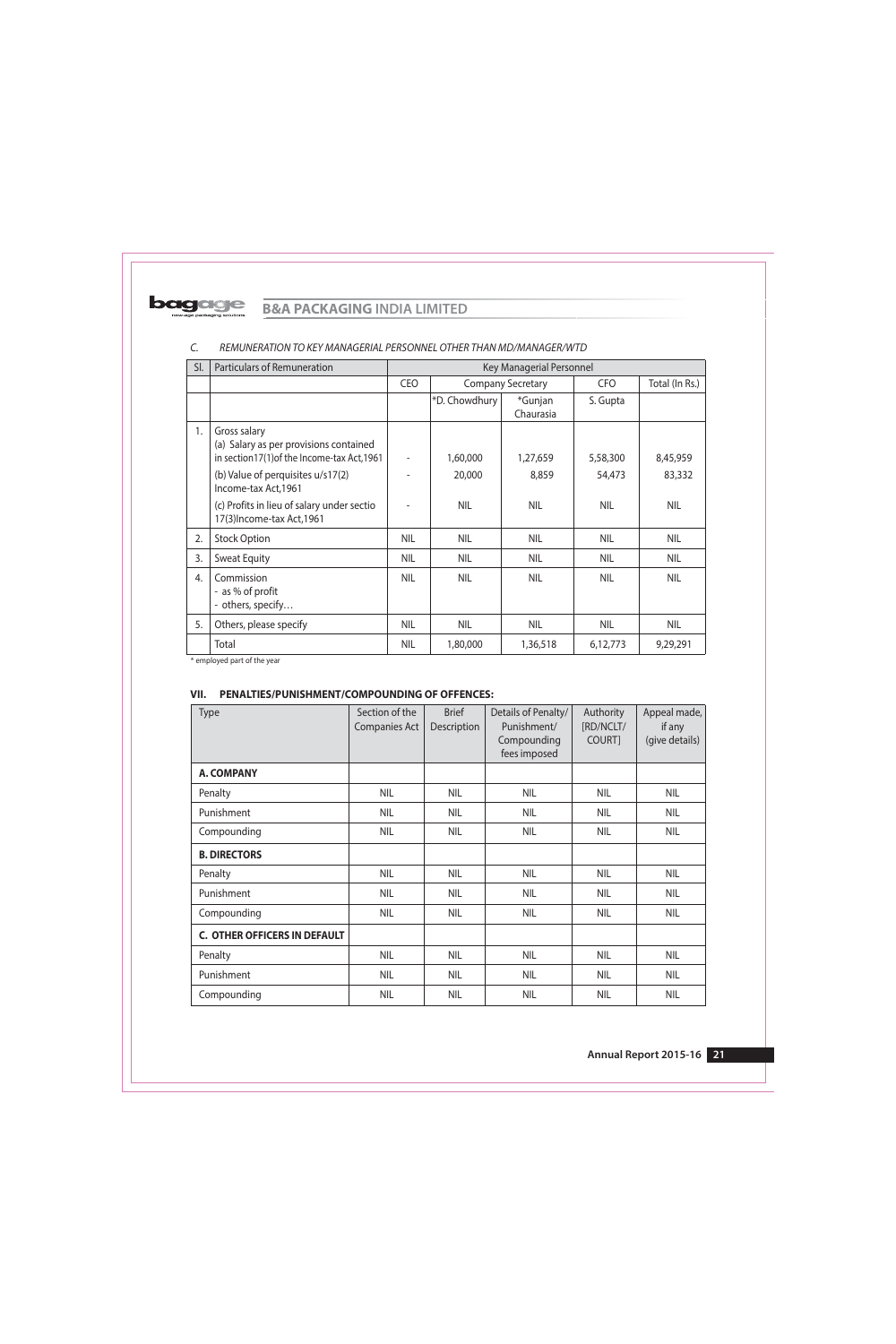

# **INDEPENDENT AUDITORS' REPORT**

 $To$ 

The Members of **B & A PACKAGING INDIA LIMITED** 

# **Report on the Financial Statements**

We have audited the accompanying financial statements of **B & A Packaging India Limited** ("the Company"), which comprise the Balance Sheet as at 31st March, 2016, the Statement of Profit and Loss, the Cash Flow Statement for the year then ended, and a summary of significant accounting policies and other explanatory information.

# **Management's Responsibility for the Financial Statements**

The Company's Board of Directors is responsible for the matters stated in Section 134(5) of the Companies Act, 2013 ("the Act") with respect to the preparation of these standalone financial statements that give a true and fair view of the financial position, financial performance and cash flows of the Company in accordance with the accounting principles generally accepted in India, including the Accounting Standards specified under Section 133 of the Act, read with Rule 7 of the Companies (Accounts) Rules, 2014. This responsibility also includes maintenance of adequate accounting records in accordance with the provisions of the Act for safeguarding of the assets of the Company and for preventing and detecting frauds and other irregularities; selection and application of appropriate accounting policies; making judgments and estimates that are reasonable and prudent; and design, implementation and maintenance of adequate internal financial controls, that are operating effectively for ensuring the accuracy and completeness of the accounting records, relevant to the preparation and presentation of the financial statements that give a true and fair view and are free from material misstatement, whether due to fraud or error.

# **Auditors' Responsibility**

Our responsibility is to express an opinion on these financial statements based on our audit.

We have taken into account the provisions of the Act, the accounting and auditing standards and matters which are required to be included in the audit report under the provisions of the Act and the Rules made there under.

We conducted our audit in accordance with the Standards on Auditing specified under Section 143(10) of the Act. Those Standards require that we comply with ethical requirements and plan and perform the audit to obtain reasonable assurance about whether the financial statements are free from material misstatement.

An audit involves performing procedures to obtain audit evidence about the amounts and disclosures in the financial statement. The procedures selected depend on the auditor's judgment, including the assessment of the risks of material misstatement of the financial statements, whether due to fraud or error. In making those risk assessments, the auditor considers internal financial control relevant to the Company's preparation of the financial statements that give a true and fair view in order to design audit procedures that are appropriate in the circumstances. An audit also includes evaluating the appropriateness of accounting policies used and the reasonableness of the accounting estimates made by the Company's Directors, as well as evaluating the overall presentation of the financial statements.

We believe that the audit evidence we have obtained is sufficient and appropriate to provide a basis for our audit opinion on the financial statements.

# **Opinion**

In our opinion and to the best of our information and according to the explanations given to us, the aforesaid financial statements give the information required by the Act in the manner so required and give a true and fair view in conformity with the accounting principles generally accepted in India of the state of affairs of the Company as at 31st March, 2016 and its profit and its cash flows for the year ended on that date.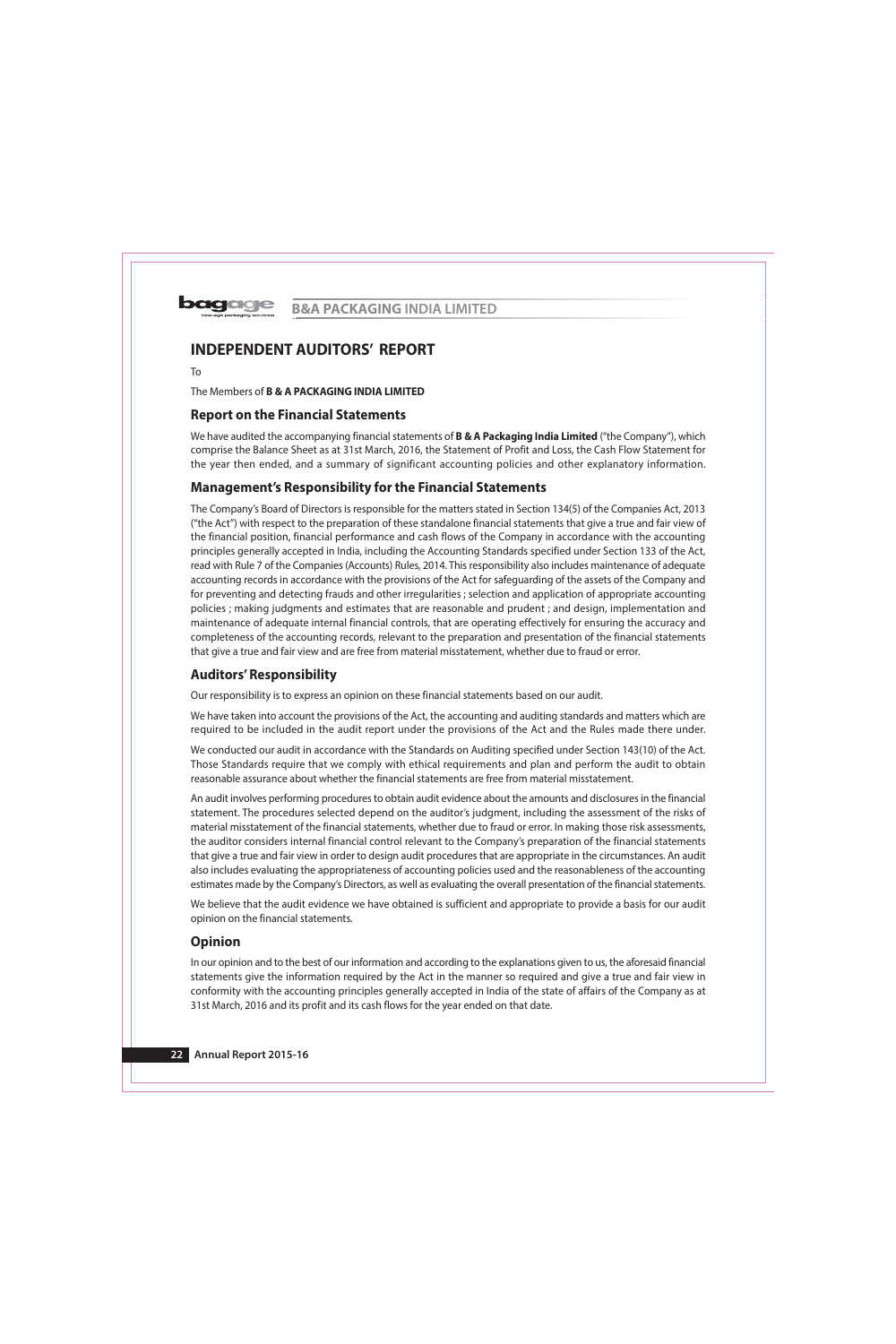

## **Report on Other Legal and Regulatory Requirements**

- $1.$ As required by Section 143(3) of the Act, we report that :
	- a) We have sought and obtained all the information and explanations which to the best of our knowledge and belief were necessary for the purposes of our audit.
	- In our opinion, proper books of account as required by law have been kept by the Company so far as  $b)$ it appears from our examination of those books.
	- The Balance Sheet, the Statement of Profit and Loss, and the Cash Flow Statement dealt with by this  $\mathsf{C}$ Report are in agreement with the books of account.
	- In our opinion, the aforesaid financial statements comply with the Accounting Standards specified d) under Section 133 of the Act, read with Rule 7 of the Companies (Accounts) Rules, 2014.
	- $e)$ On the basis of written representations received from the directors as on 31st March, 2016 taken on record by the Board of Directors, none of the directors is disqualified as on 31st March, 2016, from being appointed as a director in terms of Section 164(2) of the Act.
	- $f$ ) We give in the Annexure a report on the internal financial control in the Company.
	- With respect to the other matters to be included in the Auditor's Report in accordance with Rule 11 of  $q)$ the Companies (Audit and Auditors) Rules, 2014, in our opinion and to the best of our information and according to the explanations given to us :
		- $(i)$ The Company does not have any pending litigations which would impact its financial position.
		- $(ii)$ The Company did not have any long-term contract including derivative contracts for which there were any material foreseeable losses.
		- $(iii)$ There were no amounts which were required to be transferred to the Investor Education and Protection Fund by the Company.
- $2<sup>1</sup>$ As required by the Companies (Auditor's Report) Order, 2016 ("the Order") issued by the Government of India, Ministry of Corporate Affairs, in terms of sub-section (11) of Section 143 of the Act, we give in the Annexure a statement on the matters specified in paragraphs 3 and 4 of the Order.

**For APS ASSOCIATES** 

**CHARTERED ACCOUNTANTS** (Registration No. 306015E) (A.Dutta) Partner Membership No. 017693

Kolkata Dated: 27th May, 2016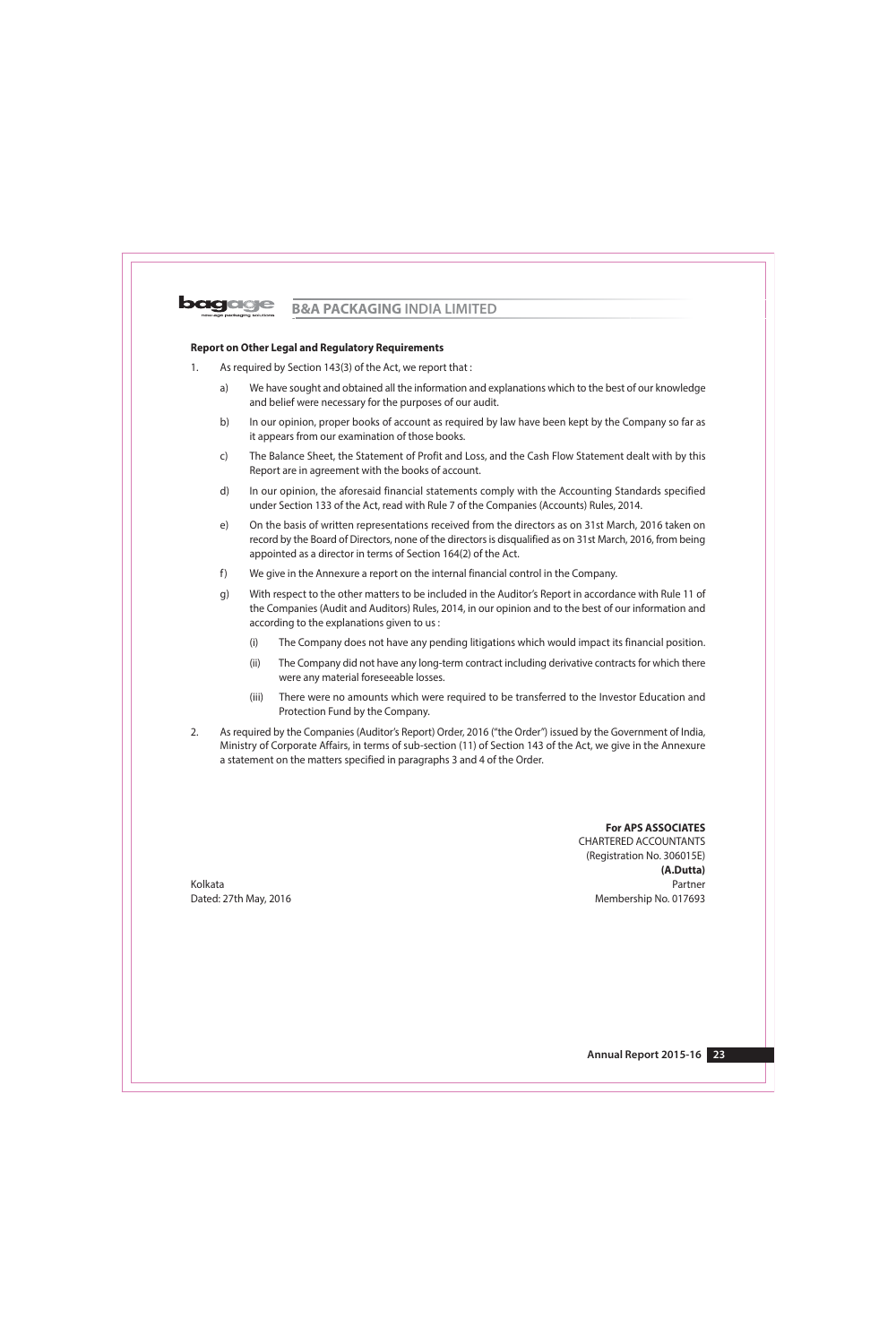

# Annexure to the Independent Auditors' Report of even date on the Financial **Statements of B & A Packaging India Limited**

**Statement under Companies (Auditor's Report) Order, 2016** 

- The Company is maintaining proper records showing full particulars including quantitative details and  $1.$  $a)$ situation of its fixed assets.
	- $b)$ The fixed assets are physically verified by the management at reasonable intervals; no material discrepancies were noticed on such verification.
	- The title deeds of immovable properties are held in the name of the Company.  $\mathsf{C}$
- $\overline{2}$ . During the year, inventories were physically verified by the management at reasonable intervals. The discrepancies noticed on physical verification of inventories were not material and have been properly dealt with in the books of account.
- $\overline{3}$ . According to the information and explanations given to us and as certified by the management, the Company has not granted any loan, secured or unsecured to companies, firms, limited liability partnerships or other parties covered in the register maintained under Section 189 of the Act.
- $4.$ According to the information and explanations given to us, the Company has neither any loans or investments nor provided any quarantee or security for loan as per provisions of Sections 185 and 186 of the Act.
- The Company has not accepted any deposits within the meaning of Section 73 to 76 of the Act and the rules 5. framed there under.
- 6. Maintenance of cost records has not been specified by the Central Government for any of products of the Company under Section 148 (1) of the Act.
- $7.$  $a)$ According to the records of Company, undisputed statutory dues including provident fund, employees state insurance, income tax, sales tax, service tax, customs duty, excise duty and value added tax have generally been regularly deposited with the appropriate authorities.
	- $b)$ According to the information and explanations given to us, the following are the particulars of disputed dues on account of income tax, sales tax and employees' state insurance matters which have not been deposited by the Company :-

| Name of the<br><b>Statute</b> | Nature of<br>dues | <b>Amount</b><br>(₹) | <b>Relevant</b><br><b>Period</b> | <b>Forum where</b><br>dispute is pending          |
|-------------------------------|-------------------|----------------------|----------------------------------|---------------------------------------------------|
| <b>Central Sales Tax Act.</b> | Sales Tax         | 7,83,904             | 2002-2003                        | Sales Tax Tribunal, Cuttack                       |
| <b>Central Sales Tax Act.</b> | Sales Tax         | 7,72,449             | 2003-2004                        | Sales Tax Tribunal, Cuttack                       |
| Central Sales Tax Act.        | Sales Tax         | 28,46,586            | 2006-2007<br>&<br>2007-2008      | Commissioner of<br>Sales Tax (Appeal)<br>Cuttack  |
| Central Sales Tax Act.        | Sales Tax         | 17,47,350            | 2008-2009<br>&<br>2009-2010      | Commissioner of<br>Sales Tax (Appeal),<br>Cuttack |
| Central Sales Tax Act.        | Sales Tax         | 1,25,70,219          | 2010-2011<br>to<br>2012-2013     | Commissioner of<br>Sales Tax (Appeal),<br>Cuttack |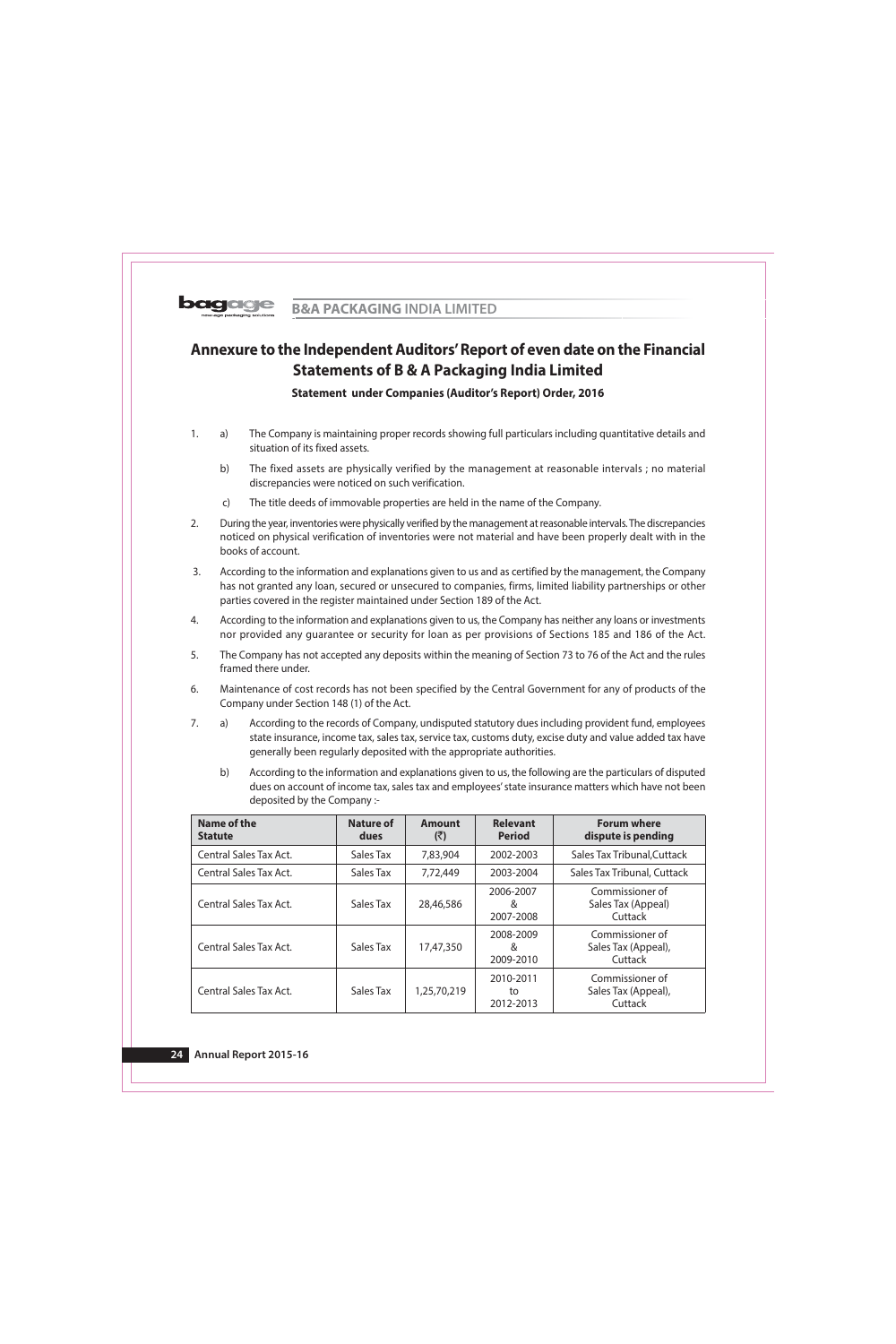

| Name of the<br><b>Statute</b>      | <b>Nature of</b><br>dues | <b>Amount</b><br>(₹) | <b>Relevant</b><br><b>Period</b> | <b>Forum where</b><br>dispute is pending             |
|------------------------------------|--------------------------|----------------------|----------------------------------|------------------------------------------------------|
| Orissa Value Added Tax Act         | VAT                      | 1,38,204             | 2006-2007<br>&<br>2007-2008      | Commissioner of<br>Sales Tax (Appeal), Cuttack       |
| Employees' State<br>Insurance Act. | E.S.I.                   | 61,398               | 2002-2003                        | Employees' State<br>Insurance Court, Kolkata         |
| Income Tax Act.                    | Income Tax               | 35,534               | 2009-2010                        | Commissioner of Income<br>Tax (Appeals), Bhubaneswar |

- 8. According to the records of the Company and the information and explanations given to us, the Company has not defaulted in repayment of dues to its bankers.
- 9. During the year the Company has not raised any money through public offer.
- $10.$ According to the information and explanations given to us and as certified by the management no fraud on or by the Company was reported during the year.
- $11.$ Managerial Remuneration has been paid/provided in accordance with the provisions of Section 197 read with Schedule V of the Act.
- $12.$ The Company is not a Nidhi Company.
- $13.$ In our opinion all transactions with the related parties are in compliance with Section 177 and 188 of Companies Act, 2013 where applicable and the details have been disclosed in the financial statements etc., as required by the applicable accounting standards.
- 14. The Company has not made any preferential allotment or private placement of securities during the year.
- $15.$ The Company has not entered into any non-cash transaction with its directors or persons related to any of them.
- $16.$ The Company is not required to be registered under Section 45 - IA of the Reserve Bank of India Act, 1934.

**For APS ASSOCIATES** 

**CHARTERED ACCOUNTANTS** (Registration No. 306015E) (A.Dutta) Partner Membership No. 017693

Kolkata Dated: 27th May, 2016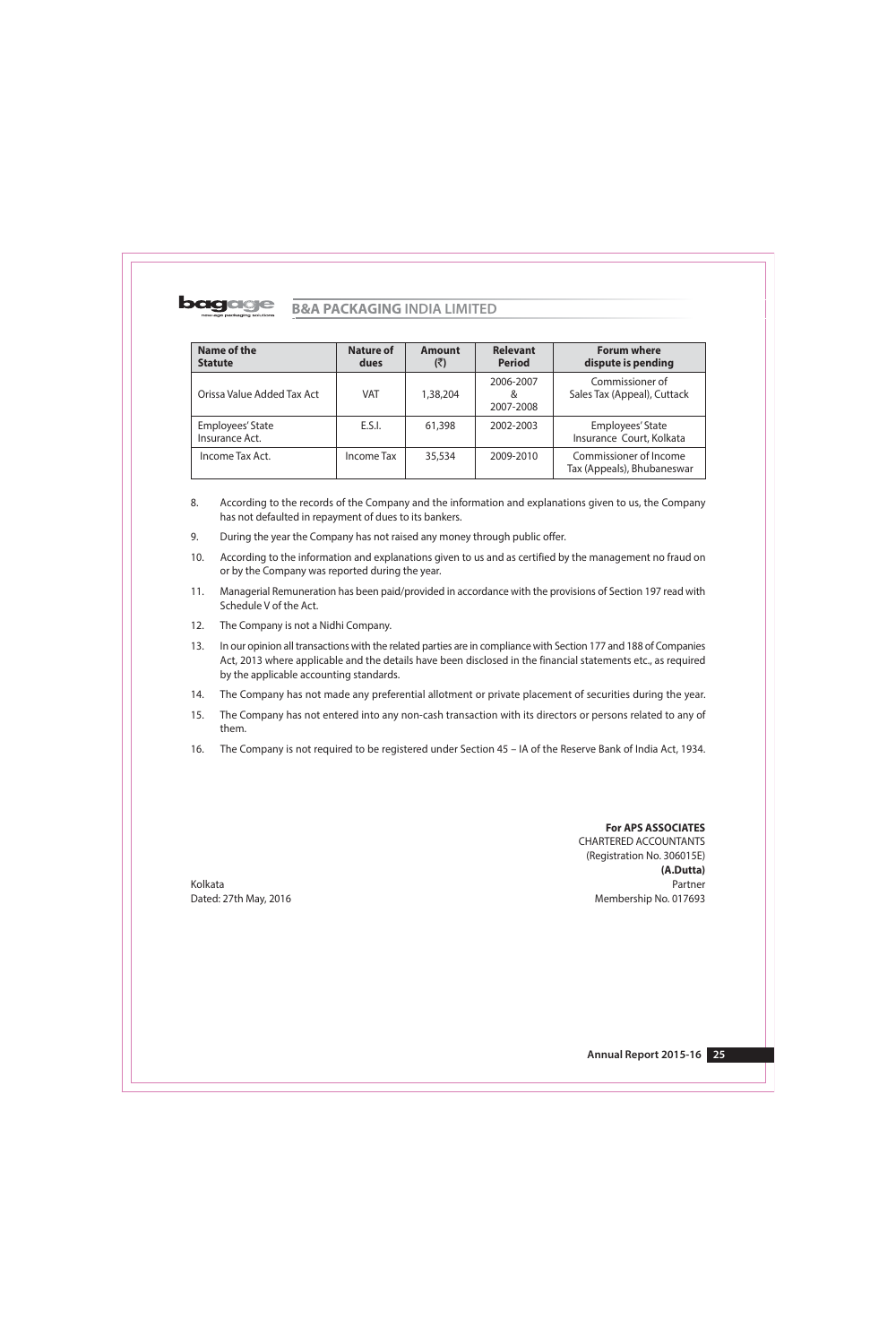

# Annexure to the Independent Auditors' Report of even date on the Financial **Statements of B & A Packaging India Limited**

# Report on the Internal Financial Controls under Clause (i) of Sub-section 3 of Section 143 of the Companies Act, 2013 ("the Act")

We have audited the internal financial controls over financial reporting of **B & A Packaging India Limited** ("the Company") as of March 31, 2016 in conjunction with our audit of the financial statements of the Company for the year ended on that date.

# **Management's Responsibility for Internal Financial Controls**

The Company's management is responsible for establishing and maintaining internal financial controls based on the internal control over financial reporting criteria established by the Company considering the essential components of internal control stated in the Guidance Note on Audit of Internal Financial Controls Over Financial Reporting issued by the Institute of Chartered Accountants of India. These responsibilities include the design, implementation and maintenance of adequate internal financial controls that were operating effectively for ensuring the orderly and efficient conduct of its business, including adherence to company's policies, the safeguarding of its assets, the prevention and detection of frauds and errors, the accuracy and completeness of the accounting records, and the timely preparation of reliable financial information, as required under the Companies Act, 2013.

# **Auditors' Responsibility**

Our responsibility is to express an opinion on the Company's internal financial controls over financial reporting based on our audit. We conducted our audit in accordance with the Guidance Note on Audit of Internal Financial Controls Over Financial Reporting (the "Guidance Note") and the Standards on Auditing, issued by ICAI and deemed to be prescribed under section 143(10) of the Companies Act, 2013, to the extent applicable to an audit of internal financial controls, both applicable to an audit of Internal Financial Controls and, both issued by the Institute of Chartered Accountants of India. Those Standards and the Guidance Note require that we comply with ethical requirements and plan and perform the audit to obtain reasonable assurance about whether adequate internal financial controls over financial reporting was established and maintained and if such controls operated effectively in all material respects.

Our audit involves performing procedures to obtain audit evidence about the adequacy of the internal financial controls system over financial reporting and their operating effectiveness. Our audit of internal financial controls over financial reporting included obtaining an understanding of internal financial controls over financial reporting, assessing the risk that a material weakness exists, and testing and evaluating the design and operating effectiveness of internal control based on the assessed risk. The procedures selected depend on the auditor's judgement, including the assessment of the risks of material misstatement of the financial statements, whether due to fraud or error.

We believe that the audit evidence we have obtained is sufficient and appropriate to provide a basis for our audit opinion on the Company's internal financial controls system over financial reporting.

# **Meaning of Internal Financial Controls over Financial Reporting**

A company's internal financial control over financial reporting is a process designed to provide reasonable assurance regarding the reliability of financial reporting and the preparation of financial statements for external purposes in accordance with generally accepted accounting principles. A company's internal financial control over financial reporting includes those policies and procedures that (1) pertain to the maintenance of records that, in reasonable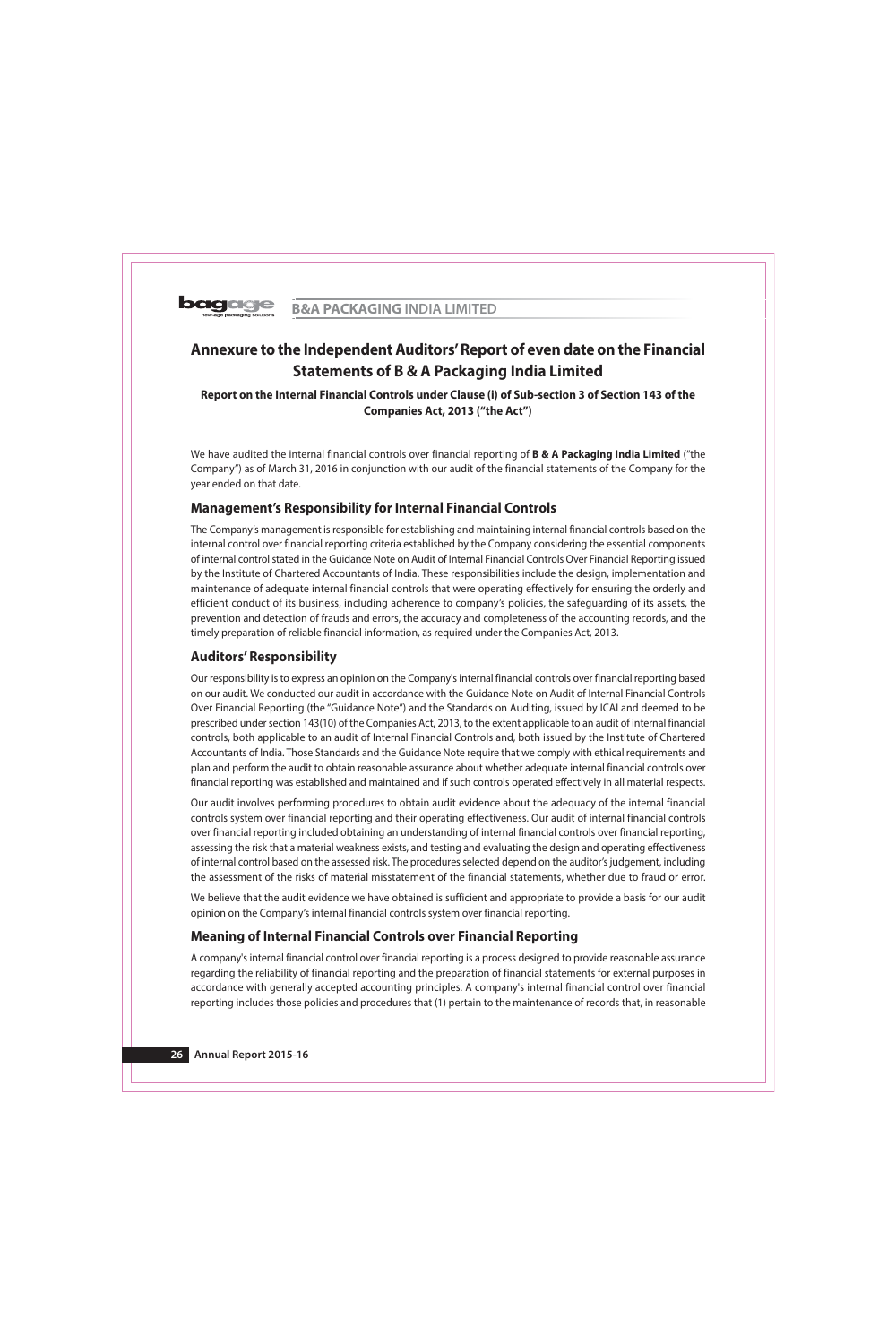

detail, accurately and fairly reflect the transactions and dispositions of the assets of the company; (2) provide reasonable assurance that transactions are recorded as necessary to permit preparation of financial statements in accordance with generally accepted accounting principles, and that receipts and expenditures of the company are being made only in accordance with authorisations of management and directors of the company; and (3) provide reasonable assurance regarding prevention or timely detection of unauthorised acquisition, use, or disposition of the company's assets that could have a material effect on the financial statements.

# **Inherent Limitations of Internal Financial Controls Over Financial Reporting**

Because of the inherent limitations of internal financial controls over financial reporting, including the possibility of collusion or improper management override of controls, material misstatements due to error or fraud may occur and not be detected. Also, projections of any evaluation of the internal financial controls over financial reporting to future periods are subject to the risk that the internal financial control over financial reporting may become inadequate because of changes in conditions, or that the degree of compliance with the policies or procedures may deteriorate.

# **Opinion**

In our opinion, the Company has, in all material respects, an adequate internal financial control system over financial reporting and such internal financial controls over financial reporting were operating effectively as at March 31, 2016, based on the internal control over financial reporting criteria established by the Company considering the essential components of internal control stated in the Guidance Note on Audit of Internal Financial Controls over Financial Reporting issued by the Institute of Chartered Accountants of India.

> **For APS ASSOCIATES CHARTERED ACCOUNTANTS** (Registration No. 306015E) (A.Dutta) Partner Membership No. 017693

Kolkata Dated: 27th May, 2016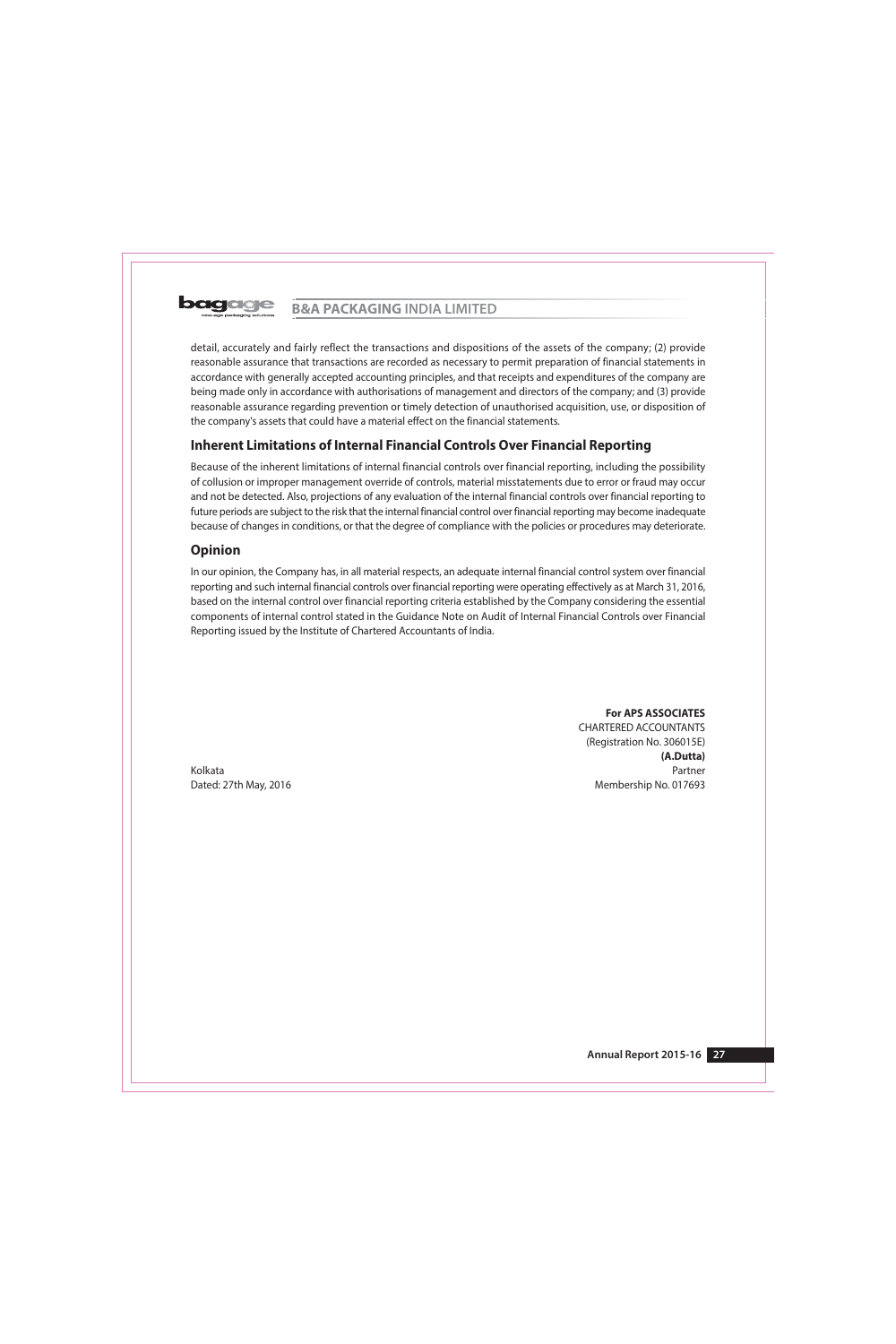

# **BALANCE SHEET AS AT 31ST MARCH**

|                                                       | (Figures in Rs. except share data) |                 |              |  |  |
|-------------------------------------------------------|------------------------------------|-----------------|--------------|--|--|
|                                                       | <b>Note</b>                        | 2016            | 2015         |  |  |
| <b>EQUITY AND LIABILITIES</b>                         |                                    |                 |              |  |  |
| <b>SHAREHOLDERS' FUNDS</b>                            |                                    |                 |              |  |  |
| <b>Share Capital</b>                                  | 2.01                               | 4,98,02,500     | 4,98,02,500  |  |  |
| <b>Reserves and Surplus</b>                           | 2.02                               | 11, 18, 18, 595 | 8,35,83,322  |  |  |
|                                                       |                                    | 16, 16, 21, 095 | 13,33,85,822 |  |  |
| <b>NON-CURRENT LIABILITIES</b>                        |                                    |                 |              |  |  |
| Long-term borrowings                                  | 2.03                               | 2,72,46,637     | 3,95,76,837  |  |  |
| Deferred tax liabilities (Net)                        | 2.04                               | 1,54,55,278     | 1,35,78,381  |  |  |
| Long term provisions                                  | 2.05                               | 30,58,668       | 24,61,804    |  |  |
|                                                       |                                    | 4,57,60,583     | 5,56,17,022  |  |  |
| <b>CURRENT LIABILITIES</b>                            |                                    |                 |              |  |  |
| Short-term borrowings                                 | 2.06                               | 9,07,77,304     | 9,56,43,970  |  |  |
| Trade payables                                        | 2.07                               | 6,00,79,859     | 7,37,83,757  |  |  |
| Other current liabilities                             | 2.08                               | 1,62,39,696     | 1,85,46,018  |  |  |
| Short-term provisions                                 | 2.09                               | 1,24,62,196     | 57,66,466    |  |  |
|                                                       |                                    | 17,95,59,055    | 19,37,40,211 |  |  |
|                                                       |                                    | 38,69,40,733    | 38,27,43,055 |  |  |
| <b>ASSETS</b>                                         |                                    |                 |              |  |  |
| <b>NON-CURRENT ASSETS</b>                             |                                    |                 |              |  |  |
| <b>Fixed assets</b>                                   |                                    |                 |              |  |  |
| Tangible assets                                       | 2.10                               | 15,59,87,880    | 15,04,10,237 |  |  |
| Intangible assets                                     | 2.10                               | 11,94,571       | 7,72,485     |  |  |
| Capital work-in-progress                              |                                    | 37,27,071       | 23,72,841    |  |  |
| Other Non-Current assets                              | 2.11                               | 34,33,011       | 30,74,011    |  |  |
|                                                       |                                    | 16,43,42,533    | 15,66,29,574 |  |  |
| <b>CURRENT ASSETS</b>                                 |                                    |                 |              |  |  |
| Inventories                                           | 2.12                               | 9,15,53,950     | 10,84,13,402 |  |  |
| Trade receivables                                     | 2.13                               | 10,91,83,266    | 8,80,50,157  |  |  |
| Cash and cash equivalents                             | 2.14                               | 1,05,09,088     | 1,39,30,221  |  |  |
| Short-term loans and advances                         | 2.15                               | 1,13,51,896     | 1,57,19,701  |  |  |
|                                                       |                                    | 22,25,98,200    | 22,61,13,481 |  |  |
|                                                       |                                    | 38,69,40,733    | 38,27,43,055 |  |  |
| Significant Accounting Policies and Other Information | 1&83                               |                 |              |  |  |

| <u><del>111 (CHITIS OF OUR TEDO</del>R CO</u> EVEN GULE |                                |                           |
|---------------------------------------------------------|--------------------------------|---------------------------|
| For APS ASSOCIATES                                      | <b>Anjan Ghosh</b>             | <b>Somnath Chatterjee</b> |
| <b>Chartered Accountants</b>                            | <b>Director</b>                | Wholetime Director        |
| (Registration No. 306015E)                              |                                |                           |
| (A. Dutta)                                              |                                |                           |
| Partner                                                 |                                |                           |
| Membership No. 017693                                   |                                |                           |
|                                                         | S. Gupta                       | D. Chowdhury              |
| Kolkata, 27th May, 2016                                 | <b>Chief Financial Officer</b> | <b>Company Secretary</b>  |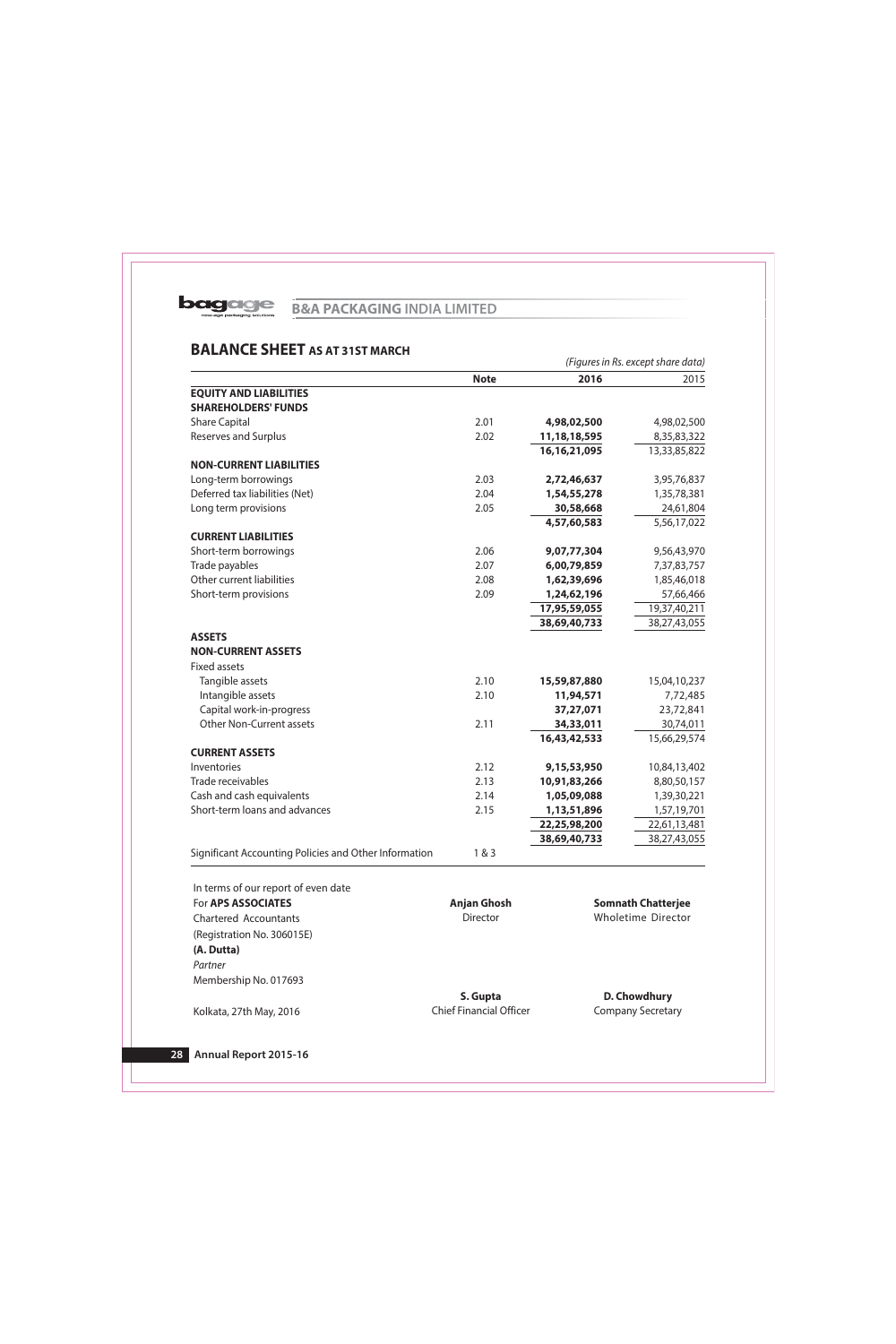

# STATEMENT OF PROFIT AND LOSS FOR THE YEAR

|                                                                    |                                |                   | (Figures in Rs. except share data) |
|--------------------------------------------------------------------|--------------------------------|-------------------|------------------------------------|
|                                                                    |                                | <b>Year ended</b> | Year ended                         |
|                                                                    | Note                           | March 31,2016     | March 31,2015                      |
| Revenue from operations                                            | 2.16                           | 48,55,67,790      | 46,28,55,290                       |
| Other Income                                                       | 2.17                           | 63,80,157         | 81,02,629                          |
| <b>Total Revenue</b>                                               |                                | 49, 19, 47, 947   | 47,09,57,919                       |
| <b>Expenses</b>                                                    |                                |                   |                                    |
| Cost of materials consumed                                         | 2.18                           | 29,51,79,184      | 32,95,02,608                       |
| Changes in inventories of finished goods and work-in-progress 2.19 |                                | 1,08,34,877       | (1, 17, 09, 997)                   |
| Employee benefit expense                                           | 2.20                           | 4,49,99,764       | 3,52,12,359                        |
| Finance costs                                                      | 2.21                           | 2,20,10,806       | 2,34,82,264                        |
| Depreciation and amortization expense                              | 2.10                           | 90,18,094         | 68,97,535                          |
| Other expenses                                                     | 2.22                           | 6,13,98,473       | 5,09,63,928                        |
| <b>Total Expenses</b>                                              |                                | 44,34,41,198      | 43,43,48,696                       |
| <b>Profit before taxation</b>                                      |                                | 4,85,06,749       | 3,66,09,223                        |
| Tax expense:                                                       |                                |                   |                                    |
| Current tax                                                        |                                | 1,45,00,000       | 94,00,000                          |
| Deferred tax                                                       | 2.04                           | 18,76,897         | 27,47,186                          |
| Tax adjustment for Earlier Years                                   |                                | 9,09,408          |                                    |
| Profit/(Loss) for the year                                         |                                | 3,12,20,444       | 2,44,62,037                        |
|                                                                    |                                |                   |                                    |
| Significant Accounting Policies and Other Information              | 1 & 3                          |                   |                                    |
| Earning per equity share:                                          | 2.23                           |                   |                                    |
| Basic & Diluted                                                    |                                | 6.29              | 4.93                               |
| In terms of our report of even date                                |                                |                   |                                    |
| For APS ASSOCIATES                                                 | <b>Anjan Ghosh</b>             |                   | <b>Somnath Chatterjee</b>          |
| <b>Chartered Accountants</b>                                       | Director                       |                   | Wholetime Director                 |
| (Registration No. 306015E)                                         |                                |                   |                                    |
| (A. Dutta)<br>Partner                                              |                                |                   |                                    |
| Membership No. 017693                                              |                                |                   |                                    |
|                                                                    | S. Gupta                       |                   | D. Chowdhury                       |
| Kolkata, 27th May, 2016                                            | <b>Chief Financial Officer</b> |                   | <b>Company Secretary</b>           |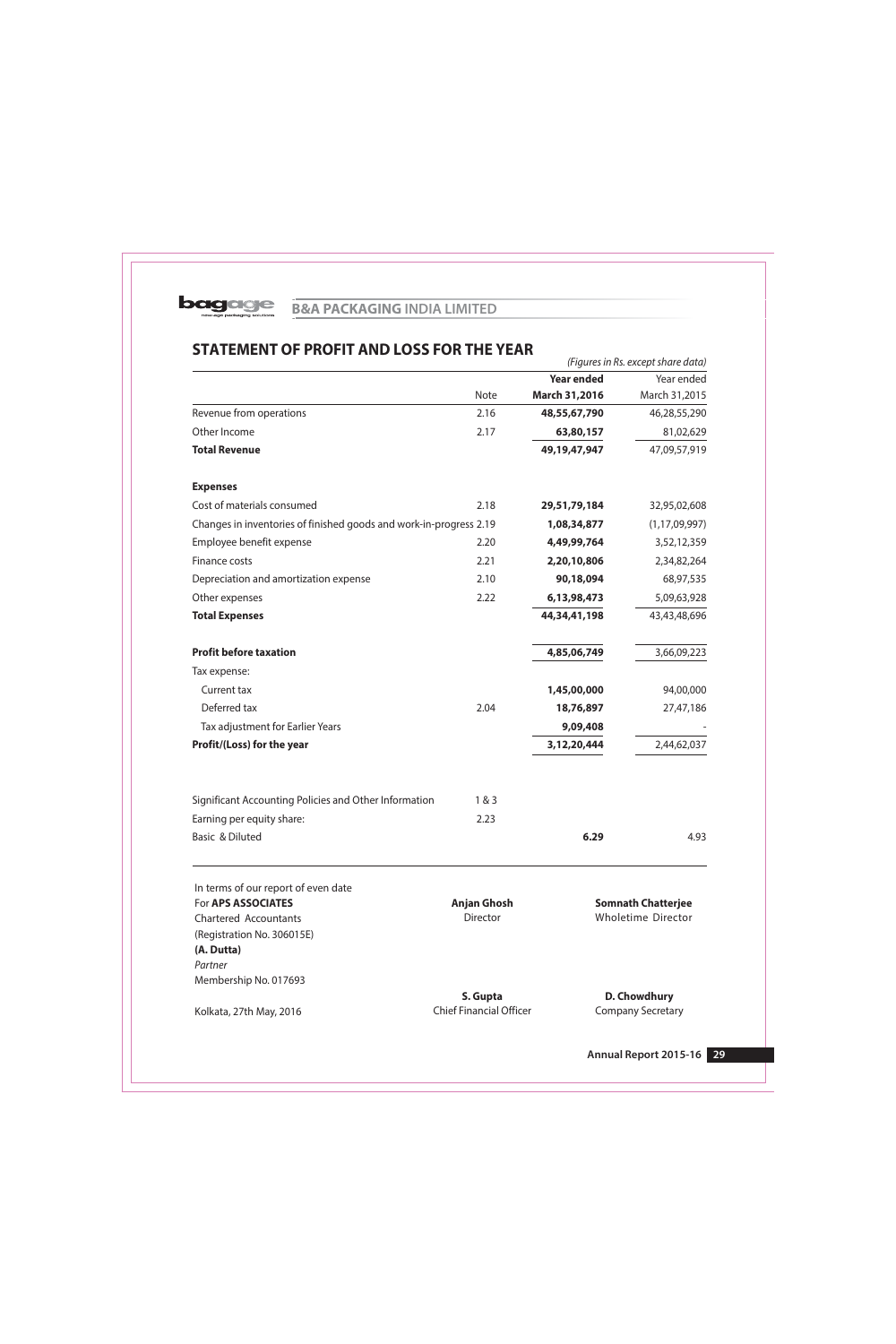

# **CASH FLOW STATEMENT FOR THE YEAR**

|                              |                                                              | <b>For the Year ended</b><br>31st March, 2016<br>Rs. | For the Year ended<br>31st March, 2015<br>Rs. |  |
|------------------------------|--------------------------------------------------------------|------------------------------------------------------|-----------------------------------------------|--|
| A)                           | <b>CASH FLOW FROM OPERATING ACTIVITIES</b>                   |                                                      |                                               |  |
|                              | Net Profit before tax and extraordinary item                 | 4,85,06,749                                          | 3,66,09,223                                   |  |
|                              | <b>Adjustments for:</b>                                      |                                                      |                                               |  |
|                              | Depreciation                                                 | 90,18,094                                            | 68,97,535                                     |  |
|                              | <b>Interest and Financial Charges</b>                        | 2,20,10,806                                          | 2,34,82,264                                   |  |
|                              | Deferred Revenue Exp./ Fixed Asset written off               |                                                      |                                               |  |
|                              | Interest received                                            | (8, 16, 015)                                         | (10, 55, 944)                                 |  |
|                              | Operating Profit before Working Capital Change               | 7,87,19,634                                          | 6,59,33,078                                   |  |
|                              | <b>Adjustments for:</b>                                      |                                                      |                                               |  |
|                              | <b>Trade and other Receivables</b>                           | (1,71,24,304)                                        | 28,95,123                                     |  |
|                              | Trade and other Payable                                      | (2,76,32,931)                                        | 27,40,055                                     |  |
|                              | Inventories                                                  | 1,68,59,452                                          | (2,42,19,820)                                 |  |
|                              | <b>Cash Generated from Operations</b>                        | 5,08,21,851                                          | 4,73,48,436                                   |  |
|                              | <b>Interest Paid</b>                                         | (2, 15, 18, 357)                                     | (2,31,27,393)                                 |  |
|                              | Cash Flow before Extraordinary items                         | 2,93,03,494                                          | 2,42,21,044                                   |  |
|                              | <b>Extraordinary Items</b>                                   |                                                      |                                               |  |
|                              | <b>Net Cash flow from Operating Activities</b>               | 2,93,03,494                                          | 2,42,21,044                                   |  |
| B)                           | <b>CASH FLOW FROM INVESTING ACTIVITIES</b>                   |                                                      |                                               |  |
|                              | <b>Purchase of Fixed Assets</b>                              | (1,50,78,517)                                        | (1,05,42,291)                                 |  |
|                              | Increase/Decrease in Capital work in progress                | (13, 54, 230)                                        | (23, 72, 841)                                 |  |
|                              | Sale of Fixed assets/Fixed Assets written off                | 88,972                                               |                                               |  |
|                              | Interest received                                            | 8,16,015                                             | 10,55,944                                     |  |
|                              | <b>Net Cash used in Investing Activities</b>                 | (1,55,27,760)                                        | (1, 18, 59, 188)                              |  |
| $\mathsf{C}$                 | <b>CASH FLOW FROM FINANCING ACTIVITIES</b>                   |                                                      |                                               |  |
|                              | Proceeds from Borrowings                                     | (48, 66, 666)                                        | 39, 33, 217                                   |  |
|                              | <b>Repayment of Borrowings</b>                               | (1, 23, 30, 200)                                     | (1,38,86,821)                                 |  |
|                              | Increase in deferred Revenue Expenses                        |                                                      |                                               |  |
|                              | <b>Net Cash used in Financing Activities</b>                 | (1,71,96,866)                                        | (99, 53, 604)                                 |  |
|                              | <b>Net Increase in Cash and Cash equivalents</b>             | (34, 21, 132)                                        | 24,08,252                                     |  |
|                              | Cash and Cash Equivalents (Opening)                          | 1,39,30,221                                          | 1,15,21,969                                   |  |
|                              | Cash and Cash Equivalents (Closing)<br>(Refer Note No. 2.14) | 1,05,09,089                                          | 1,39,30,221                                   |  |
|                              | In terms of our report of even date                          |                                                      |                                               |  |
|                              | For APS ASSOCIATES                                           | <b>Anjan Ghosh</b>                                   | <b>Somnath Chatterjee</b>                     |  |
| <b>Chartered Accountants</b> |                                                              | Director                                             | <b>Wholetime Director</b>                     |  |
|                              | (Registration No. 306015E)                                   |                                                      |                                               |  |
|                              | (A. Dutta)                                                   |                                                      |                                               |  |
| Partner                      |                                                              |                                                      |                                               |  |
|                              | Membership No. 017693                                        |                                                      |                                               |  |
|                              |                                                              |                                                      |                                               |  |
|                              |                                                              | S. Gupta<br><b>Chief Financial Officer</b>           | D. Chowdhury                                  |  |
|                              | Kolkata, 27th May, 2016                                      |                                                      | <b>Company Secretary</b>                      |  |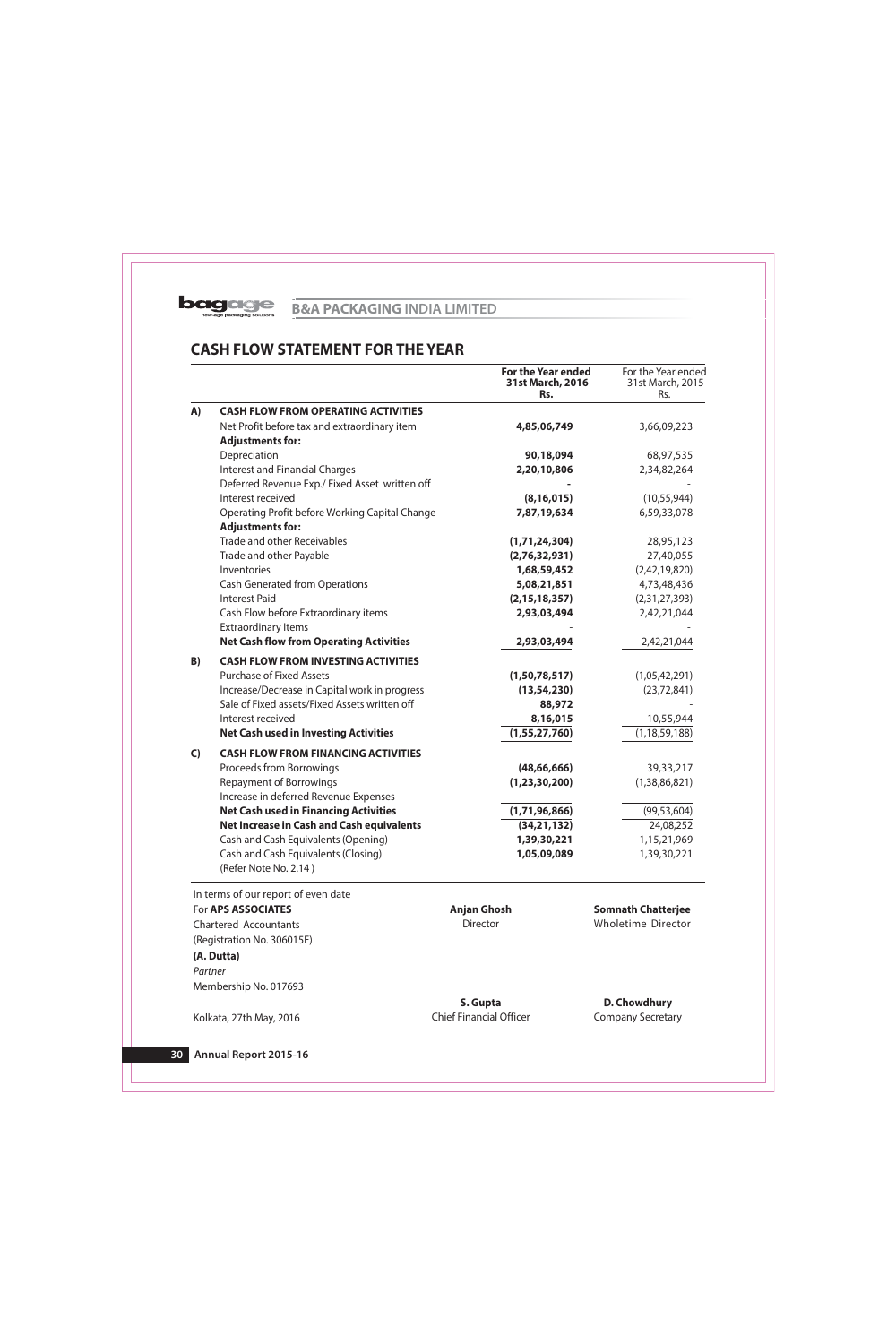#### $\mathbf{1}$ **Significant Accounting Policies**

#### $1.1$ **Accounting System**

These financial statements have been prepared on going concern assumptions under the historical cost convention on accrual basis and in conformity with the relevant accounting standards as notified under the Companies (Accounting Standards) Amendment Rules, 2016 and the Companies Act, 2013.

## 1.2 Fixed assets

Assets both tangible and intangible are stated at cost (or revalued amounts, as the case may be), less accumulated depreciation and impairment, if any. The cost of acquisition comprises purchase price inclusive of duties (net of Cenvat), taxes, incidental expenses, erection/commissioning/trial run expenses and interest etc, up to the date the assets are ready for intended use.

Capital Work-in-Progress comprises of the Cost of fixed assets that are not yet ready for their intended use at the reporting date.

## 1.3 Inventories

Raw Materials and Stores and Spares - Valued at cost.

Finished Goods - Valued at cost or realisable price whichever is lower.

Materials-in-process - Valued at a percentage of cost or realisable price whichever is lower.

#### $1.4$ **Depreciation and Amortization**

Depreciation is provided on Straight Line Method in accordance with the provisions of Schedule II to the Companies Act, 2013.

#### $1.5$ **Sales**

Gross Sales include Excise Duty and Central Sales Tax but does not include Value Added Tax.

Export sales are accounted for on the basis of actual rupee realisation.

#### $1.6$ **Import of Raw Materials**

Import of Raw Materials are accounted for on the basis of actual rupee payments.

#### $1.7$ **Borrowing Cost**

Borrowing costs attributable to acquisition of fixed assets and capital work in progress, are treated as part of cost of such assets and capitalised upto the stage of commercial production. All other borrowing costs are charged to revenue.

#### $1.8$ **Employees' benefits**

- Short term benefits like Salaries, Wages, Contribution to Provident Fund and Pension Scheme and other a) non-monetary benefits are recognised on actual basis; pending final calculation of Allocable Surplus for the current year as required under the Payment of Bonus Act, 1965, provision for bonus is calculated on the basis of last year.
- b) The Company's Rules do not provide for either accumulation or compensation for leave of its employees.
- $\mathsf{C}$ Long-term employee benefits are recognised as expense in the Statement of Profit & Loss for the year in which the employee has rendered services. The expense is recognised at the present value of the amount payable as per Actuarial valuations. Actuarial gains and losses in respect of such benefits are recognised in the Statement of Profit and Loss.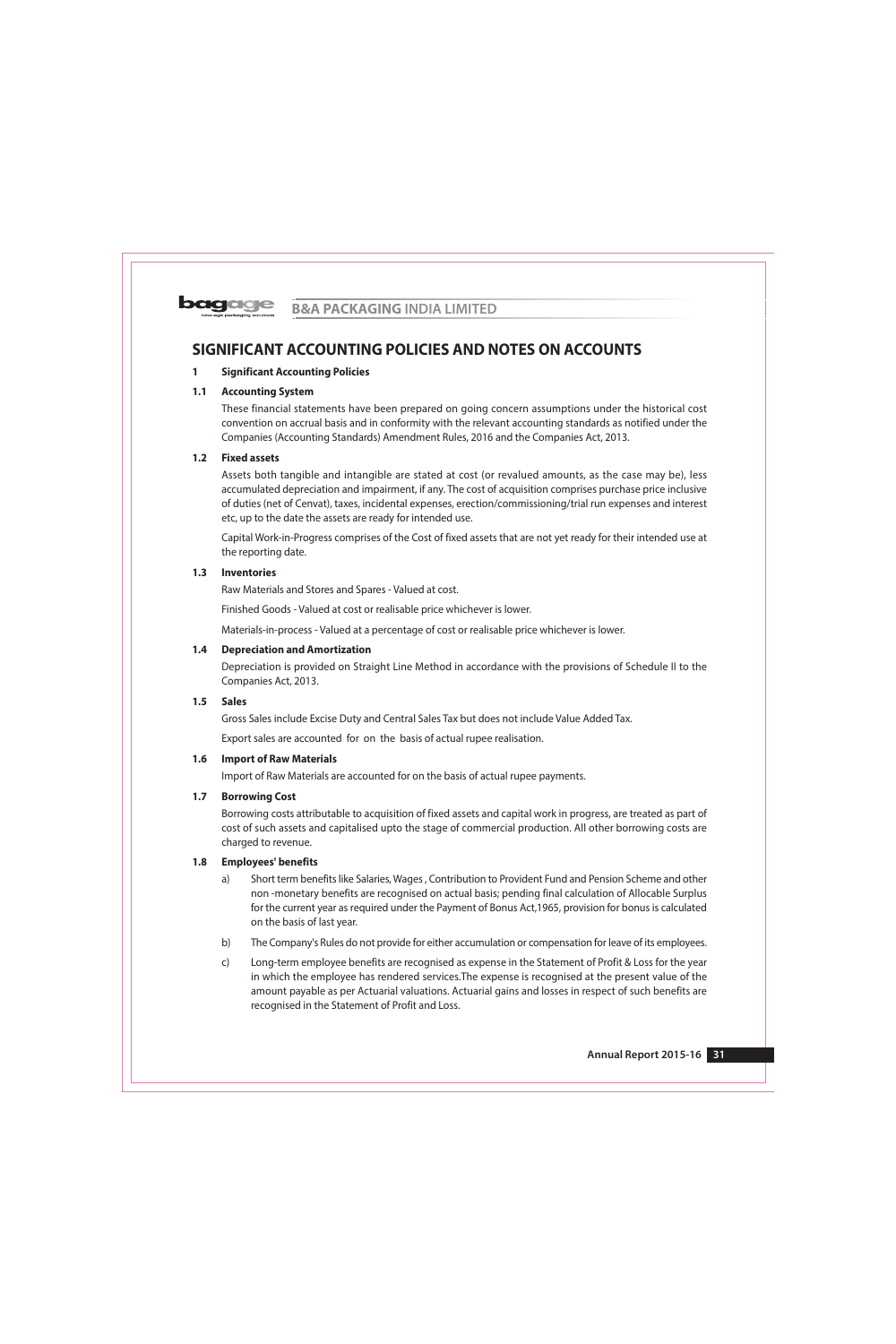

#### $1.9$ **Foreign Currency Transactions**

- Transactions denominated in foreign currencies are recorded at the exchange rate prevailing on the  $(a)$ date of transaction.
- Any income or expense on account of exchange difference either on settlement or on translation is  $(b)$ recognised in the Statement of Profit and Loss; exchange difference relating to acquisition of fixed asset is adjusted to the carrying cost of such assets.

## $1.10$  Tax

- $(a)$ Current Tax payable for the year is computed as per provisions of Income Tax Act, 1961.
- $(b)$ Deferred Tax, being tax on difference between profit considered for income tax purpose and profit as per the financial statement, is recognised as per requirement of Accounting Standard 22.

## 1.11 Proposed Dividend

Dividend proposed by the Board of Directors is provided for in the books of account pending approval at the Annual General Meeting.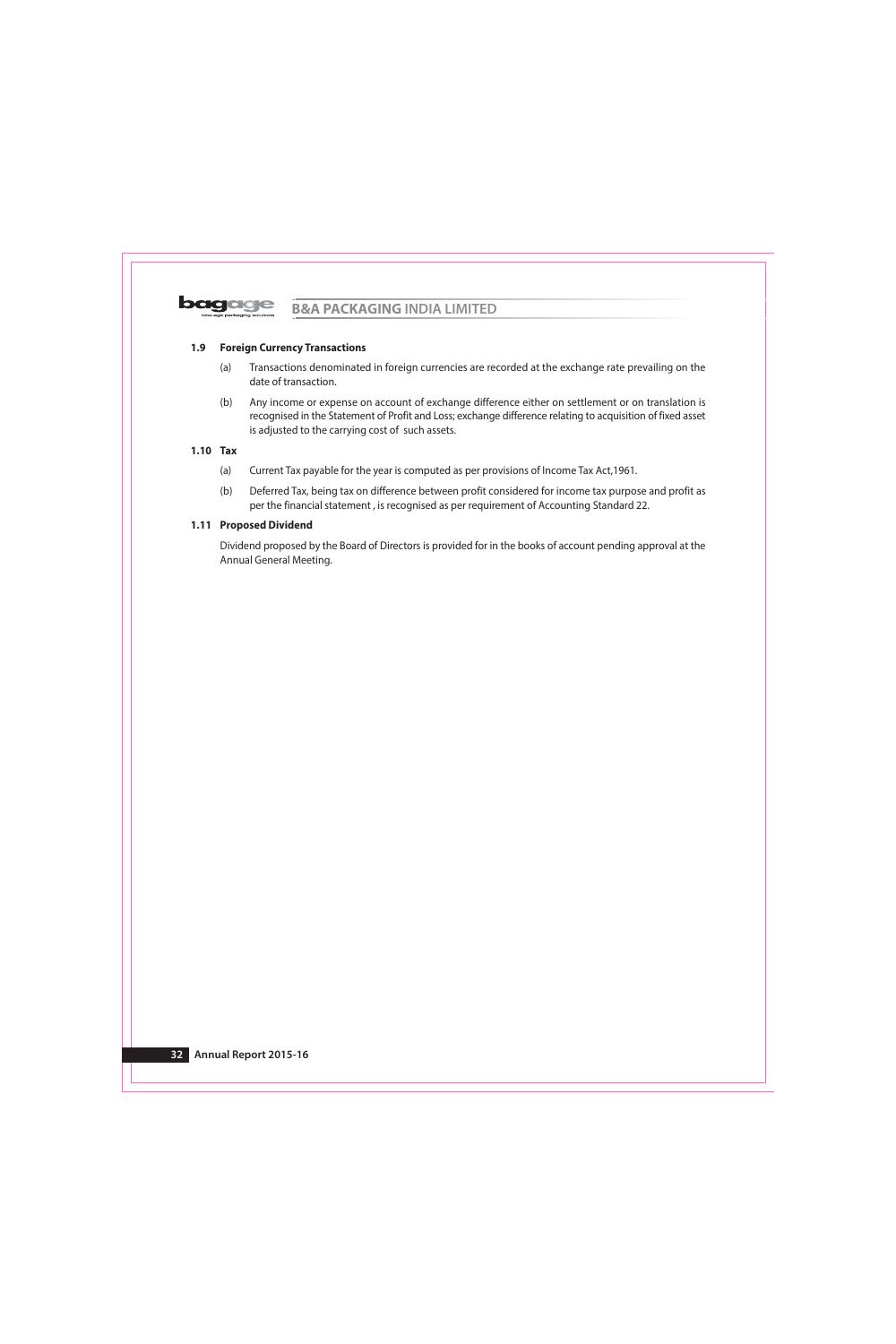

## Notes on Accounts for the year ended March 31,2016  $\overline{2}$

| <b>SHARE CAPITAL</b><br>2.01                                                                                                               |             | As at March 31 | (In Rs.)    |
|--------------------------------------------------------------------------------------------------------------------------------------------|-------------|----------------|-------------|
| <b>PARTICULARS</b>                                                                                                                         | 2016        |                | 2015        |
| <b>Authorized</b>                                                                                                                          |             |                |             |
| 80,00,000 Equity Shares of Rs.10/- each                                                                                                    | 8,00,00,000 |                | 8,00,00,000 |
| <b>Issued, Subscribed and Paid up</b><br>49,60,500 Equity Shares of Rs.10/- each fully paid up<br>(Previous Year: 49,60,500 Equity Shares) | 4,96,05,000 |                | 4,96,05,000 |
| Forfeited Shares (39,500/- Shares @ 10/- each<br>but originally paid-up @ 5/- each)                                                        | 1,97,500    |                | 1,97,500    |
|                                                                                                                                            | 4,98,02,500 |                | 4,98,02,500 |
|                                                                                                                                            |             |                |             |

#### $(A)$ **Terms/rights attached to Equity Shares:**

The company has one class of equity shares having a par value of Rs.10 per share. Each holder of equity share is entitled to one vote per share. In the event of liquidation of the company, the holders of equity shares will be entitled to receive remaining assets of the company, after distribution of all preferential amounts, in proportion to their shareholdings.

- 35,54,829 Shares(71.66%) are held by the holding company, B&A Limited,  $(B)$  $(i)$ 
	- $(ii)$ Shares in the company held by other Shareholders holding more than 5% shares - Industrial Promotion and Investment Corporation of Odisha Ltd.(3,00,000 shares) i.e. 6.05%
	- Shares issued during five years immediately preceding this Balance Sheet NIL  $(iii)$

| <b>2.02 RESERVES AND SURPLUS</b> |
|----------------------------------|
|                                  |

|     | <b>PARTICULARS</b>                                                                                                                                                                                        |                |             |
|-----|-----------------------------------------------------------------------------------------------------------------------------------------------------------------------------------------------------------|----------------|-------------|
|     |                                                                                                                                                                                                           | 2016           | 2015        |
| (a) | Capital Reserve                                                                                                                                                                                           | 1,67,43,000    | 1,67,43,000 |
| (b) | <b>Other Reserves:</b>                                                                                                                                                                                    |                |             |
|     | <b>Central Investment Subsidy</b>                                                                                                                                                                         | 25,00,000      | 25,00,000   |
|     | <b>State Subsidy</b>                                                                                                                                                                                      | 2,41,700       | 2,41,700    |
|     | Revenue Reserve                                                                                                                                                                                           | 38,77,298      | 38,77,298   |
|     |                                                                                                                                                                                                           | 66,18,998      | 66,18,998   |
| (c) | Surplus:                                                                                                                                                                                                  |                |             |
|     | Balance as per Last Balance Sheet                                                                                                                                                                         | 6,02,21,324    | 3,89,39,550 |
|     | Less: Adjustment for depreciation on fixed assets for<br>earlier year as per provisions of Schedule II of the<br>Companies Act, 2013 and/or technical evaluation<br>carried out by an independent valuer. |                | (1,95,093)  |
|     | Add: Profit as per Statement of Profit and Loss                                                                                                                                                           | 3,12,20,444    | 2,44,62,037 |
|     |                                                                                                                                                                                                           | 9, 14, 41, 767 | 6,32,06,495 |
|     | Less: Provision for Proposed Dividend                                                                                                                                                                     | 24,80,250      | 24,80,250   |
|     | Less: Provision for Dividend Distribution Tax                                                                                                                                                             | 5,04,921       | 5,04,921    |
|     |                                                                                                                                                                                                           | 8,84,56,597    | 6,02,21,324 |
|     | Balance                                                                                                                                                                                                   | 11,18,18,595   | 8,35,83,322 |

As at March 31

 $(In Rs.)$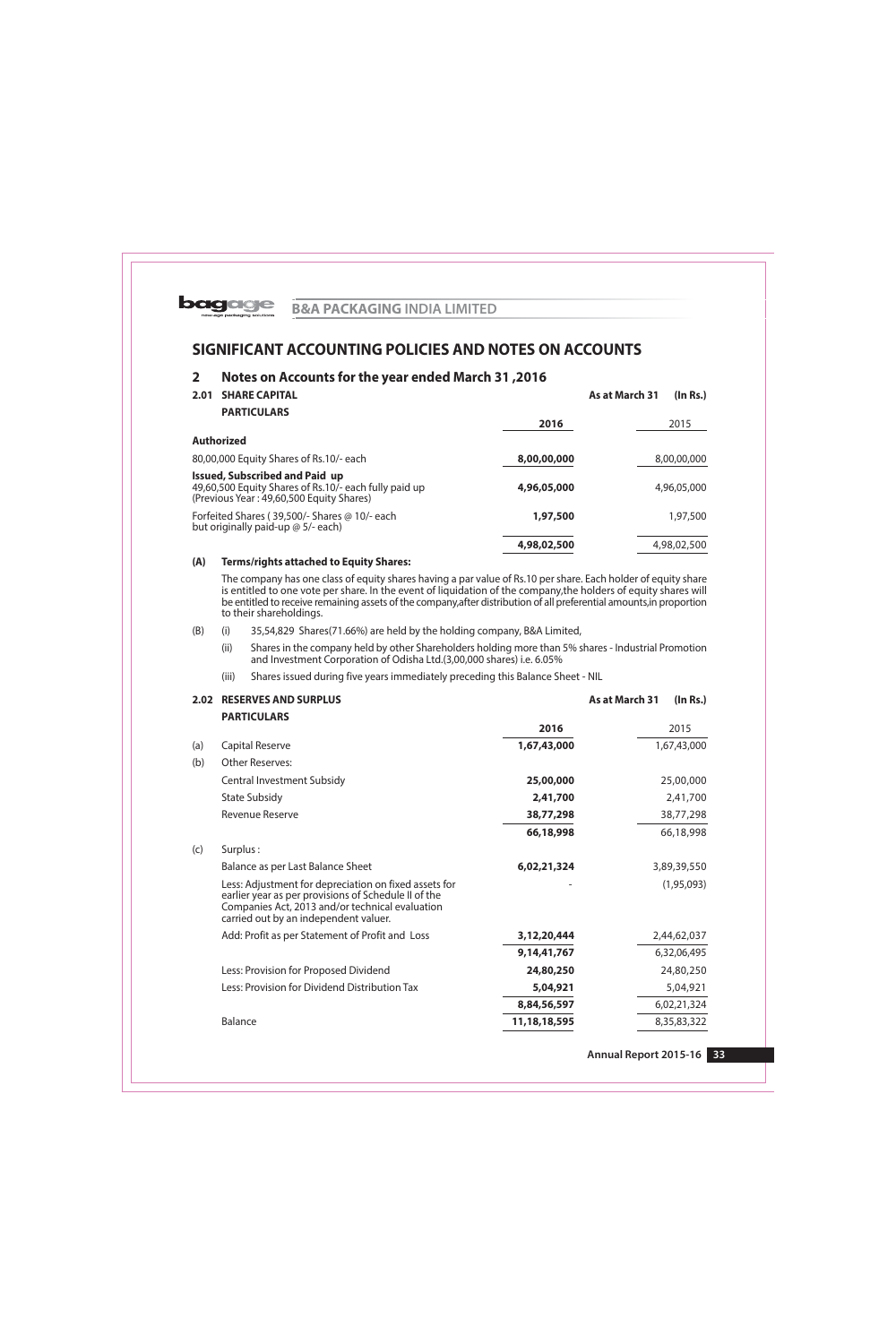

|      |                    |              | 2.03 LONG-TERM BORROWINGS                                                                                                                                                                                                         | As at March 31 |             | (ln Rs.) |
|------|--------------------|--------------|-----------------------------------------------------------------------------------------------------------------------------------------------------------------------------------------------------------------------------------|----------------|-------------|----------|
|      | <b>PARTICULARS</b> |              |                                                                                                                                                                                                                                   |                |             |          |
|      |                    |              |                                                                                                                                                                                                                                   | 2016           | 2015        |          |
| (a)  | <b>TERM LOANS</b>  |              |                                                                                                                                                                                                                                   |                |             |          |
|      | <b>SECURED</b>     |              |                                                                                                                                                                                                                                   |                |             |          |
|      |                    |              | <b>United Bank of India, Calcutta Branch</b>                                                                                                                                                                                      | 14,46,637      |             |          |
| (i)  |                    |              | Secured by 1st charge over the entire Plant & Machinery<br>and other fixed Assets pertaining to the Flexible Packaging<br>Material Project and also collaterally secured by :                                                     |                |             |          |
|      | a)                 |              | Extension of charge over Factory Land,<br>Building, Plant & Machinery.                                                                                                                                                            |                |             |          |
|      | b)                 |              | Equitable mortgage of a property at Kolkata<br>in the name of Barooahs & Associates Pyt. Ltd.                                                                                                                                     |                |             |          |
|      | $\mathsf{C}$       |              | Corporate Guarantee of Barooahs & Associates Pvt.Ltd.                                                                                                                                                                             |                |             |          |
| (ii) |                    |              | Terms of Repayment: In Quarterly installments each of Rs. 31.00 Lacs                                                                                                                                                              |                |             |          |
|      |                    |              | State Bank of India, I.F.Branch, Kolkata                                                                                                                                                                                          |                | 1,37,76,837 |          |
|      | (i)                | a)           | Secured by 1st charge over the entire Plant & Machinery<br>and other fixed Assets pertaining to the Flexible<br>Packaging Material Project and also collaterally secured by :<br>Extension of charge over Factory Land, Building, |                |             |          |
|      |                    |              | Plant & Machinery.                                                                                                                                                                                                                |                |             |          |
|      |                    | b)           | Equitable mortgage of a property at Kolkata in the<br>name of Barooahs & Associates Pvt. Ltd.                                                                                                                                     |                |             |          |
|      |                    | $\mathsf{C}$ | Corporate Guarantee of Barooahs & Associates Pvt.Ltd.                                                                                                                                                                             |                |             |          |
|      | (ii)               |              | Terms of Repayment: In Quarterly installments each of Rs. 34.50 Lacs                                                                                                                                                              |                |             |          |
| (b)  |                    |              | <b>LOAN FROM RELATED PARTIES</b>                                                                                                                                                                                                  |                |             |          |
|      | <b>UNSECURED</b>   |              |                                                                                                                                                                                                                                   |                |             |          |
|      |                    |              | From B & A Ltd. (Holding Company)<br>(Repayable on completion of repayment of Term Loan<br>from United Bank of India as stated in (a) above)                                                                                      | 2,58,00,000    | 2,58,00,000 |          |
|      |                    |              |                                                                                                                                                                                                                                   | 2,72,46,637    | 3,95,76,837 |          |
|      |                    |              | 2.04 DEFERRED TAX LIABILITIES (NET)                                                                                                                                                                                               | As at March 31 |             | (ln Rs.) |
|      |                    |              |                                                                                                                                                                                                                                   | 2016           | 2015        |          |
|      | <b>Assets</b>      |              |                                                                                                                                                                                                                                   |                |             |          |
|      |                    |              | <b>Deferred Sales Tax Liabilities</b>                                                                                                                                                                                             | 2,72,153       | 2,67,066    |          |
|      |                    |              | Provision for Retirement Benefit                                                                                                                                                                                                  | 10,93,602      | 8,23,435    |          |
|      | <b>Liabilities</b> |              |                                                                                                                                                                                                                                   | 13,65,755      | 10,90,501   |          |
|      |                    |              | Difference between Written Down Value of assets as per Income                                                                                                                                                                     |                |             |          |
|      |                    |              | Tax Laws and written down value of assets as per books                                                                                                                                                                            | 1,68,21,033    | 1,46,68,882 |          |
|      |                    |              | <b>Deferred Tax Liabilities (Net)</b>                                                                                                                                                                                             | 1,54,55,278    | 1,35,78,381 |          |
|      |                    |              | Deferred Tax Liabilities for the year:                                                                                                                                                                                            | 18,76,897      | 27,47,186   |          |
|      |                    |              |                                                                                                                                                                                                                                   |                |             |          |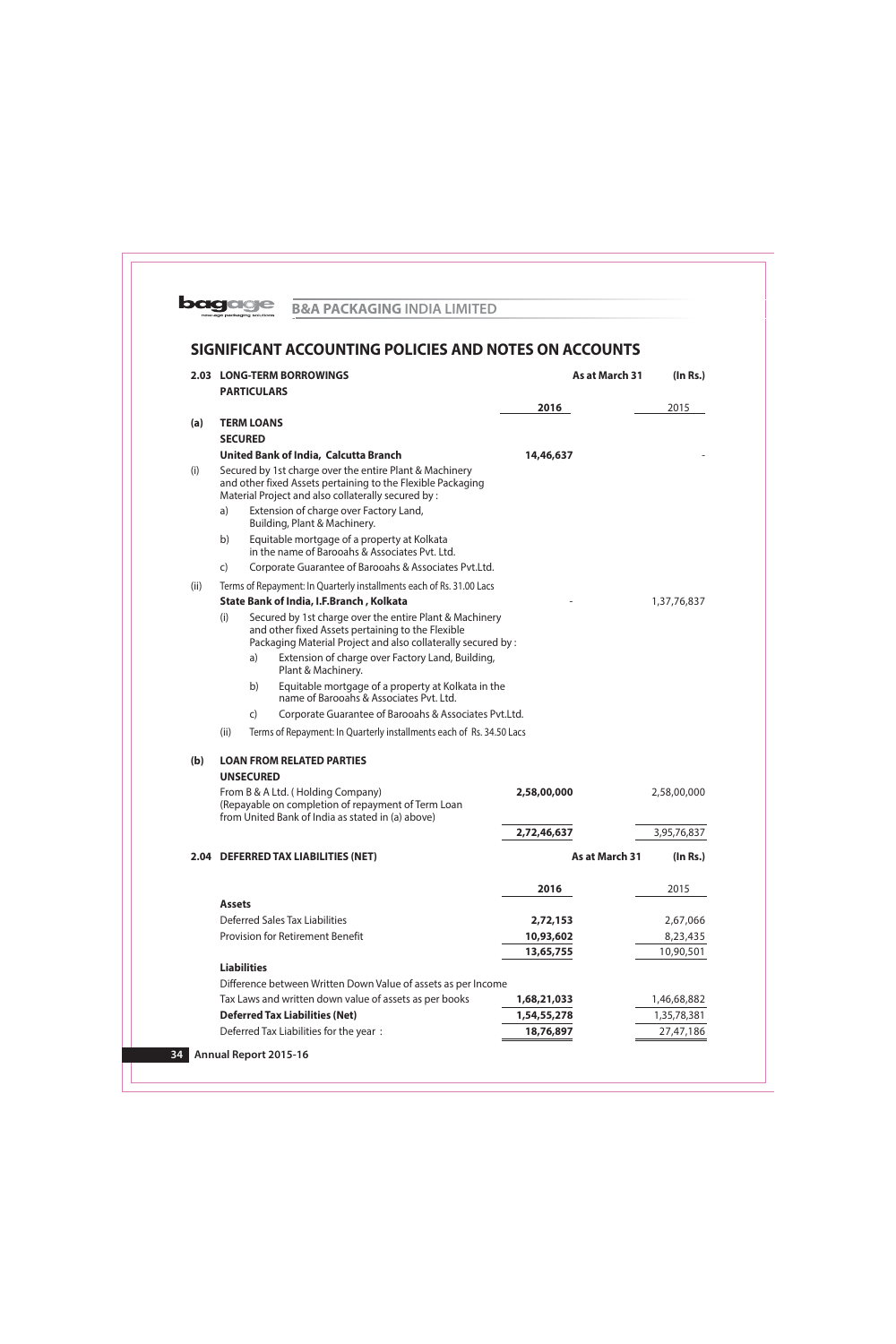

| <b>2.05 LONG TERM PROVISIONS</b>   |           | As at March 31                                                                                                                                                                                                                | (ln Rs.)  |
|------------------------------------|-----------|-------------------------------------------------------------------------------------------------------------------------------------------------------------------------------------------------------------------------------|-----------|
| <b>Particulars</b>                 |           |                                                                                                                                                                                                                               |           |
|                                    | 2016      |                                                                                                                                                                                                                               | 2015      |
| Provision for Employees' Benefits: |           |                                                                                                                                                                                                                               |           |
| <b>Provision for Gratuity</b>      | 30,58,668 |                                                                                                                                                                                                                               | 24,61,804 |
| $\sim$                             |           | $-1$ . The contract of the contract of the contract of the contract of the contract of the contract of the contract of the contract of the contract of the contract of the contract of the contract of the contract of the co |           |

Company's Long Term benefit presently consist of Gratuity only. Following are the details of amount recognised in the financial statements in respect of gratuity as per actuarial valuation :

# **TABLE 1**

Actuarial calculations for AS 15 (Rev.2005) for the purpose of Net Asset / Liability, recognised in the Balance Sheet.

| SI.  | <b>Description</b>                                      | 31st March, 2016 | 31st March, 2015 |
|------|---------------------------------------------------------|------------------|------------------|
| i)   | Present Value of Defined Benefit Obligation             | 33,07,632        | 25,37,942        |
| ii)  | Fair Value of Plan Assets                               |                  |                  |
| iii) | Funded Status [ Surplus / (Deficit)]                    | (33,07,632)      | (25, 37, 942)    |
| iv)  | <b>Unrecognised Past Service Cost</b>                   |                  |                  |
| V)   | Net Asset / (Liability) recognized in the Balance Sheet | (33,07,632)      | (25, 37, 942)    |

## Division of Defined Benefit Obligation (Current / Non-Current)

|     |                                                                 | 31st March, 2016 | 31st March, 2015 |
|-----|-----------------------------------------------------------------|------------------|------------------|
|     | Current Defined Benefit Obligation at the end of the period     | 2,48,964         | 76,138           |
| ii) | Non Current Defined Benefit Obligation at the end of the period | 30,58,668        | 24,61,804        |
|     | Total Defined Benefit Obligation at the end of the period       | 33,07,632        | 25,37,942        |

## **TABLE 2**

Actuarial calculations for AS 15 (Rev.2005) for the purpose of Disclosure of employer expense for the year ending 31st March, 2016

| SI.   | <b>Description</b>                                                       | <b>Period 2015-16</b> |
|-------|--------------------------------------------------------------------------|-----------------------|
| i)    | Current Service cost (including risk premium for fully insured benefits) | 4,22,118              |
| ii)   | Interest Cost                                                            | 2,19,209              |
| iii)  | Expected Return of Asset(-)                                              |                       |
| iv)   | Curtailment Cost (+)                                                     |                       |
| V)    | Settlement Cost                                                          |                       |
| vi)   | Past Service Cost                                                        |                       |
| vii)  | Actuarial Gains(-) / Loss (+)                                            | 1,28,363              |
| viii) | Appreciation/Depreciation of Plan Assets                                 |                       |
|       | <b>Total</b>                                                             | 7,69,690              |
|       | Total employer expenses recognized in P & L                              | 7,69,690              |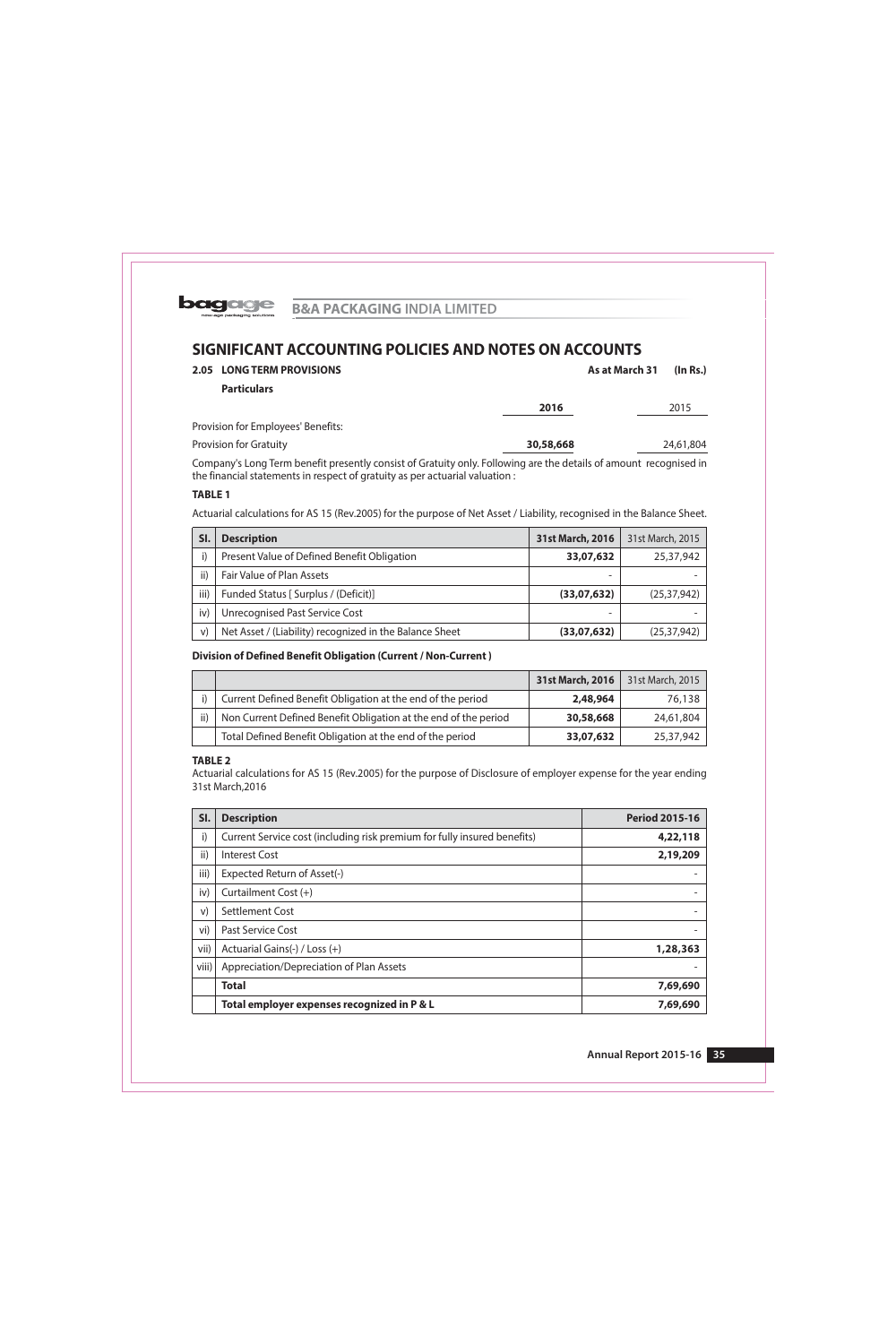

# 2.05 LONG TERM PROVISIONS (Contd.)

**TABLE 3** 

Actuarial calculations for AS 15 (Rev.2005) purpose change in obligations / assets in the year ending March 31, 2016

#### Α. Change in Obligation in the year ended 31st March, 2016

| SI.      | <b>Description</b>                                                       | <b>Period 2015-16</b> |
|----------|--------------------------------------------------------------------------|-----------------------|
| i)       | Present Value of Defined Benefit Obligation at the beginning of the year | 25,37,942             |
| ii)      | Employer Service Cost (+)                                                | 4,22,118              |
| iii)     | Interest Cost $(+)$                                                      | 2,19,209              |
| iv)      | Curtailment Cost (+)                                                     |                       |
| V)       | Settlement Cost                                                          |                       |
| vi)      | <b>Plan Amendments</b>                                                   |                       |
| vii)     | Acquisitions                                                             |                       |
| viii)    | Actuarial Gains(-) / Loss (+)                                            | 1,28,363              |
| ix)      | Benefit Payments (-)                                                     |                       |
| $\chi$ ) | Present Value of DB obligations at the end of the year                   | 33,07,632             |

## **B. Change in Assets**

| SI.  | <b>Description</b>                                     | <b>Period 2015-16</b> |
|------|--------------------------------------------------------|-----------------------|
| i)   | Fair Value of Plan Assets at the beginning of the year | 0.00                  |
| ii)  | Acquisition adjustments                                | 0.00                  |
| iii) | Actual return on Plan Assets (+)                       | 0.00                  |
| iv)  | Actual Company Contribution (+)                        | 0.00                  |
| V)   | Benefit Payments (-)                                   | 0.00                  |
| vi)  | Appreciation/Depreciation of Plan Assets               | 0.00                  |
| vii) | Fair Value of Plant Assets at the end of the period    | 0.00                  |

# **TABLE 4**

# Reconciliation of Net assets / (Liability) recognized in the Balance Sheet as at 31st March, 2016

| SI.  | <b>Description</b>                                                                   | <b>Year 2015-16</b> |
|------|--------------------------------------------------------------------------------------|---------------------|
|      | Net Asset / (Liability) recognized in the Balance Sheet at the beginning of the Year | (25, 37, 942)       |
| ii)  | <b>Employer Expenses</b>                                                             | 7,69,690            |
| iii) | <b>Employer Contributions</b>                                                        |                     |
| iv)  | Acquisitions                                                                         |                     |
| V)   | Net Asset / (Liability) recognized in the Balance Sheet at the ending of the year    | (33,07,632)         |

## **Summary of Membership Date**

| <b>Active Members</b>                  | 31st March, 2016 | 31st March, 2015 |
|----------------------------------------|------------------|------------------|
| Number of Employees                    | 118              | 96               |
| Total Monthly Salaries (Rs.)           | 9,05,735         | 6,94,740         |
| Avg. Monthly Salary per employee (Rs.) | 7,676            | 7,237            |
| Average past Services (yrs.)           | 7.09             | 7.65             |
| Average future services (yrs.)         | 23.61            | 22.50            |
| Average age at valuation date (yrs.)   | 34.69            | 35.50            |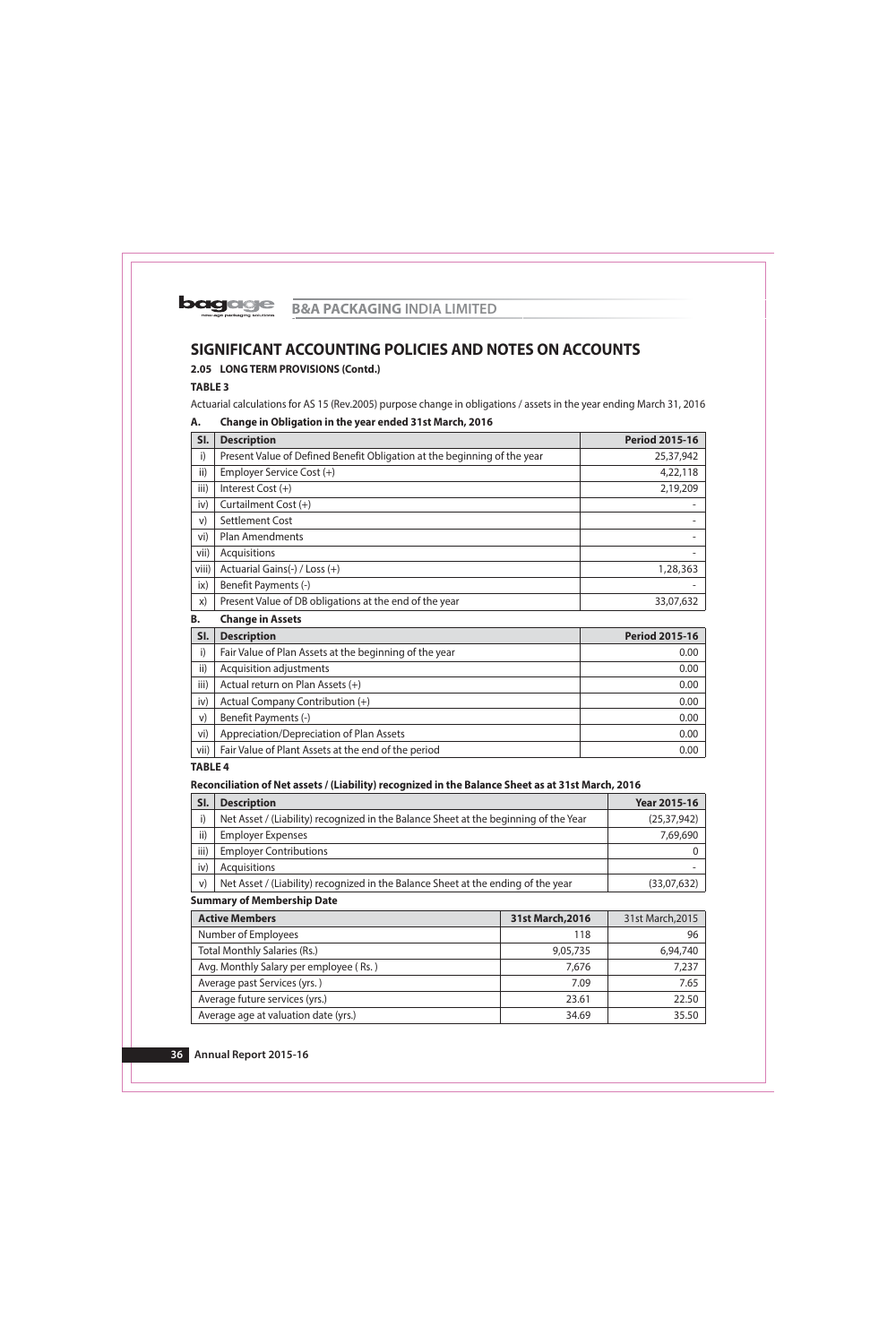

|                | <b>2.06 SHORT TERM BORROWINGS</b>                                                                                                                                            | As at March 31             | (ln Rs.)    |
|----------------|------------------------------------------------------------------------------------------------------------------------------------------------------------------------------|----------------------------|-------------|
|                |                                                                                                                                                                              | 2016                       | 2015        |
|                | <b>LOAN REPAYABLE ON DEMAND</b>                                                                                                                                              |                            |             |
| <b>SECURED</b> |                                                                                                                                                                              |                            |             |
|                | <b>Cash Credit from United Bank of India, Calcutta Branch</b>                                                                                                                | 9,07,77,304                |             |
|                | Secured by hypothecation of Company's stock, receivables and entire Assets<br>both present and future and also collaterally secured by:                                      |                            |             |
| a)             | Extension of charge over Factory Land, Building, Plant & Machinery.                                                                                                          |                            |             |
| b)             | Equitable mortgage of a property at Kolkata in the name of<br>Barooahs & Associates Pyt. Ltd.                                                                                |                            |             |
| $\mathsf{C}$   | Corporate Guarantee of Barooahs & Associates Pvt.Ltd.                                                                                                                        |                            |             |
|                | Cash Credit from State Bank of India, I.F.Branch, Kolkata                                                                                                                    |                            | 9,56,43,970 |
|                | Secured by hypothecation of Company's stock, receivables and entire Assets<br>both present and future and also collaterally secured by :                                     |                            |             |
| a)             | Extension of charge over Factory Land, Building, Plant & Machinery.                                                                                                          |                            |             |
| b)             | Equitable mortgage of a property at Kolkata in the name of<br>Barooahs & Associates Pvt. Ltd.                                                                                |                            |             |
| C)             | Corporate Guarantee of Barooahs & Associates Pvt.Ltd.                                                                                                                        |                            |             |
|                |                                                                                                                                                                              | 9,07,77,304                | 9,56,43,970 |
| 2.07           | <b>TRADE PAYABLES</b>                                                                                                                                                        | As at March 31<br>(In Rs.) |             |
|                |                                                                                                                                                                              | 2016                       | 2015        |
|                | <b>Sundry Creditors for Goods</b>                                                                                                                                            | 4,26,15,047                | 5,85,40,559 |
|                | Sundry Creditors - Freight                                                                                                                                                   | 94,82,801                  | 85,05,318   |
|                | <b>Sundry Creditors - Others</b>                                                                                                                                             | 79,82,011                  | 67,37,880   |
|                |                                                                                                                                                                              | 6,00,79,859                | 7,37,83,757 |
|                | <b>2.08 OTHER CURRENT LIABILITIES</b>                                                                                                                                        | As at March 31             | (In Rs.)    |
|                |                                                                                                                                                                              | 2016                       | 2015        |
|                | <b>CURRENT MATURITIES OF LONG-TERM DEBTS</b>                                                                                                                                 |                            |             |
| (a)            | Term Loan from United Bank of India, Calcutta Branch                                                                                                                         | 1,25,66,979                |             |
| (i)            | Secured by 1st charge over the entire Plant & Machinery and<br>other fixed Assets pertaining to the Flexible Packaging Material<br>Project and also collaterally secured by: |                            |             |
|                | a) Extension of charge over Factory Land, Building, Plant & Machinery.                                                                                                       |                            |             |
|                | Equitable mortgage of a property at Kolkata in the name of<br>b)<br>Barooahs & Associates Pvt.Ltd.                                                                           |                            |             |
|                | Corporate Guarantee of Barooahs & Associates Pvt.Ltd.<br>C)                                                                                                                  |                            |             |

Terms of Repayment: In Quarterly instalments each of Rs. 31.00 Lacs  $(ii)$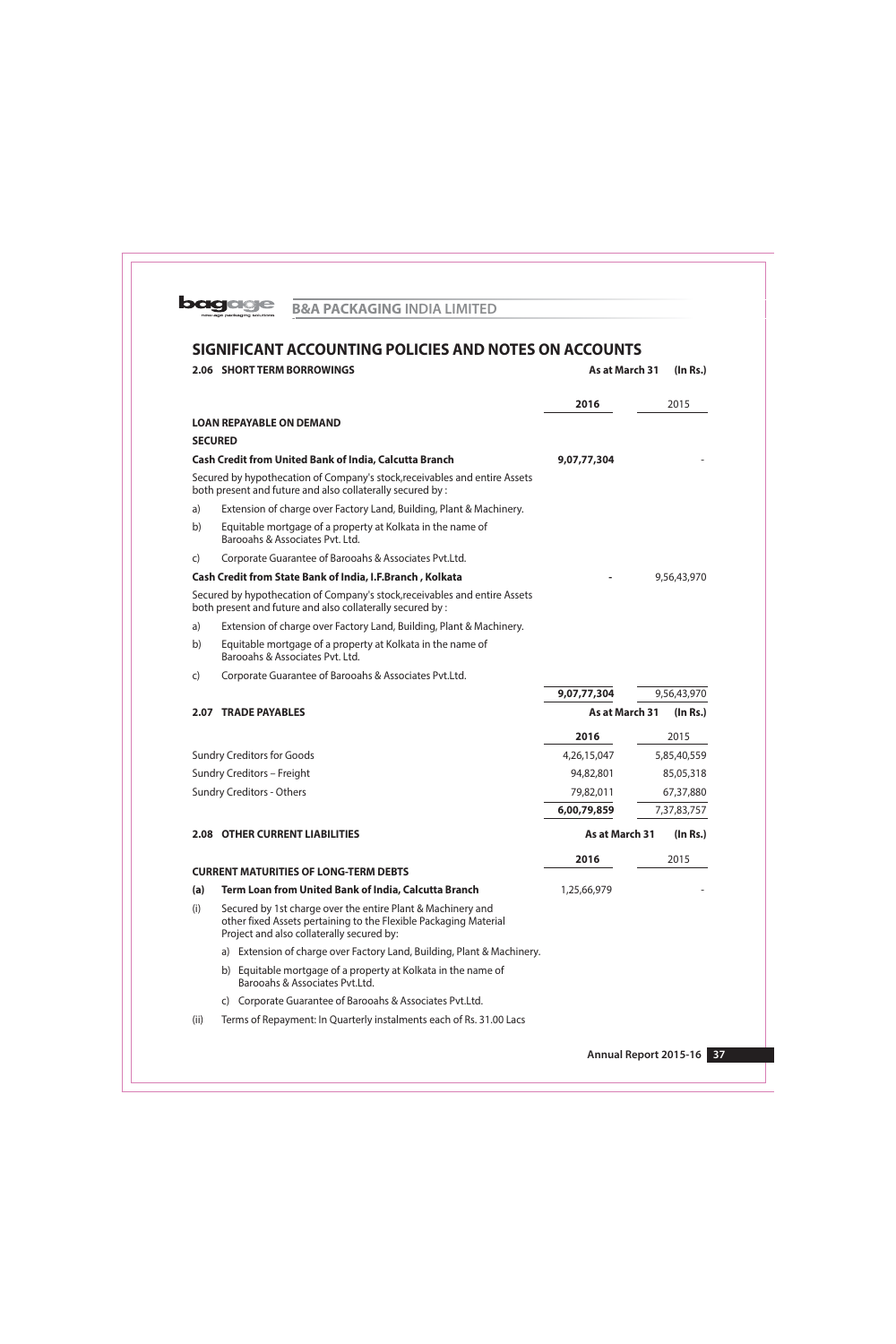

|      |               | 2.08 OTHER CURRENT LIABILITIES (Contd.)                                                                                                                                                                                                       | As at March 31<br>(In Rs.) |  |             |
|------|---------------|-----------------------------------------------------------------------------------------------------------------------------------------------------------------------------------------------------------------------------------------------|----------------------------|--|-------------|
|      |               |                                                                                                                                                                                                                                               | 2016                       |  | 2015        |
| (b)  |               | Term Loan from State Bank of India, I.F. Branch, Kolkata                                                                                                                                                                                      |                            |  | 1,41,54,859 |
|      | (i)           | Secured by 1st charge over the entire Plant & Machinery and<br>other fixed Assets pertaining to the Flexible Packaging Material<br>Project and also collaterally secured by :                                                                 |                            |  |             |
|      |               | a)<br>Extension of charge over Factory Land, Building, Plant & Machinery.                                                                                                                                                                     |                            |  |             |
|      |               | b)<br>Equitable mortgage of a property at Kolkata in the name of<br>Barooahs & Associates Pvt.Ltd.                                                                                                                                            |                            |  |             |
|      |               | Corporate Guarantee of Barooah & Associates Pvt.Ltd.<br>$\mathsf{C}$                                                                                                                                                                          |                            |  |             |
|      | (ii)          | Terms of Repayment: In Quarterly instalments each of Rs. 34.50 Lacs                                                                                                                                                                           |                            |  |             |
|      |               | <b>OTHER PAYABLE</b>                                                                                                                                                                                                                          |                            |  |             |
|      |               | <b>Deferred Sales Tax *</b>                                                                                                                                                                                                                   | 8,23,134                   |  | 8,23,134    |
|      |               | <b>Other Statutory Dues</b>                                                                                                                                                                                                                   | 20,37,181                  |  | 18,05,450   |
|      |               | <b>Unpaid Dividend</b>                                                                                                                                                                                                                        | 2,89,952                   |  | 12,40,125   |
|      |               | <b>Interest on Loan from B &amp; A Ltd. (Holding Company)</b>                                                                                                                                                                                 | 5,22,450                   |  | 5,22,450    |
|      |               | * In terms of Industrial Policies of 1986 and 1989 declared by<br>Government of Odisha, the Company opted for the<br>Sales Tax Deferment Scheme upto 30.11.1996 and the<br>deferred Sales Tax balance stands at Rs. 8,23,134 as on 31.03.2016 |                            |  |             |
|      |               | (As on 31.03.2015 - Rs. 8,23,134)                                                                                                                                                                                                             |                            |  |             |
|      |               |                                                                                                                                                                                                                                               | 1,62,39,696                |  | 1,85,46,018 |
| 2.09 |               | <b>SHORT TERM PROVISIONS</b>                                                                                                                                                                                                                  | As at March 31             |  | (ln Rs.)    |
|      |               |                                                                                                                                                                                                                                               | 2016                       |  | 2015        |
| (a)  |               | <b>Provision for Employees' Benefits:</b>                                                                                                                                                                                                     |                            |  |             |
|      |               | Provision for Gratuity                                                                                                                                                                                                                        | 2,48,964                   |  | 76,138      |
|      |               | Provision for Bonus                                                                                                                                                                                                                           | 12,00,000                  |  | 4,75,000    |
| (b)  | <b>Others</b> |                                                                                                                                                                                                                                               |                            |  |             |
|      |               | Provision for Income Tax (net of Advance tax)                                                                                                                                                                                                 | 8,028,062                  |  | 22,30,157   |
|      |               | Provision for Proposed Dividend                                                                                                                                                                                                               | 24,80,250                  |  | 24,80,250   |
|      |               | Provision for Dividend Distribution Tax                                                                                                                                                                                                       | 5,04,921                   |  | 5,04,921    |
|      |               |                                                                                                                                                                                                                                               | 1,24,62,196                |  | 57,66,466   |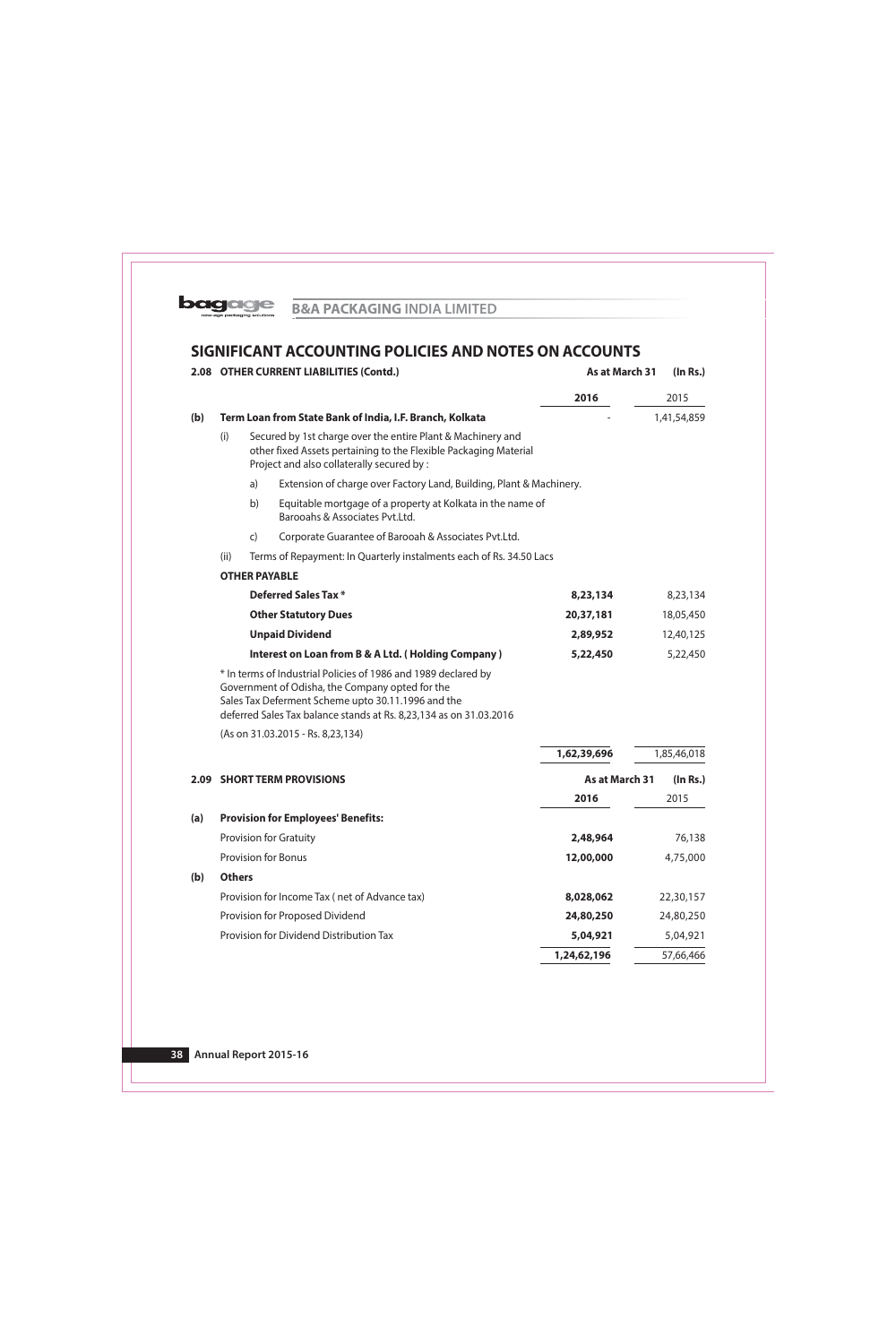## 2.10 FIXED ASSETS

| <b>GROSS BLOCK</b>                     |                                 |                                              |                                       | <b>DEPRECIATION</b>              |                           |                        | <b>NET BLOCK</b>                                      |                                  |                            |                            |
|----------------------------------------|---------------------------------|----------------------------------------------|---------------------------------------|----------------------------------|---------------------------|------------------------|-------------------------------------------------------|----------------------------------|----------------------------|----------------------------|
| <b>Description</b><br><b>Of Assets</b> | Cost as at<br>01.04.2015<br>Rs. | <b>Addition</b><br>during the<br>Year<br>Rs. | Sale/Adj<br>during the<br>Year<br>Rs. | Total as at<br>31.03.2016<br>Rs. | Upto<br>01.04.2015<br>Rs. | For the<br>Year<br>Rs. | Disposals/<br>Adjustment<br>during<br>the Year<br>Rs. | Total as at<br>31.03.2016<br>Rs. | As at<br>31.03.2016<br>Rs. | As at<br>31.03.2015<br>Rs. |
| <b>TANGIBLE ASSETS:</b>                |                                 |                                              |                                       |                                  |                           |                        |                                                       |                                  |                            |                            |
| Land (Leasehold)                       | 11,95,859                       |                                              |                                       | 11,95,859                        |                           |                        |                                                       |                                  | 11,95,859                  | 11,95,859                  |
| Building                               | 4,10,34,386                     | 19,74,980                                    |                                       | 4,30,09,366                      | 76,98,364                 | 5,28,440               |                                                       | 82,26,804                        | 3,47,82,562                | 3,33,36,022                |
| Plant & Machinery                      | 21,23,93,679                    | 1,11,36,728                                  | 90,817                                | 22,34,39,590                     | 11,16,23,360              | 60,83,154              | 30,123                                                | 11,76,76,391                     | 10,57,63,199               | 10,07,70,319               |
| <b>Electrical Installation</b>         | 1,47,17,494                     | 3,31,537                                     |                                       | 1,50,49,031                      | 37,55,789                 | 13,61,529              |                                                       | 51,17,318                        | 99,31,713                  | 1,09,61,705                |
| Furniture & Fixture                    | 21,36,233                       | 72,291                                       |                                       | 22,08,524                        | 6,14,501                  | 1,76,571               |                                                       | 7,91,072                         | 14,17,452                  | 15,21,732                  |
| Office Equipment                       | 12,79,507                       | 3,64,175                                     |                                       | 16,43,682                        | 7,09,047                  | 1,74,230               |                                                       | 8,83,277                         | 7,60,405                   | 5,70,460                   |
| Computer                               | 31,76,587                       | 5,60,452                                     |                                       | 37,37,039                        | 21,38,348                 | 3,06,024               |                                                       | 24,44,372                        | 12,92,667                  | 10,38,239                  |
| Vehicle                                | 15,58,756                       |                                              |                                       | 15,58,756                        | 5,42,855                  | 1,71,878               |                                                       | 7,14,733                         | 8,44,023                   | 10,15,901                  |
| <b>INTANGIBLE ASSETS:</b>              |                                 |                                              |                                       |                                  |                           |                        |                                                       |                                  |                            |                            |
| Computer Software                      | 7,99,026                        | 6,38,354                                     |                                       | 14,37,380                        | 26,541                    | 2,16,268               |                                                       | 2,42,809                         | 11,94,571                  | 7,72,485                   |
| <b>Total</b>                           | 27,82,91,527                    | 1,50,78,517                                  | 90,817                                | 29,32,79,227                     | 12,71,08,805              | 90,18,094              | 30,123                                                | 13,60,96,776                     | 15,71,82,451               | 15,11,82,722               |
| Previous Year                          | 26,77,49,236                    | 1,05,42,291                                  | $\overline{\phantom{a}}$              | 27,82,91,527                     | 12,00,16,177              | 68,97,535              | (1,95,093)                                            | 12,71,08,805                     | 15, 11, 82, 722            |                            |

| <b>OTHER NON-CURRENT ASSETS</b><br>2.11 |  | As at March 31 | (ln Rs.)     |
|-----------------------------------------|--|----------------|--------------|
|                                         |  | 2016           | 2015         |
| <b>Deposits for:</b>                    |  |                |              |
| Telephone                               |  | 34,550         | 34,550       |
| Gas cylinder                            |  | 9,400          | 9,400        |
| Electricity - Balasore                  |  | 21,79,061      | 21,79,061    |
| Others                                  |  | 12,10,000      | 8,51,000     |
|                                         |  | 34,33,011      | 30,74,011    |
| <b>2.12 INVENTORIES</b>                 |  | As at March 31 | (In Rs.)     |
|                                         |  | 2016           | 2015         |
| Raw materials                           |  | 5,26,01,811    | 6,00,42,911  |
| <b>Finished Goods</b>                   |  | 2,22,35,676    | 2,57,81,074  |
| Work-in-Process                         |  | 70,36,687      | 1,43,26,166  |
| Stores & Spares                         |  | 96,79,776      | 82,63,251    |
|                                         |  | 9,15,53,950    | 10,84,13,402 |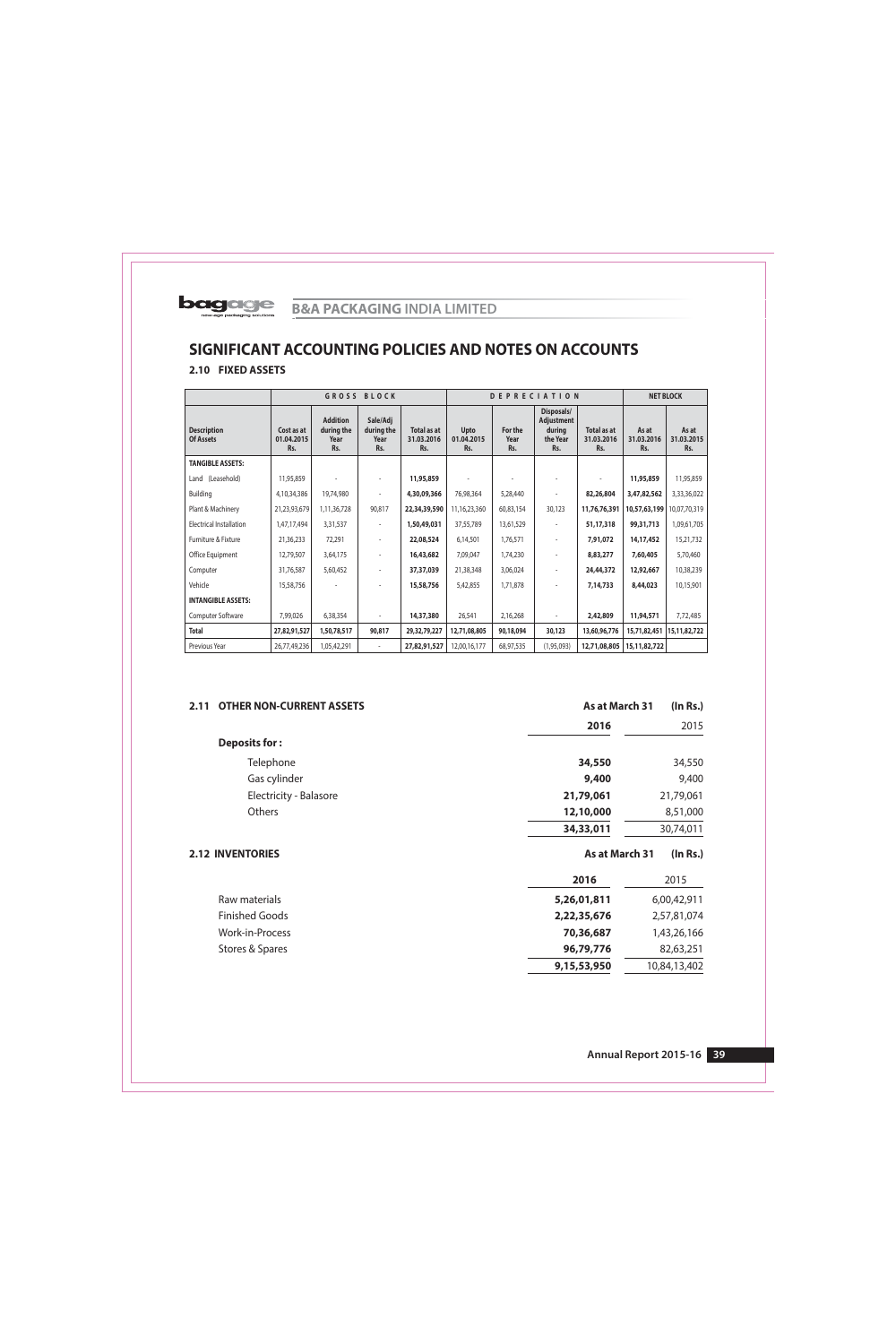

|      | <b>2.13 TRADE RECEIVABLES</b>                                       |              | As at March 31<br>(ln Rs.) |  |  |
|------|---------------------------------------------------------------------|--------------|----------------------------|--|--|
|      |                                                                     | 2016         | 2015                       |  |  |
|      | Debts outstanding for a period exceeding six months                 |              |                            |  |  |
|      | <b>UNSECURED</b>                                                    |              |                            |  |  |
|      | Considered good                                                     | 70,26,975    | 38,52,345                  |  |  |
|      | Considered doubtful                                                 |              |                            |  |  |
|      | Less: Provision for doubtful debts                                  |              |                            |  |  |
|      |                                                                     | 70,26,975    | 38,52,345                  |  |  |
|      | <b>Other debts</b>                                                  |              |                            |  |  |
|      | <b>UNSECURED</b>                                                    |              |                            |  |  |
|      | Considered good                                                     | 10,21,56,291 | 8,41,97,812                |  |  |
|      | Considered doubtful                                                 |              |                            |  |  |
|      | Less: Provision for doubtful debts                                  |              |                            |  |  |
|      |                                                                     | 10,21,56,291 | 8,41,97,812                |  |  |
|      |                                                                     | 10,91,83,266 | 8,80,50,157                |  |  |
|      | 2.14 CASH AND CASH EQUIVALENTS                                      |              |                            |  |  |
|      | Cash in Hand                                                        | 1,71,568     | 1,64,731                   |  |  |
|      | <b>Balance with Scheduled Banks -</b>                               |              |                            |  |  |
|      | In Current Accounts                                                 | 49,31,669    | 15,54,324                  |  |  |
|      | In Unpaid Dividend Accounts                                         | 2,89,952     | 12,40,125                  |  |  |
|      | Fixed Deposit Account with State Bank of India                      |              | 1,09,71,041                |  |  |
|      | (Earmarked against Bank Guarantee and margin money of LC & LG)      |              |                            |  |  |
|      | Fixed Deposit Account with United Bank of India                     | 51,15,899    |                            |  |  |
|      | (Earmarked against Bank Guarantee and margin money of LC & LG)      |              |                            |  |  |
|      |                                                                     | 1,05,09,088  | 1,39,30,221                |  |  |
| 2.15 | <b>SHORT TERM LOANS AND ADVANCES</b>                                |              |                            |  |  |
|      | <b>UNSECURED</b>                                                    |              |                            |  |  |
|      | Advances Recoverable in cash or in kind or for value to be received | 66,04,151    | 1,08,14,945                |  |  |
|      | Deposits for Sales Tax                                              | 32,17,996    | 41,40,015                  |  |  |
|      | Pre-paid Expenses                                                   | 15,29,749    | 7,64,741                   |  |  |
|      |                                                                     | 1,13,51,896  | 1,57,19,701                |  |  |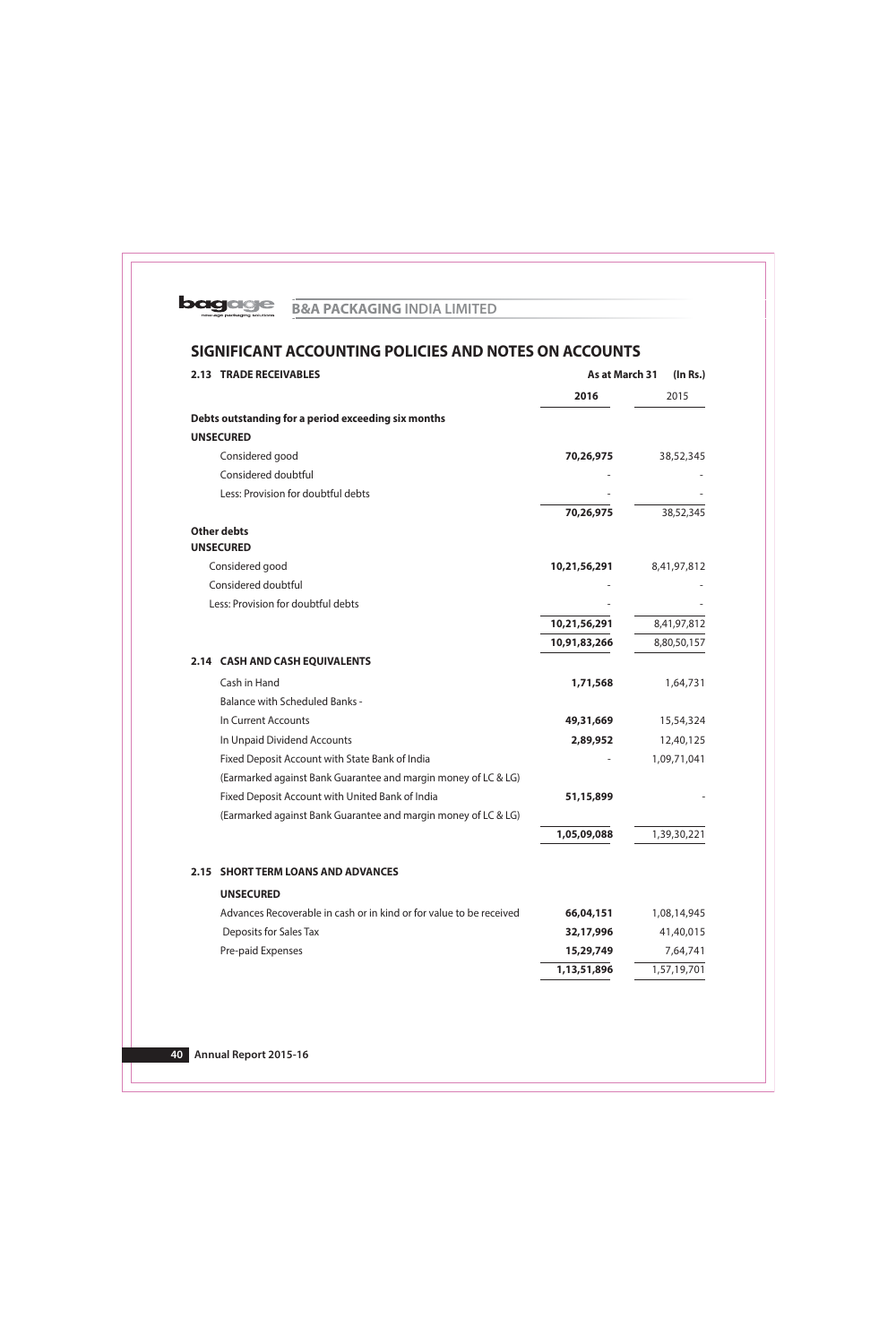

# 2.16 REVENUE FROM OPERATIONS

|                                     | <b>Year ended</b> | Year ended    |
|-------------------------------------|-------------------|---------------|
|                                     | March 31,2016     | March 31,2015 |
|                                     | Rs.               | Rs.           |
| <b>Gross Sales:</b>                 |                   |               |
| Sale of Products                    | 53,42,13,806      | 50,44,98,990  |
| Scrap sale                          | 8,00,932          | 22,71,548     |
|                                     | 53,50,14,738      | 50,67,70,538  |
| Less: Excise Duty                   | 4,94,46,948       | 4,39,15,248   |
|                                     | 48,55,67,790      | 46,28,55,290  |
| <b>OTHER INCOME</b><br>2.17         |                   |               |
| Miscellaneous Income                | 55,64,142         | 70,46,685     |
| Interest                            | 8,16,015          | 10,55,944     |
|                                     | 63,80,157         | 81,02,629     |
| 2.18 COST OF MATERIALS CONSUMED     |                   |               |
| <b>Opening Stock</b>                | 6,00,42,911       | 5,00,70,080   |
| Add:Purchase                        | 28,77,38,084      | 33,94,75,438  |
|                                     | 34,77,80,995      | 38,95,45,518  |
| Less:Closing Stock                  | 5,26,01,811       | 6,00,42,911   |
| <b>Consumption of Raw Materials</b> | 29,51,79,184      | 32,95,02,608  |
|                                     |                   |               |

## 2.19 CHANGE IN INVENTORIES OF FINISHED GOODS AND WORK - IN - PROCESS

|                       | <b>Year ended</b><br><b>March 31,2016</b> | Year ended<br>March 31,2015 |                  |
|-----------------------|-------------------------------------------|-----------------------------|------------------|
|                       | Rs.                                       | Rs.                         |                  |
| <b>Opening Stock</b>  |                                           |                             |                  |
| <b>Finished Goods</b> | 2,57,81,074                               | 2,20,08,667                 |                  |
| Work-in-Process       | 1,43,26,166                               | 63,88,576                   |                  |
|                       |                                           | 4,01,07,240                 | 2,83,97,243      |
| Less:                 |                                           |                             |                  |
| <b>Closing Stock</b>  |                                           |                             |                  |
| <b>Finished Goods</b> | 2,22,35,676                               | 2,57,81,074                 |                  |
| Work-in-Process       | 70,36,687                                 | 1,43,26,166                 |                  |
|                       |                                           | 2,92,72,363                 | 4,01,07,240      |
| Decrease/(Increase)   |                                           | 1,08,34,877                 | (1, 17, 09, 997) |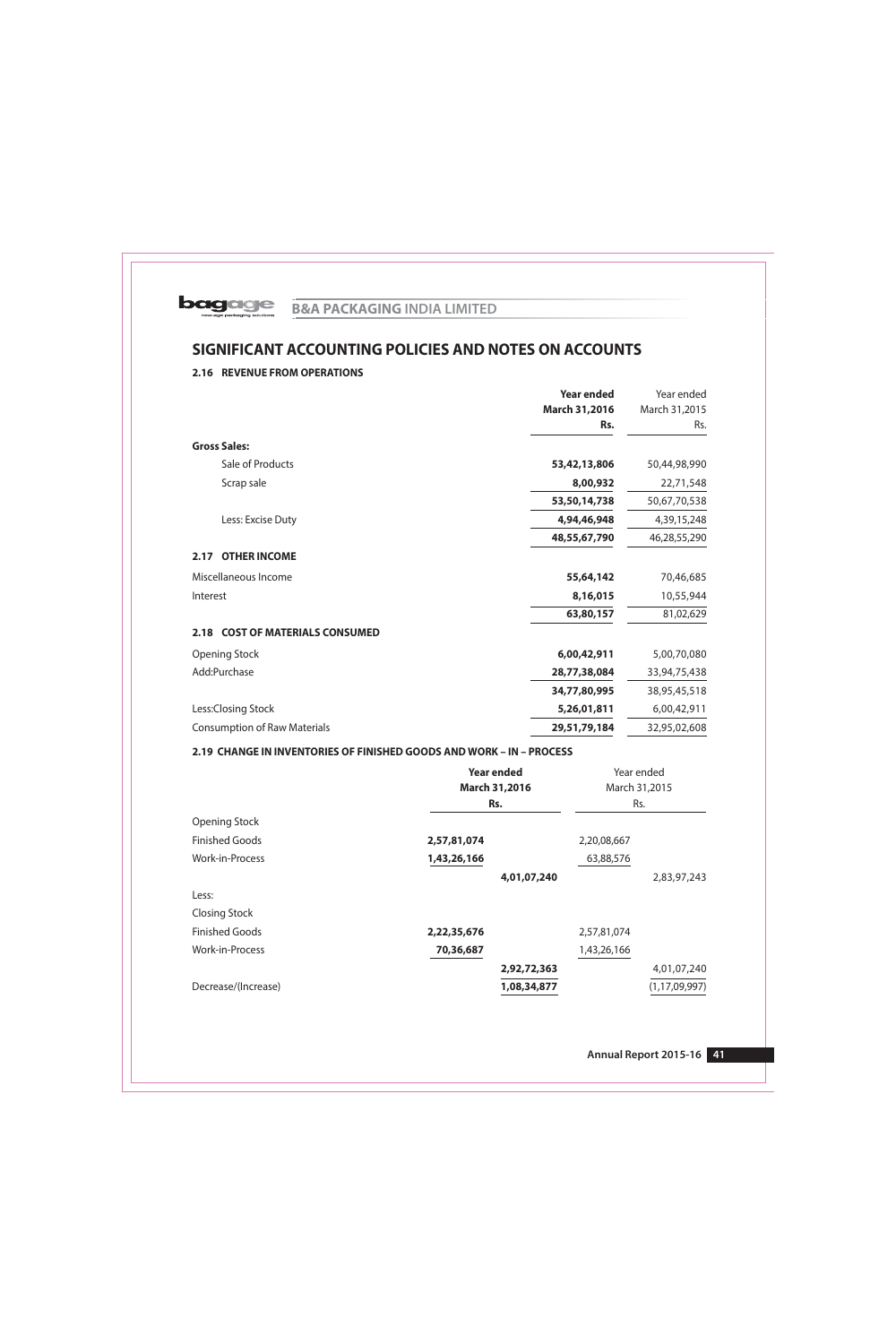

# 2.20 EMPLOYEE BENEFIT EXPENSES

|                                       | <b>Year ended</b> | Year ended    |
|---------------------------------------|-------------------|---------------|
|                                       | March 31,2016     | March 31,2015 |
|                                       | Rs.               | Rs.           |
| Salary, Wages & Benefits              | 3,89,23,164       | 3,03,45,901   |
| Contribution to PF & Other Funds      | 18,73,424         | 13,49,621     |
| Gratuity                              | 7,69,690          | 6,93,740      |
| <b>Welfare Expenses</b>               | 34,33,486         | 28,23,097     |
|                                       | 4,49,99,764       | 3,52,12,359   |
| <b>2.21 FINANCE COSTS</b>             |                   |               |
| Interest on Working Capital Loan      | 1,20,55,146       | 1,22,86,832   |
| Interest on Term Loan                 | 31,75,251         | 49,97,490     |
| <b>Bank Commission &amp; Charges</b>  | 36,34,964         | 31,89,505     |
| Interest-Others                       | 31,45,445         | 30,08,437     |
|                                       | 2,20,10,806       | 2,34,82,264   |
| <b>2.22 OTHER EXPENSES</b>            |                   |               |
| Power & Fuel                          | 72,16,593         | 72,12,267     |
| Sales Tax                             | 1,38,37,112       | 1,17,70,489   |
| Consumption of Stores & Spares        | 56,20,006         | 49,85,128     |
| Repairs & Maintenance - Building      | 10,46,975         | 3,54,955      |
| Repairs & Maintenance - Machinery     | 5,62,719          | 3,78,622      |
| Repairs & Maintenance - Others        | 26,20,086         | 14,85,055     |
| Rent, Rates & Taxes                   | 10,79,224         | 7,77,305      |
| Insurance                             | 14,86,132         | 11,39,503     |
| Travelling & Conveyance               | 56,50,094         | 43,57,071     |
| Postage & Communication               | 15,51,001         | 10,48,182     |
| Directors' Fees                       | 3,82,000          | 3,18,000      |
| Discount allowed                      | 1,56,078          | 93,528        |
| Carriage Outwards                     | 65,66,985         | 63,82,022     |
| <b>Bad Debt Written Off</b>           | 6,25,782          | 5,39,632      |
| Professional and Consultation Charges | 34,95,311         | 27,29,147     |
| Commission                            | 15,28,522         | 2,89,507      |
| <b>Sales Promotion</b>                | 19,21,300         | 17,19,756     |
| Miscellaneous Expenses                | 60,52,553         | 53,83,759     |
|                                       | 6,13,98,473       | 5,09,63,928   |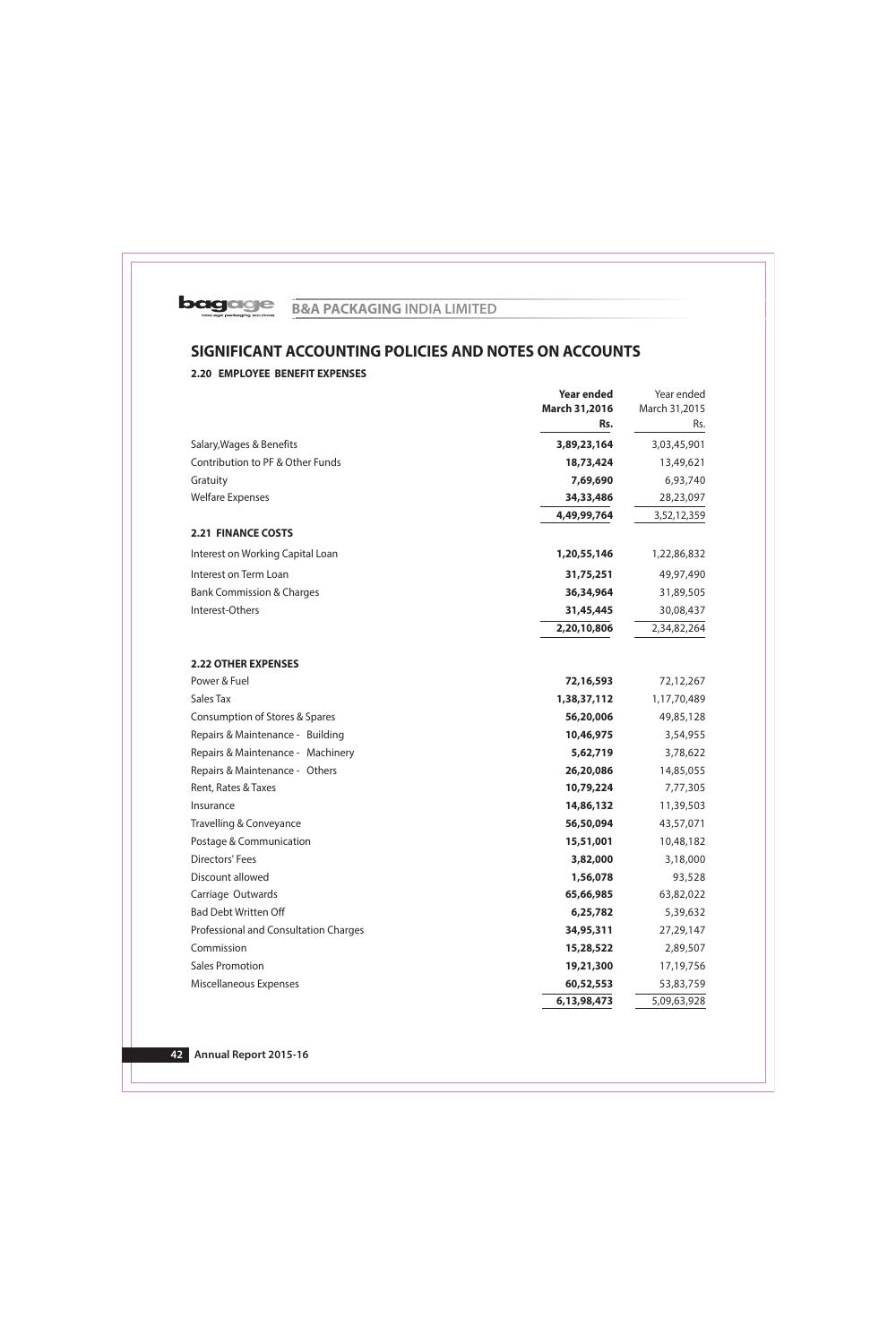

# 2.23 EARNING PER EQUITY SHARE

|              |                                                           | <b>Year ended</b><br>March 31, 2016 | Year ended<br>March 31, 2015 |
|--------------|-----------------------------------------------------------|-------------------------------------|------------------------------|
|              | Disclosure as per Accounting Standard 20 is as follows :- |                                     |                              |
| a)           | Net Earnings (in Rs.)                                     | 3,12,20,444                         | 2,44,62,037                  |
| b)           | No. of Shares (in Nos.)                                   | 49,60,500                           | 49,60,500                    |
| $\mathsf{C}$ | Earnings per Share (basic & diluted) (in Rs.)             | 6.29                                | 4.93                         |

## 3. OTHER INFORMATION :

## 3.01 PARTICULARS IN RESPECT OF PRODUCTION, STOCKS AND SALES :

|                                           |      | <b>Year ended</b><br><b>March 31,2016</b> |              | Year ended<br>March 31,2015 |              |
|-------------------------------------------|------|-------------------------------------------|--------------|-----------------------------|--------------|
| Paper Sacks and Laminated Pouches & Reels |      |                                           |              |                             |              |
|                                           |      | Qty.                                      | Value (Rs.)  | Qty.                        | Value (Rs.)  |
| <b>Opening Stock</b>                      | Nos. | 10,00,925                                 |              | 10,10,975                   |              |
|                                           | Kgs. | 9,549                                     | 2,57,81,074  | 7,078                       | 2,20,08,667  |
| Production                                | Nos. | 1,95,46,197                               |              | 1,34,50,131                 |              |
|                                           | Kgs. | 5,52,020                                  |              | 4,62,610                    |              |
| Sale                                      | Nos. | 1,93,96,392                               |              | 1,34,60,181                 |              |
|                                           | Kgs. | 4,88,315                                  | 48,55,67,790 | 4,60,139                    | 46,28,55,290 |
| <b>Closing Stock</b>                      | Nos. | 11,50,730                                 |              | 10,00,925                   |              |
|                                           | Kgs. | 73,254                                    | 2,22,35,676  | 9,549                       | 2,57,81,074  |

# 3.02 OTHER DETAILS :-

|              |                                         | Year ended     | Year ended     |
|--------------|-----------------------------------------|----------------|----------------|
|              |                                         | March 31, 2016 | March 31, 2015 |
|              |                                         | <b>Rs</b>      | <b>Rs</b>      |
| a)           | Value of Imports on C.I.F basis         |                |                |
|              | - Raw materials                         | 10,02,33,321   | 13,21,66,656   |
| b)           | Earning in Foreign Currency             |                |                |
|              | - Export of Goods (F.O.B basis)         |                | 91,20,124      |
| $\mathsf{C}$ | Expenditure in Foreign Currency         |                |                |
|              | - Travelling                            | 2,47,679       |                |
|              | - Subscription                          | 9,825          |                |
| $\mathsf{d}$ | Contingent Liabilities not provided for |                |                |
|              | - Sales Tax                             | 1,38,204       | 16,60,857      |
|              |                                         |                |                |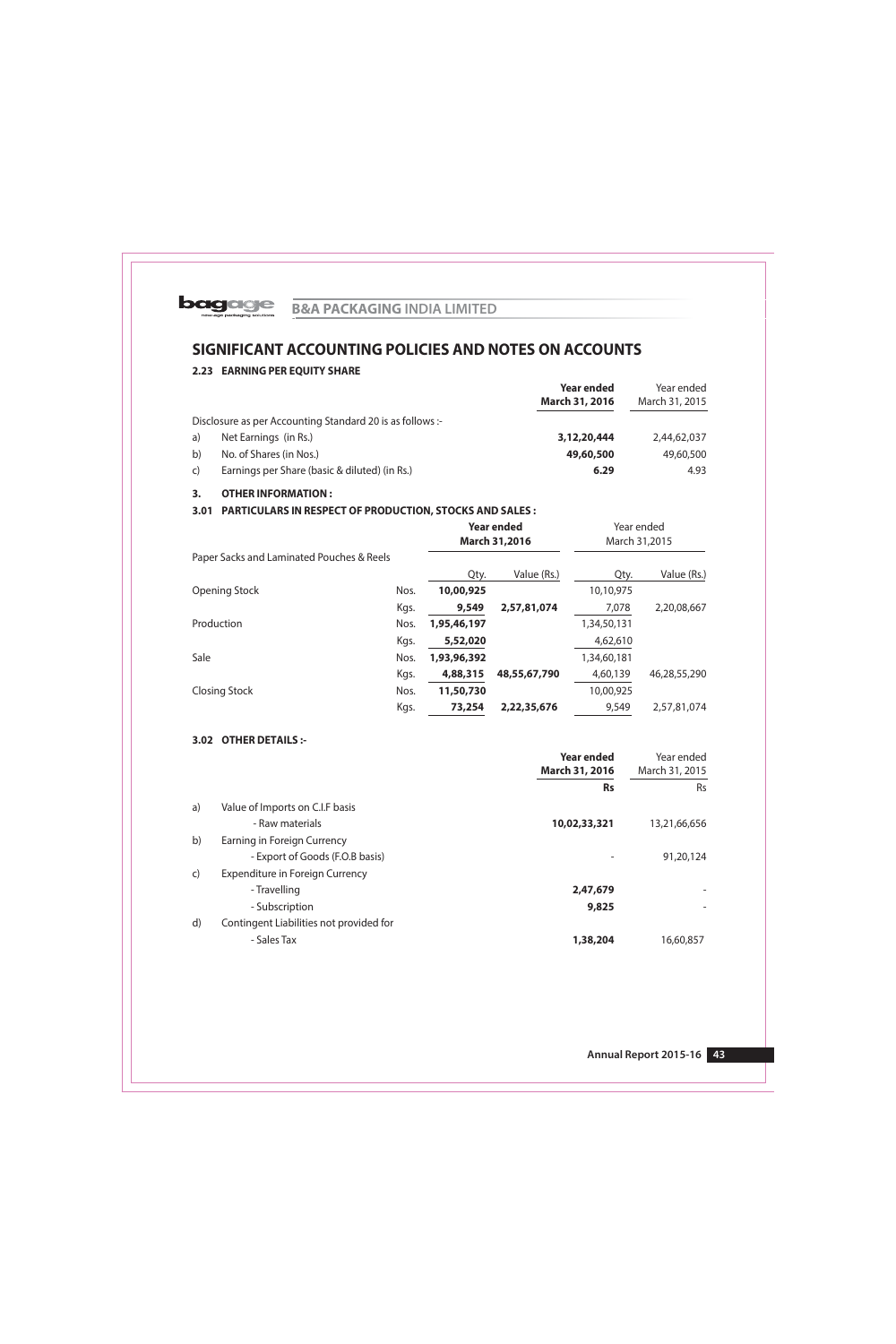# 3.03 DETAILS OF IMPORTED AND INDIGENOUS MATERIAL CONSUMED:-

|    |                  |                          |                |                          |                 |                          |                |                          | (Qty. in M.T. and value in Rs.) |         |
|----|------------------|--------------------------|----------------|--------------------------|-----------------|--------------------------|----------------|--------------------------|---------------------------------|---------|
|    | <b>CLASS OF</b>  |                          | <b>OPENING</b> |                          | <b>PURCHASE</b> |                          | <b>CLOSING</b> |                          | <b>CONSUMPTION</b>              | % Total |
|    | <b>GOODS</b>     | Qty.                     | <b>Value</b>   | Qty.                     | <b>Value</b>    | Qty.                     | <b>Value</b>   | Qty.                     | <b>Value</b>                    |         |
| a) | Paper Imported   |                          |                |                          |                 |                          |                |                          |                                 |         |
|    | 2015-16          | 517                      | 34116252       | 1167                     | 74717095        | 425                      | 28664462       | 1259                     | 80168885                        | 27.16   |
|    | 2014-15          | 212                      | 14715580       | 1330                     | 88886402        | 517                      | 34116252       | 1025                     | 69485730                        | 21.09   |
|    | Paper Indigenous |                          |                |                          |                 |                          |                |                          |                                 |         |
|    | 2015-16          | 132                      | 5587615        | 1331                     | 51016137        | 200                      | 7762720        | 1263                     | 48841032                        | 16.55   |
|    | 2014-15          | 167                      | 7167009        | 1656                     | 74433066        | 132                      | 5587615        | 1691                     | 76012460                        | 23.07   |
| b) | Other Imported   |                          |                |                          |                 |                          |                |                          |                                 |         |
|    | 2015-16          | 79                       | 9540643        | 307                      | 25516226        | 70                       | 8673450        | 316                      | 26383419                        | 8.94    |
|    | 2014-15          | 31                       | 5975546        | 307                      | 43280254        | 79                       | 9540643        | 259                      | 39715157                        | 12.05   |
|    | Other Indigenous |                          |                |                          |                 |                          |                |                          |                                 |         |
|    | 2015-16          | $\overline{\phantom{a}}$ | 10798401       | $\overline{\phantom{a}}$ | 136488626       | $\overline{\phantom{a}}$ | 7501179        | $\overline{\phantom{a}}$ | 139785848                       | 47.36   |
|    | 2014-15          | $\overline{\phantom{a}}$ | 22211945       | $\overline{\phantom{a}}$ | 132875717       | $\overline{\phantom{a}}$ | 10798401       | $\overline{\phantom{a}}$ | 144289261                       | 43.79   |
|    | 2015-16          |                          | 60042911       |                          | 287738084       |                          | 52601811       |                          | 295179184                       | 100.00  |
|    | 2014-15          |                          | 50070080       |                          | 339475439       |                          | 60042911       |                          | 329502608                       | 100.00  |

#### $3.04$ PAYMENT TO WHOLE TIME DIRECTOR / MANAGER (PART OF THE YEAR)

|                                  | <b>Year ended</b><br>March 31, 2016 | Year ended<br>March 31, 2015 |
|----------------------------------|-------------------------------------|------------------------------|
|                                  | Rs.                                 | Rs.                          |
| Salary                           | 5,36,933                            | $\overline{\phantom{0}}$     |
| Reimbursement (Medical & Others) | 13,367                              |                              |
|                                  | 5,50,301                            |                              |

## 3.05 MISCELLANEOUS EXPENSES IN NOTE 2.22 (OTHER EXPENSES) INCLUDES:

Auditor's Remuneration :-(Including service Tax) **Audit Fees** 91,600 89,888 **Tax Audit Fees** 13,740 11,236 For certification 26,349 31,945 1,37,285 1,27,473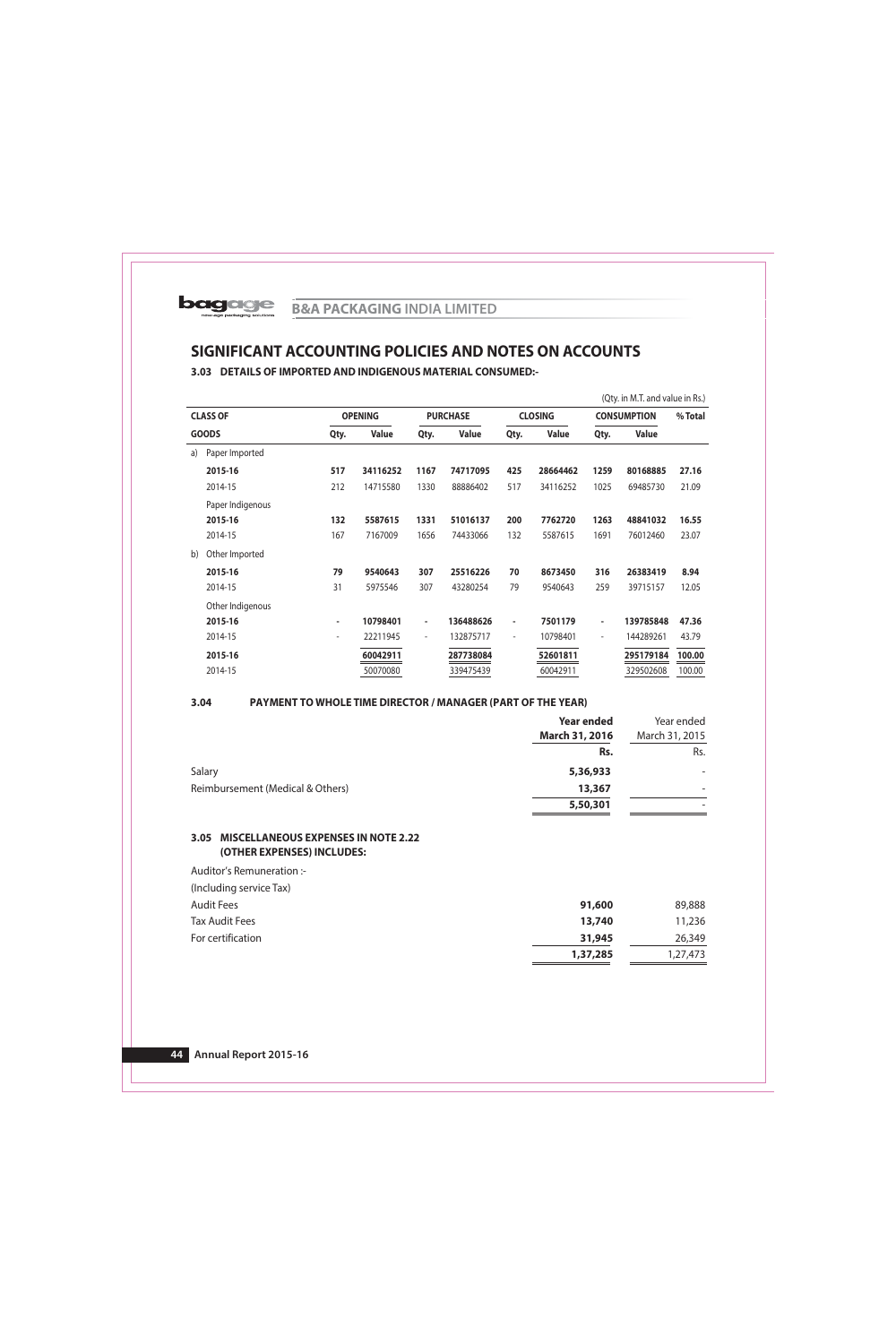

## 3.06 DURING THE YEAR ENDED 31 ST MARCH, 2016, THE COMPANY ENTERED INTO TRANSACTIONS WITH **RELATED PARTIES AS PER DETAILS BELOW:**

#### $\mathbf{L}$ **Name of Related Parties:**

B & A Ltd. - Holding Company

Barooah & Associates Pvt. Ltd. - Other Related party

**Key Management Personnel:** 

Mr. Somnath Chatterjee - Wholetime Director

Mr. C.Nandy - Manager (part of the year)

Mr. D. Chowdhury - Company Secretary (part of the year)

Mr. G. Chaurasia - Company Secretary (part of the year)

Mr. S. Gupta - Chief Financial Officer

#### **II.** Particulars of transactions during the year ended 31st March, 2016:

|              |                                                      | (Rs.)            | (Rs.)            |
|--------------|------------------------------------------------------|------------------|------------------|
|              |                                                      | 31st March, 2016 | 31st March, 2015 |
| a)           | B&A Ltd. - Holding Company                           |                  |                  |
|              | Sale of Paper Sacks & Flexi pouches                  | 76,32,867        | 80,33,361        |
|              | Rent & Other Services                                | 90,000           | 90,000           |
|              | Outstanding Balance (Dr.)                            | 33,41,119        | 31,49,761        |
|              | Loan Payable (with interest Rs. 5,22,450/-)          | 2,63,22,450      | 2,63,22,450      |
|              | Interest                                             | 23,22,000        | 23,22,000        |
| b)           | Barooah & Associates Pvt. Ltd. - Other Related party |                  |                  |
|              | Sale of Paper Sacks & Flexi pouches                  | 14,46,654        | 9,04,654         |
| $\mathsf{C}$ | Remuneration to Key Management Personnel             | 14,77,429        | 4,31,320         |

3.07 The Company has two segments viz. Paper Sacks and Flexible Laminates in terms of AS-17 of Companies (Accounting Standards) Amendment Rules 2016. Segments are identified and reported taking into account nature of products and services, the differing risks and returns and the internal business reporting systems.

(Figures in Rs. Lacs)

| <b>Particulars</b>                      | <b>Paper Sacks</b> |          | <b>Flexible Laminates</b> |          | Others/Unallocable |                          | <b>Total</b> |          |
|-----------------------------------------|--------------------|----------|---------------------------|----------|--------------------|--------------------------|--------------|----------|
|                                         | 2015-16            | 2014-15  | 2015-16                   | 2014-15  | 2015-16            | 2014-15                  | 2015-16      | 2014-15  |
| <b>SEGMENT REVENUE</b>                  |                    |          |                           |          |                    |                          |              |          |
| <b>Gross Turnover</b>                   | 3,965.61           | 3,994.80 | 1,376.53                  | 1,050.19 | 8.00               | 22.71                    | 5,350.14     | 5,067.70 |
| Less: Excise Duty                       | 354.06             | 327.32   | 140.40                    | 111.83   |                    | ٠                        | 494.46       | 439.15   |
| Net Turnover                            | 3,611.55           | 3,667.48 | 1,236.13                  | 938.36   | 8.00               | 22.71                    | 4,855.68     | 4,628.55 |
| <b>Segment Results [Profit/(Loss)</b>   |                    |          |                           |          |                    |                          |              |          |
| <b>Before Tax &amp; Finance Costl</b>   |                    |          |                           |          |                    |                          |              |          |
| Profit/(Loss) Before Tax & Finance Cost | 634.94             | 531.58   | 70.22                     | 69.33    |                    | $\overline{\phantom{a}}$ | 705.16       | 600.91   |
| Less: Finance Costs                     |                    |          | 31.75                     | 49.97    | 188.35             | 184.85                   | 220.10       | 234.82   |
| <b>Profit/(Loss) Before Tax</b>         | 634.94             | 531.58   | 38.47                     | 19.36    | (188.35)           | (184.85)                 | 485.06       | 366.09   |
| <b>Segment Assets</b>                   | 2,146.91           | 2,062.99 | 1,611.73                  | 1,482.62 | 110.76             | 281.82                   | 3,869.40     | 3,827.43 |
| <b>Segment Liabilities</b>              | 2,332.81           | 2,117.50 | 1,214.61                  | 1,174.08 | 321.98             | 535.85                   | 3,869.40     | 3,827.43 |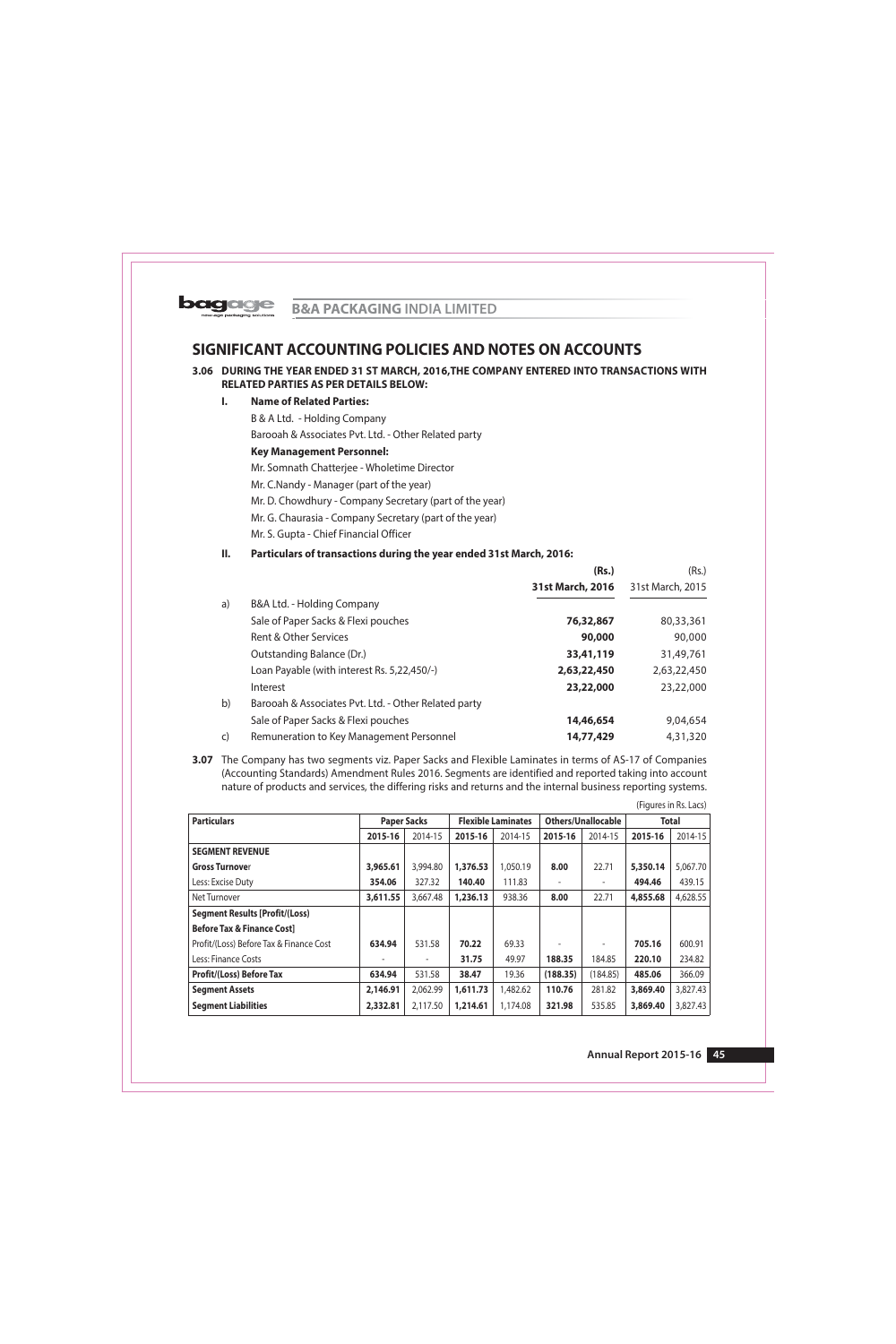

## 3.08 DISCLOSURE REGARDING MICRO, SMALL AND MEDIUM ENTERPRISES

The amount due to Micro and Small Enterprises as defined in the "The Micro, Small and Medium Enterprises Development Act, 2006" has been determined to the extent such parties have been identified on the basis of information available with the Company. The disclosures relating to Micro and Small Enterprises pursuant to Sec. 22 of "The Micro, Small and Medium Enterprises Development Act, 2006" are as under:

|      |                                                                                                                                                                                                                           |                  | (Rupees in Lacs) |
|------|---------------------------------------------------------------------------------------------------------------------------------------------------------------------------------------------------------------------------|------------------|------------------|
|      | Sl.No. Description                                                                                                                                                                                                        | 31st March, 2016 | 31st March, 2015 |
| i)   | The principal amount remaining overdue for payment to suppliers<br>as at the end of accounting year                                                                                                                       | 2.03             | 0.60             |
| ii)  | The interest due thereon remaining unpaid to suppliers as at the<br>end of accounting year                                                                                                                                | 0.08             | 0.08             |
| iii) | The amount of interest paid in terms of Section 16, along with the<br>amount of payment made to the suppliers beyond the appointed<br>day during the year                                                                 |                  |                  |
| iv)  | The amount of interest due and payable for the period of delay in<br>making of payment (which have been paid but beyond the<br>appointed day during the year) but without adding<br>the interest specified under this Act |                  |                  |
| V)   | The amount of interest accrued during the year and remaining<br>unpaid at the end of the accounting Year                                                                                                                  |                  |                  |
| vi)  | The amount of further interest remaining due and payable even<br>in the succeeding years, until such date when the interest dues as<br>above are actually paid to the Micro and Small Enterprises                         |                  |                  |

In terms of our report of even date For APS ASSOCIATES Chartered Accountants (Registration No. 306015E) (A. Dutta) Partner Membership No. 017693

Kolkata, 27th May, 2016

**Anjan Ghosh Director** 

**Somnath Chatterjee Wholetime Director** 

S. Gupta **Chief Financial Officer** 

D. Chowdhury **Company Secretary**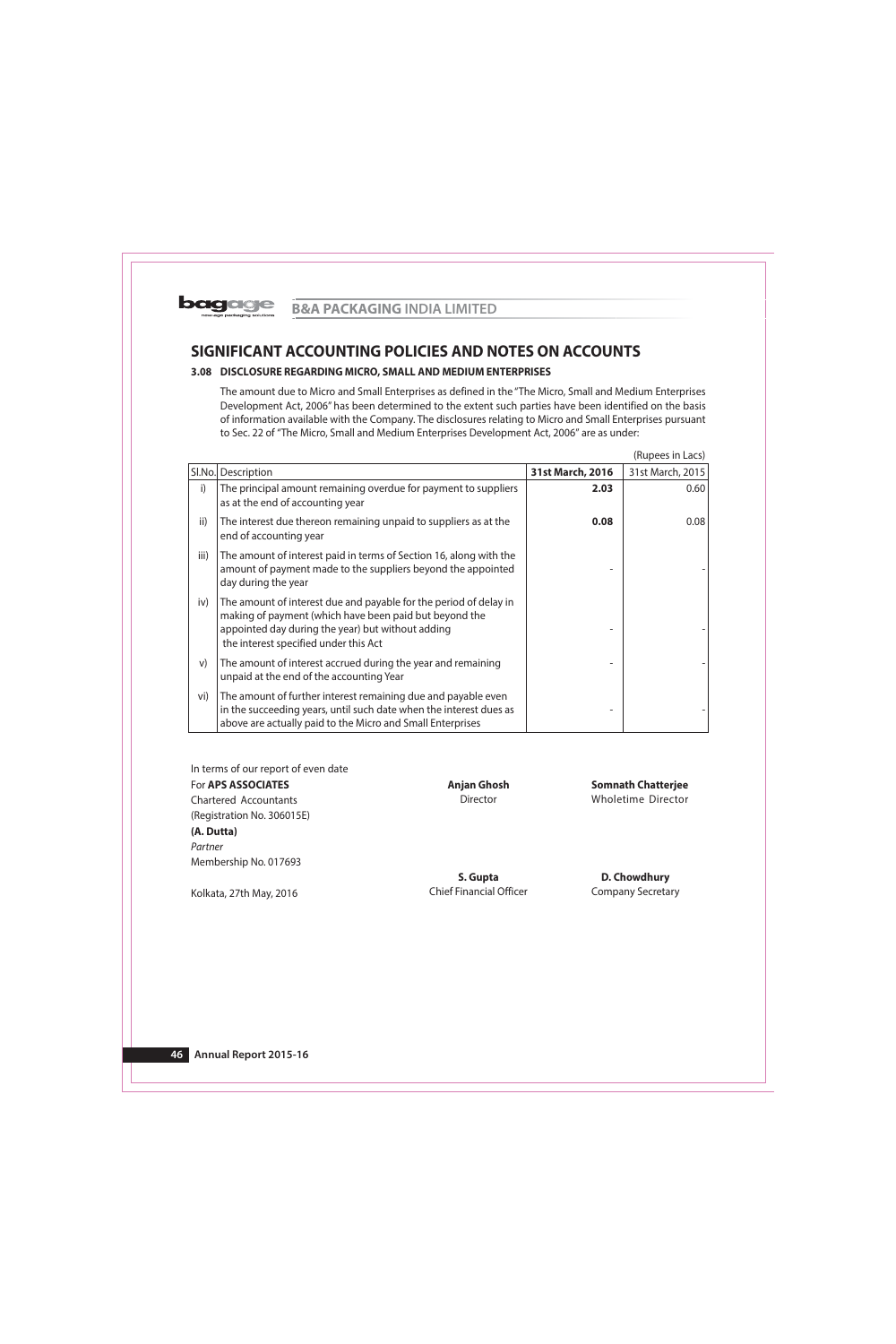

| <b>NOTES</b> |
|--------------|
|              |
|              |
|              |
|              |
|              |
|              |
|              |
|              |
|              |
|              |
|              |
|              |
|              |
|              |
|              |
|              |
|              |
|              |
|              |
|              |
|              |
|              |
|              |
|              |
|              |
|              |
|              |
|              |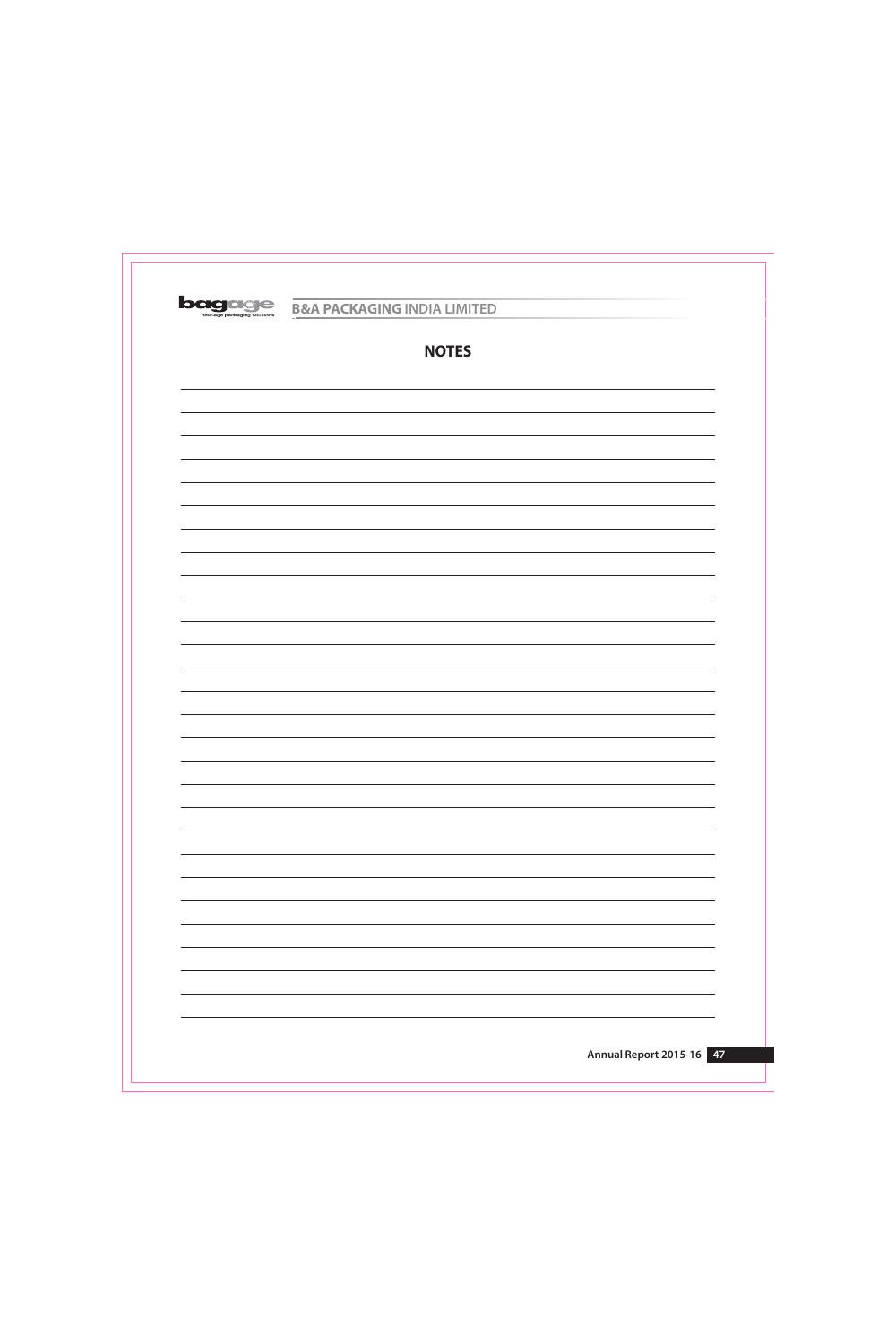

| <b>NOTES</b> |
|--------------|
|              |
|              |
|              |
|              |
|              |
|              |
|              |
|              |
|              |
|              |
|              |
|              |
|              |
|              |
|              |
|              |
|              |
|              |
|              |
|              |
|              |
|              |
|              |
|              |
|              |
|              |
|              |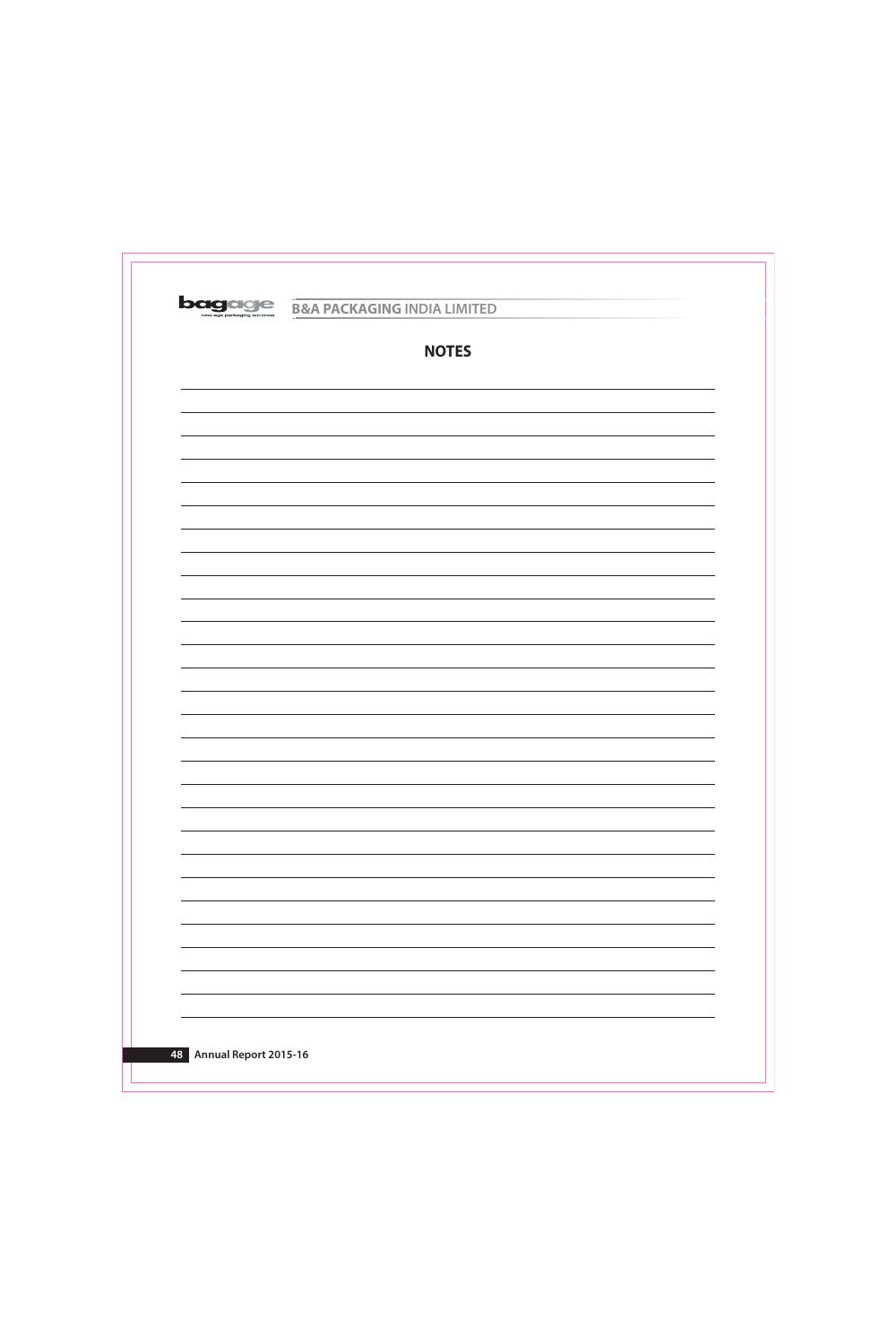

# **B & A Packaging India Limited**